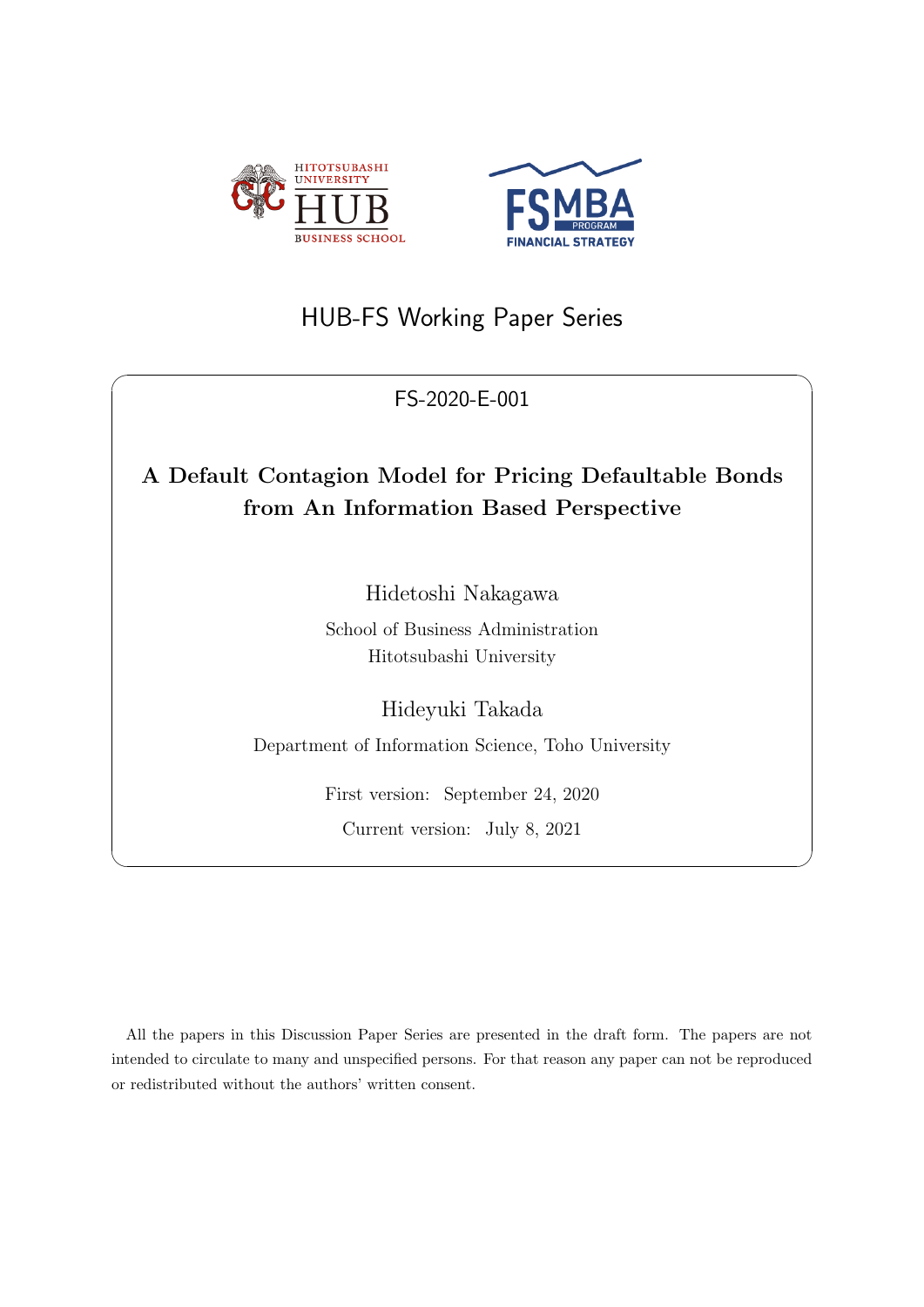### **A DEFAULT CONTAGION MODEL FOR PRICING DEFAULTABLE BONDS FROM AN INFORMATION BASED PERSPECTIVE**

HIDETOSHI NAKAGAWA<sup>1</sup> AND HIDEYUKI TAKADA<sup>2</sup>

Abstract. In this study, we introduce an extended model of the information based model of credit risk proposed by Brody, Hughston and Macrina (2010) to a multi-name case to investigate how default contagion risk influences the price fluctuation of defaultable discount bonds. Under the model with a couple of obligors, we derive a stochastic differential equation for one defaultable zero-recovery discount bond price process to reflect default contagion risk of a counterpart debt obligor. As a consequence, we find that the excess rate of the return in the trend term of the bond consists of not only the issuer's hazard rate but also the counterpart obligor's hazard rate adjusted with the "pseudodefault loss" rate. We also find that the bond price can jump at the default time of the counterpart by the amount dependent on the correlation between the issuer and the counterpart. Moreover, we numerically examine the impact of default contagion risk on some bond price components within the model.

KEY WORDS: Default contagion; Information-based approach; Defaultable discount bond

#### 1. INTRODUCTION

In this paper, we study how default contagion influences the price fluctuation of defaultable discount bonds by extending the market information flow-based model proposed by Brody et al. (2010) to a multiname case. We frequently observe that default events in the market can affect the credit quality of other active companies typically in a negative way and can cause other default events in the worst case. Such a phenomenon is often referred to as credit/default contagion. Many researchers (and practitioners) take a great deal of interest in how to model credit/default contagion, since it is likely that accurate estimation of credit/default contagion enables us to improve the measurement of counterparty risk, valuation, and hedging of credit derivatives dependent on multiple names, and so on.

Various studies exist on the modeling of credit/default contagion. We roughly classify them into two categories according to whether the contagion effect is introduced exogenously or endogenously in the model. The models in one category evolved from the interacting default intensity model developed by Jarrow and Yu (2001) and Davis and Lo (2001), where the default intensities are given exogenously to

<sup>1</sup>School of Business Administration, Hitotsubashi University Business School, Email: hnakagawa@hub.hitu.ac.jp

<sup>2</sup>Toho University, Department of Information Science, Email: hideyuki.takada@is.sci.toho-u.ac.jp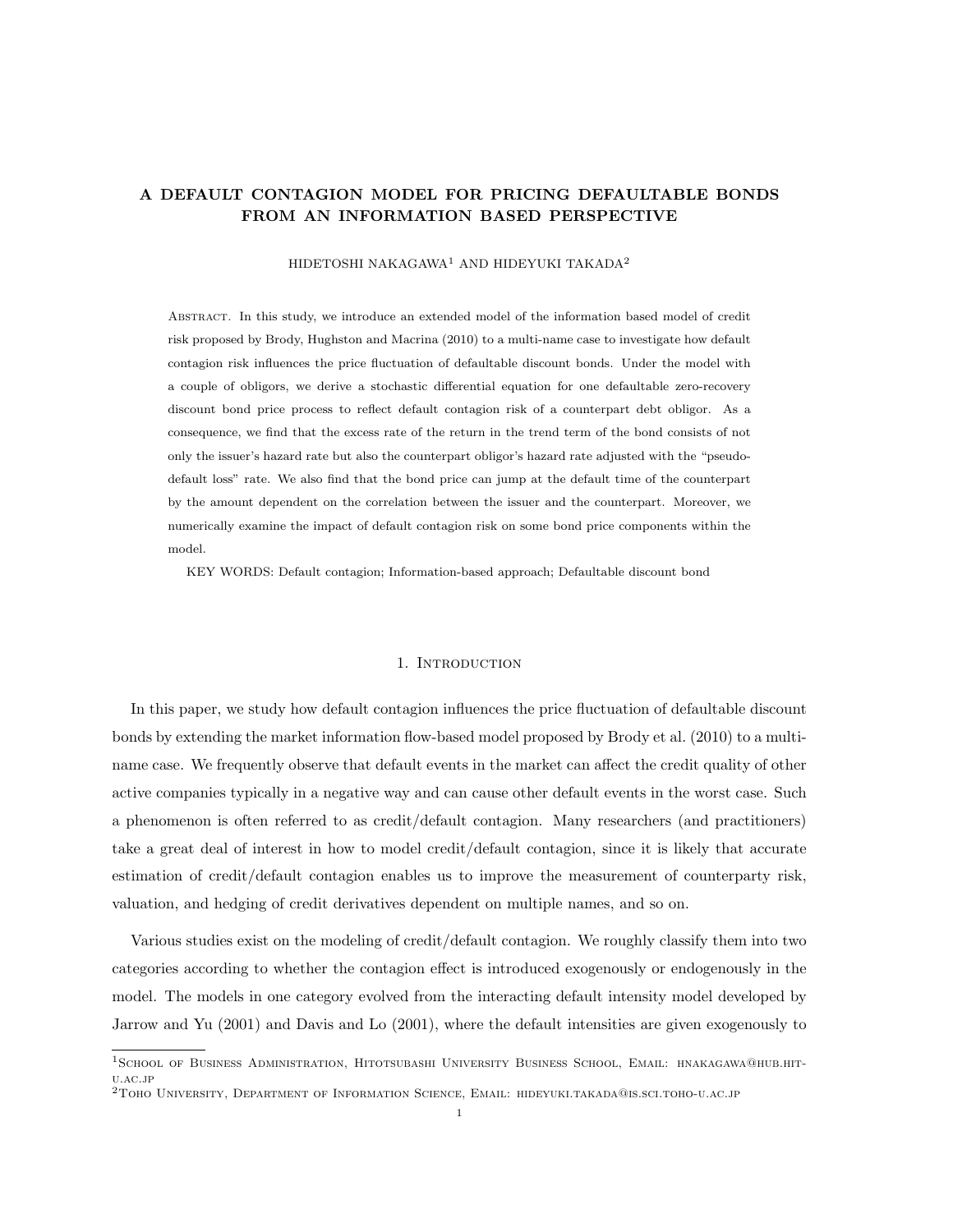contain potential jumps due to contagion. Thus, the jump size of the intensities are viewed as the input parameters of the model. The interacting intensity models are theoretically studied by Kusuoka (1999) in terms of the measure change, and furthermore extended to a vast variety of models such as Yu (2007), Herbertsson (2007), Frey and Backhaus (2008), Bielecki et al. (2008), Bielecki et al. (2009), Zheng and Jiang (2009), and so forth. In addition, Coculescu (2017) assumes a pre-specified contagious impact exogenously, but she discusses a more general framework so that we can consider some influences of the history of defaults on credit risk evaluation.

The other category can be regarded as modeling based on the Bayesian update of the hidden state of some factors: Schönbucher and Schubert (2001), (reorganized as Subsection 10.8.4 of Schönbucher (2003)), Section 9 of McNeil et al. (2005), and Benzoni at al. (2015). In contrast, the models in this category are conceptually inspired by empirical evidence reported by Das et al. (2011), Duffie et al. (2009), and Azizpour et al. (2009). These formulations assume that the contagious jumps of credit qualities are caused by discontinuous changes in the hidden state, and then endogenously determined as an output of the model. In this sense, an application of stochastic filtering (Frey and Schmidt (2012), Elliott and Shen (2015)) would also be categorized into this group.

We aim to consider modeling default contagion from the latter standpoint. Specifically, we use the market information flow-based model first proposed by Brody et al. (2008) (reorganized as Brody et al. (2011) and extended to credit risk modeling by the same authors (Brody et al. (2010)) as a starting point. The motivation of Brody et al. (2010) is to model the "perceived" probability of default, which can fluctuate depending on the information flow representing market sentiments of default risk. The single-name case has been fully studied by Brody et al. (2010), but multi-name cases have not yet been fully investigated. If their model is successfully extended to a multi-name setup, it is likely that the contagion effects of default events can be discussed in terms of fragile market sentiments within the information-based approach.

In addition, we remark that our model does not satisfy the so-called immersion property  $((\mathcal{H})$ hypothesis) in the above studies. Therefore, we have to carefully examine how the filtrations are specified and related to the processes in the model to achieve the price dynamics of the defaultable bonds because any classical results under the immersion property cannot be directly applied. El Karoui et al. (2010) proposed the density approach to discuss generally (rigorously) the contagion under the enlargement of filtrations, and El Karoui et al. (2015) studied successive defaults within a multi-name version of the density approach. In their approach, the conditional joint density of default times entirely determines the structure of the contagion, and hence, the contagious jumps are endogenously given. From a practical perspective, Crépey et al. (2013) and Crépey and Song (2017) constructed a specific model based on a dynamic Gaussian copula for an application to counterparty risk management.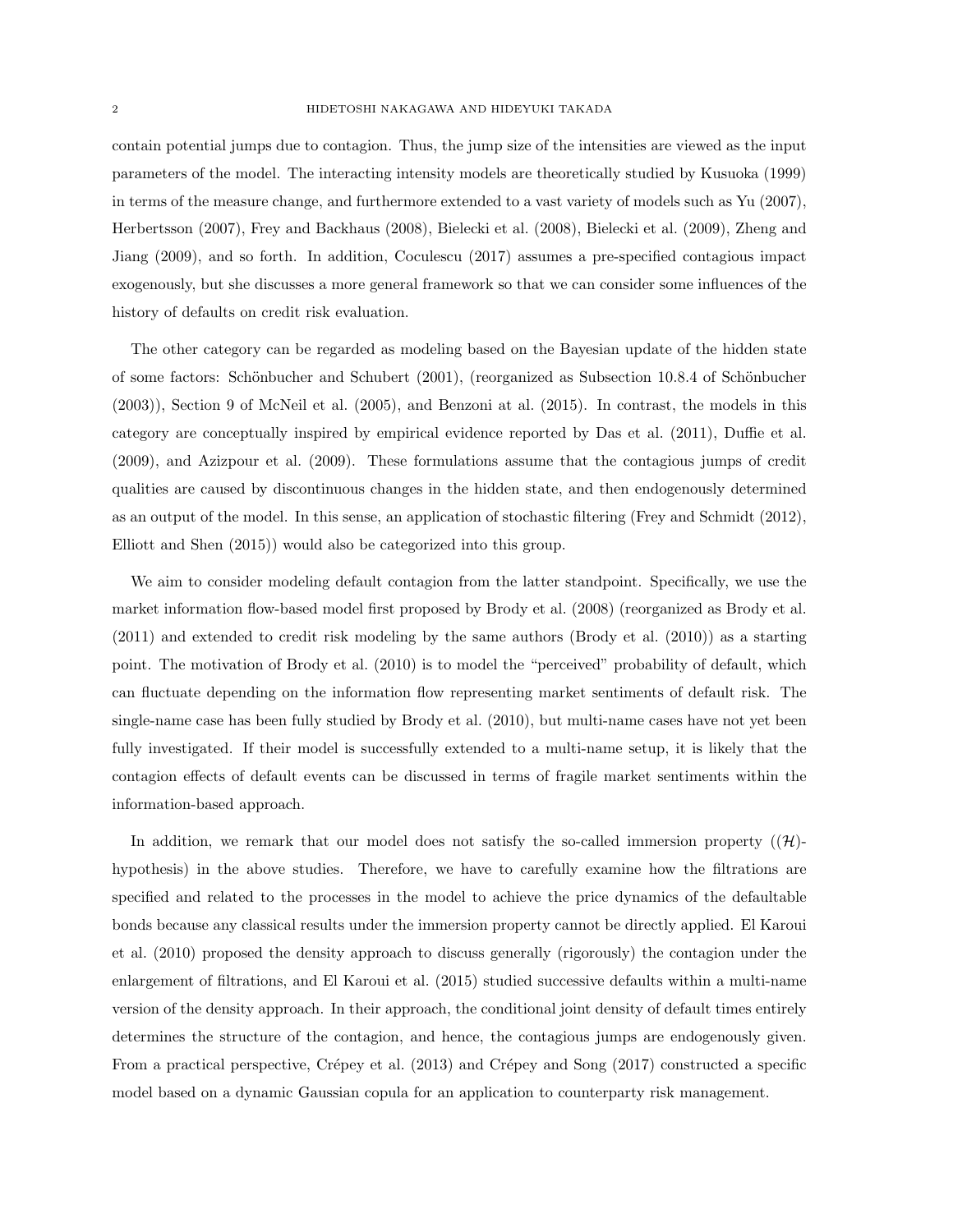With this background, we present an extended model of the market information flow-based model proposed by Brody et al. (2010) to a multi-name case to quantitatively recognize the default contagion effect on pricing defaultable discount bonds with zero recovery. To be more specific, we obtain some general results for the conditional joint distributions of default times in the reference universe, and then for the case of two debt obligors, we successfully derive a stochastic differential equation for a defaultable zero-recovery discount bond price process to see the default contagion risk of a counterpart debt obligor. As a consequence, we succeed to clarify how default risk dependence between two obligors in our model are understandably related to the dynamics of the defaultable bond prices in terms of the martingales which are given as compensated default indicator processes for both obligors as well as Brownian motions derived from the market information flow of both obligors. Interestingly, our market information flowbased model can be viewed as a dynamic version of the so-called Kusuoka's counterexample model (c.f. Kusuoka (1999), Bielecki and Rutkowski (2002)) since the default intensities (the compensator of the default indicator processes) deduced from our model are dependent on whether the counterpart has defaulted or not. To the best of our knowledge, this is the first work in the Bayesian updating framework that shows the detailed interaction of defaultable bonds in terms of stochastic differential equations with jumps, which enables us to comprehend the dynamics as such.

More specifically, our main results are summarized as follows. We see that if neither defaults, the equation implies that the trend term (drift term) of the defaultable bond price process includes not only of the hazard rate or the credit spread of the issuer but also of the counterpart obligor's hazard rate adjusted with the "pseudo-default loss" rate, although the underlying bond does not default due to the counterpart obligor's default. After the counterpart obligor's default, the excess rate of the return in the trend term is composed of only the issuer hazard rate, but the expression of the hazard rate is different from that before the default of counterpart. Similarly if neither one defaults, a couple of Brownian motions derived from the market information flow of both obligors randomly drive the defaultable bond price process; however, after the counterpart obligor's default, the Brownian motion from the issuer's market information flow is only the driver, where the volatility term changes from that before the default of its counterpart.

Next, we observe that the bond price can jump at the default time of the counterpart obligor. The consequence is consistent with the model assumption that the information is largely updated at the counterpart default since the counterpart's market factor is exactly revealed. We also notice whether the bond price jumps upward or downward depending on the sign of the correlation parameter between both market factors. In connection with this, we can note that such negatively correlated market factors imply negative "pseudo-default loss" rate so that the trend term of the underlying bond before the counterpart default can shrink compared to when the bond is evaluated alone.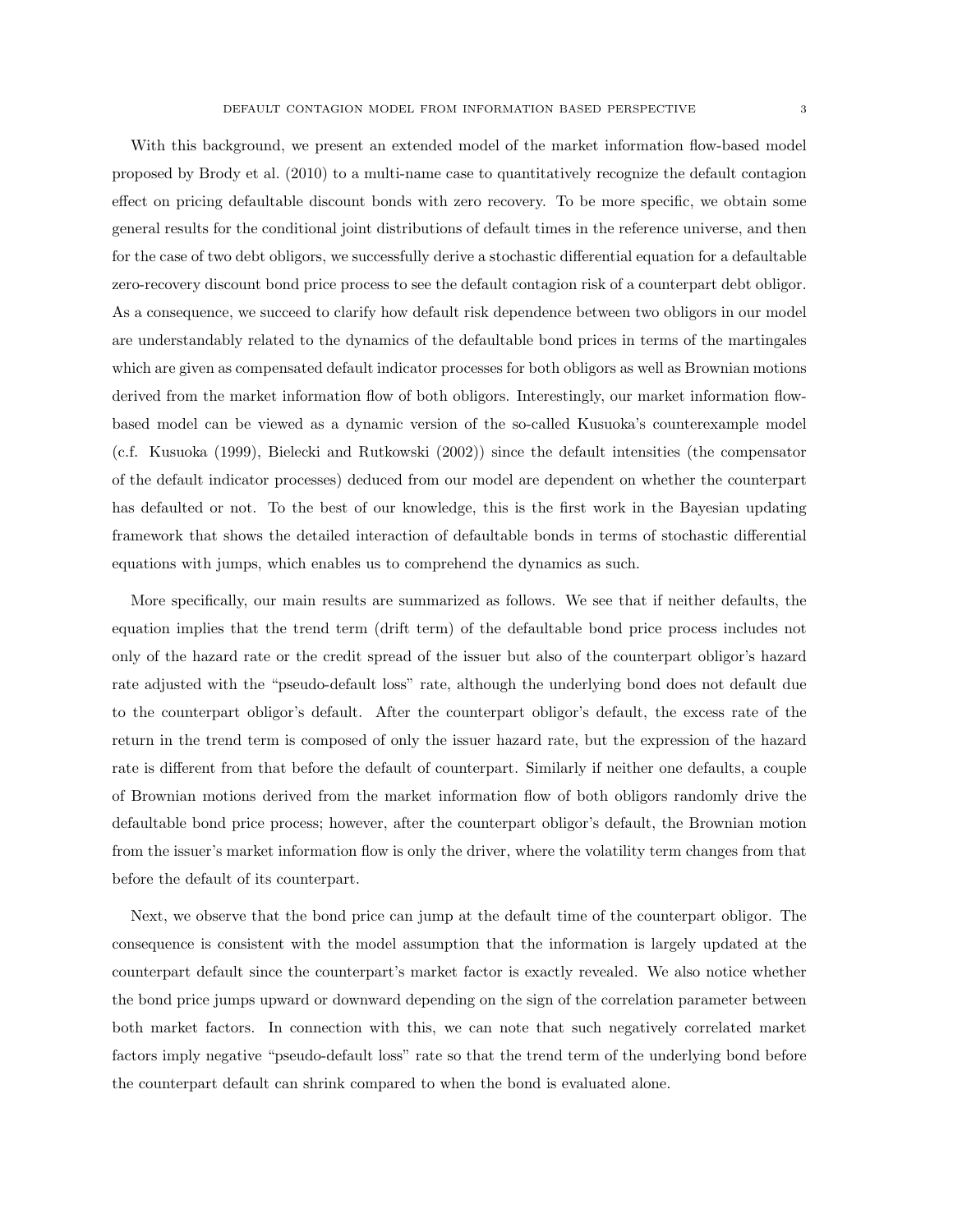Then we show some numerical works to observe the quantitative effects of counterpart obligors' default on the model components of the issuer. Indeed, we present some numerical illustrations on the relationship between the model components and the market factor correlation as well as the upward impact of counterpart obligors' default on the time trend term of the defaultable bond price process.

From the practical point of view, it is undeniable that our model has some computational difficulties for larger reference universe. However such difficulties are common among so-called bottom-up approach models. Some previous studies (for example Herbertsson (2007)) adopt so-called top-down approaches to bypass computational difficulties caused by combinatorial processing of the default occurrence order, but their models cannot capture the idiosyncratic contagion effects that we aim to see. As such, although there are still many challenges to put it into practical use, our results and considerations arguably provide a theoretically new and useful perspective within the Bayesian updating framework for credit risk modeling.

The remainder of this paper is organized as follows. In section 2, we introduce our informationbased model of default times and derive some important propositions to price contagious defaultable discount bonds. In section 3, we describe our main theorem on the stochastic differential equation that the defaultable bond price process follows, and we provide the proof of the theorem in Section 4. We present some numerical illustrations in section 5, and finally, we conclude in Section 6.

### 2. Model and Preliminaries

2.1. **Information-based model of default times.** Under the assumption of no arbitrage, we model a financial market that includes several defaultable instruments on a probability space  $(\Omega, \mathcal{G}, \mathbb{P})$ , which is rich enough to support some Brownian motions. We assume that **P** is a risk-neutral pricing measure. The pricing measure **P** cannot be uniquely specified only by the assumption of no arbitrage due to market incompleteness. In practice, however, this assumption is sufficient for the discussion that follows since one can imply some model parameters under the pricing measure by calibrating the obtained pricing model to corporate bond or credit default swap market data. In what follows, all expectations are taken under the risk-neutral pricing measure **P**.

We consider  $n(\in \mathbb{N})$  debt obligors and denote by  $\tau_1, \dots, \tau_n$  random times, that is, nonnegative *G*-random variables representing default times of the debt obligors, respectively. According to the definition and notation for the single obligor default model of Brody et al. (2010), we assume that for each  $i = 1, 2, \dots, n$ , the default time  $\tau_i$  of the obligor *i* is modeled as

$$
\tau_i := h_i^{-1}(Z_i),
$$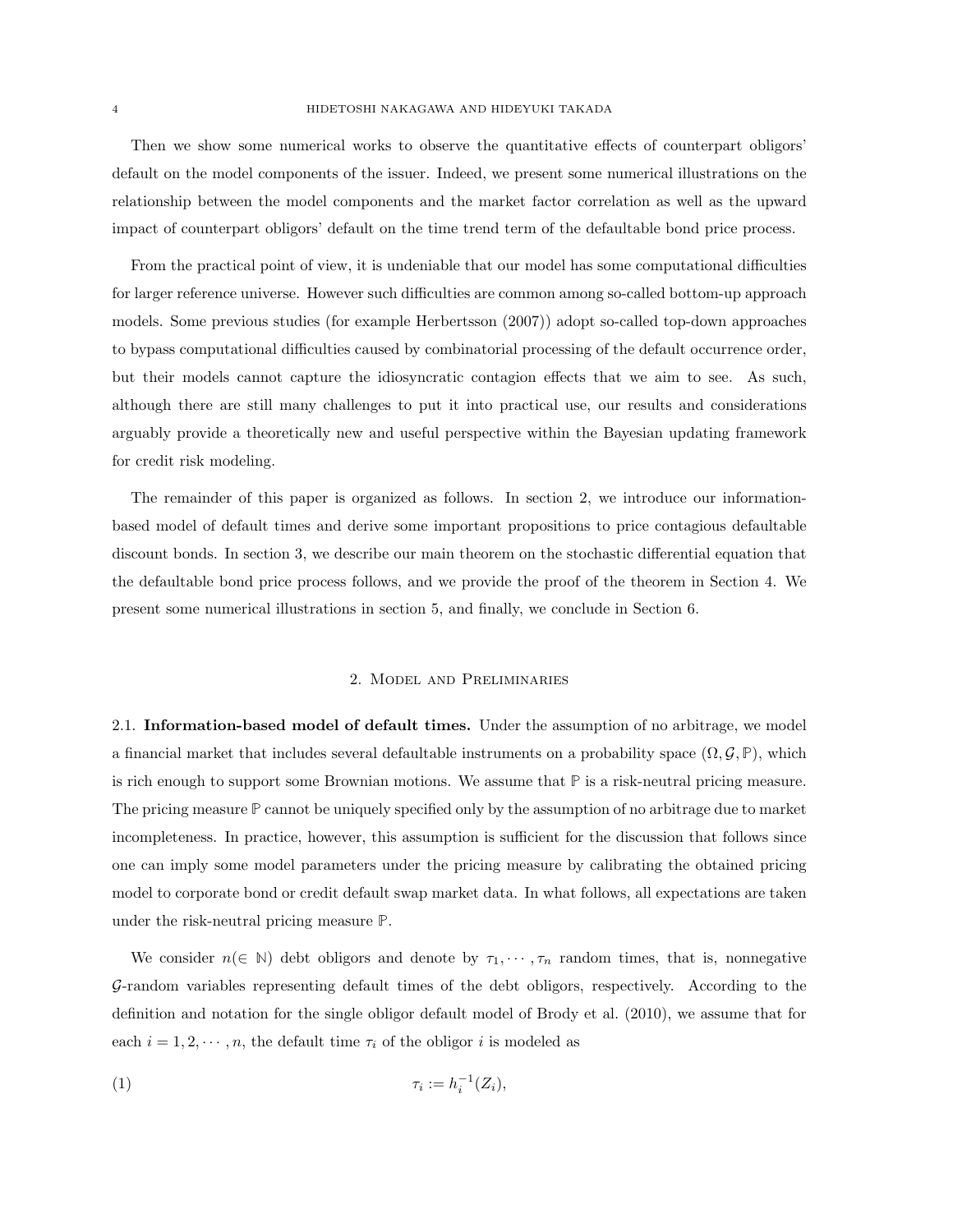where  $h_i$  is a continuous deterministic invertible increasing function with  $\lim_{s\to 0} h_i(s) = -\infty$ ,  $\lim_{s\to \infty} h_i(s) =$ +*∞*, and *Z<sup>i</sup>* is a standard normal random variable representing some credit-related latent market factor for the obligor *i*. The above specification of default time is analogue to the idea that each idiosyncratic credit risk is driven by a latent normal-distributed factor in some simplified portfolio credit risk models like ASFR Model (asymptotic single factor risk model). From another point of view, *τ<sup>i</sup>* is supposed to be a totally inaccessible stopping time since we assume that  $Z_i$  is not perfectly observable. In this sense, the formulation is classified into a so-called incomplete information approach such as Duffie and Lando  $(2001)$ , Nakagawa  $(2001)$ , Cetin et al.  $(2004)$  and Jarrow and Protter  $(2004)$  for single-name case, and Benzoni at al. (2015) for multi-name case. We remark that the market factor  $Z_i$  is informationally equivalent to the default time  $\tau_i$  via the deterministic (hence completely known) function  $h_i$ . We suppose that the credit-related market factors  $Z_1, \ldots, Z_n$  are correlated, so they follow an *n*-dimensional centered correlated normal distribution.

**Remark 2.1.** *Our formulation is regarded as a particular case of Brody et al. (2010) that models*  $\tau_i := f_i(X_1, X_2, \cdots, X_n)$  with n independent random variables  $X_1, X_2, \cdots, X_n$  and some n-variate *function fi.*

Next, we introduce the concept of market information flow, whereby we can explicitly describe the amount of available information associated with the credit-related market factor. We assume that market participants can only access partial information with inseparable noise. More precisely, we define the market filtration  $\{\mathcal{F}_t\}$ , which stands for the information available to the market participants, as shown below.

First, for each  $i = 1, \ldots, n$ , let  $\{\xi_i^i\}$  be an *i*-th market information process associated with the market factor  $Z_i$ , which is specified in the following form.

(2) 
$$
\xi_t^i := \sigma_i t Z_i + B_t^i, \quad (1 \le i \le n)
$$

where  $\sigma_i > 0$  is termed "information flow rate" (see Brody et al. (2010)), and  $\{B_t^i : 1 \leq i \leq n\}$  is a set of *n* mutually independent standard Brownian motions that are independent of all the market factors  $\{Z_i\}_{i=1,\dots,n}$ . Then, we specify a filtration  $\{\mathcal{F}_t\}$  of the whole market information except for the occurrence of defaults by

$$
\mathcal{F}_t := \sigma(\xi_s^i : 0 \le s \le t, 1 \le i \le n).
$$

Then, let  $\{\mathcal{H}_t^i\}$  be the filtration on the obligor *i*'s default defined by  $\mathcal{H}_t^i := \sigma(\tau_i \wedge s : 0 \leq s \leq t)$  for all  $1 \leq i \leq n$ , and let  $\{\mathcal{H}_t\}$  be the filtration of the whole default information given by  $\mathcal{H}_t := \bigvee_{i=1}^n \mathcal{H}_t^i$ . Finally, we define  $\mathcal{G}_t = \mathcal{F}_t \vee \mathcal{H}_t$  for any  $t \geq 0$  and view the filtration  $\{\mathcal{G}_t\}$  as the total information available to the market participants.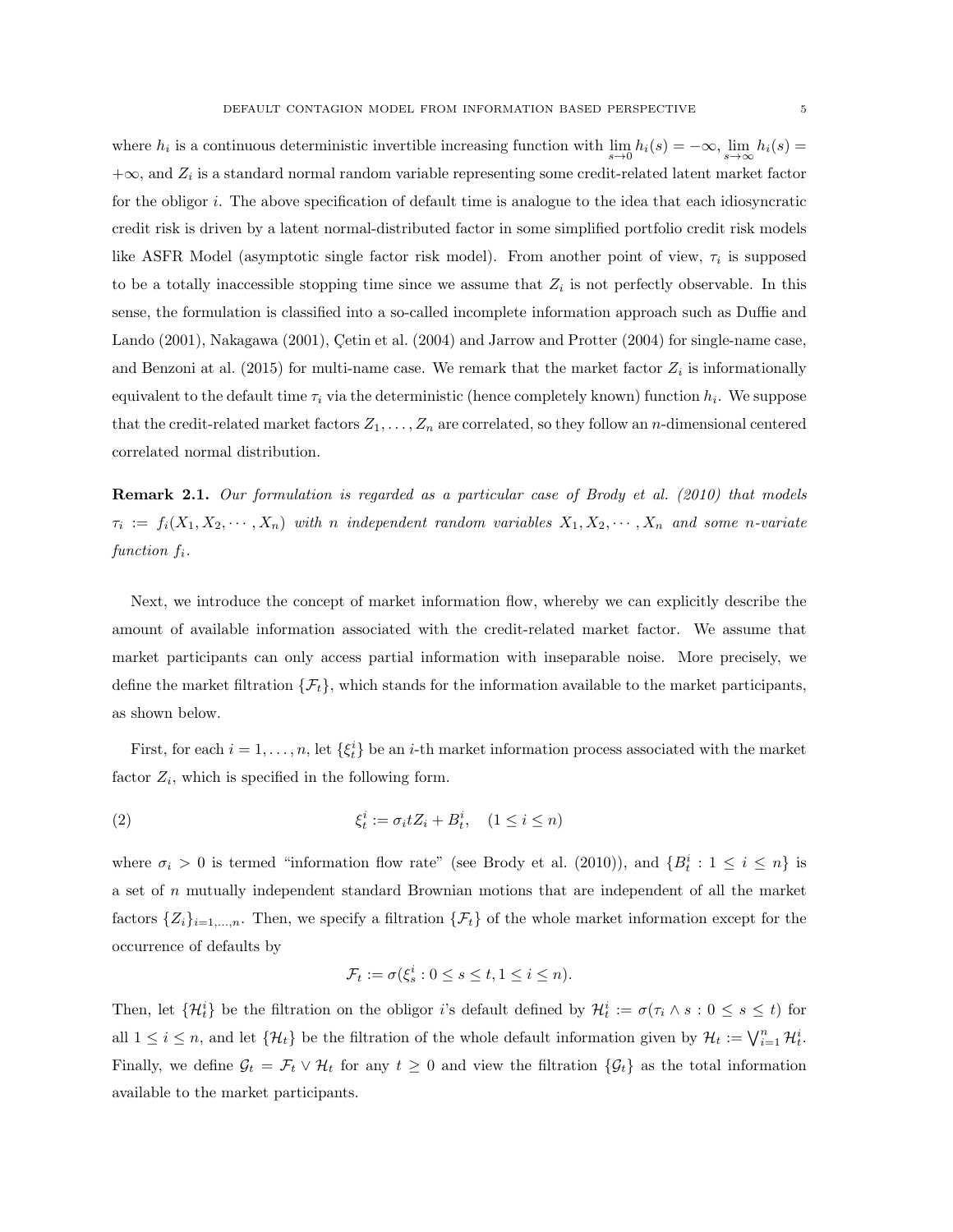**Remark 2.2.** *Clearly, the model permits the existence of an*  $\mathcal{F}_t$ -conditional joint density  $a_t(t_1, \dots, t_n)$ *of*  $(\tau_1, \dots, \tau_n)$  *such that* 

$$
\mathbb{P}(\tau_1 > t_1, \cdots, \tau_n > t_n | \mathcal{F}_t) = \int_{t_1}^{\infty} \cdots \int_{t_n}^{\infty} a_t(v_1, \cdots, v_n) dv_1 \cdots dv_n.
$$

*Then, it can be seen that the paper seeks to construct a typical (representative) example of the density approach to credit risk. For the general theory of density approach, readers can refer to El Karoui et al. (2010) for a single default, and El Karoui et al. (2015) for multiple defaults.*

**Proposition 2.3** (Markov property). For each  $i = 1, \ldots, n$ , the information process  $\{\xi_i^i\}$  is a Markov *process with respect to the filtration*  $(\mathcal{F}_t)_{t\geq 0}$ *. Specifically, we have* 

$$
\mathbb{P}(\xi_t^i \leq x \mid \xi_s^i, \xi_{s_1}^i, \xi_{s_2}^i, \cdots, \xi_{s_k}^i) = \mathbb{P}(\xi_t^i \leq x \mid \xi_s^i),
$$

*for any collection of times*  $t, s, s_1, \ldots, s_k$  *with*  $t \geq s \geq s_1 \geq s_2 \geq \cdots \geq s_k > 0$ .

*Proof.* See Brody et al. (2010) for the case of  $n = 1$ . The extension to the multi-name case is straightforward.  $\Box$ 

**Remark 2.4.**  $\mathcal{F}_{\infty}$ -measurability of  $Z_i$  should be treated carefully. It follows from (2) that  $Z_i =$ 1 *σi*  $\int \xi_t^i$  $\frac{t^{i}_{it}}{t} - \frac{B^{i}_{t}}{t}$ *t for any*  $t > 0$ *. Hence we have* 

$$
Z_i = \frac{1}{\sigma_i} \lim_{t \to \infty} \left( \frac{\xi_t^i}{t} - \frac{B_t^i}{t} \right) = \frac{1}{\sigma_i} \lim_{t \to \infty} \frac{\xi_t^i}{t} \quad a.s.
$$

*because of the property of*  $\lim_{t\to\infty} B_t^i/t = 0$  *a.s., so we can see that*  $Z_i$  *is*  $\mathcal{F}_{\infty}$ -measurable. However we *remark that*  $Z_i$  *is not*  $\mathcal{F}_t$ -measurable for any finite  $t > 0$ . In other words, it is impossible to specify  $Z_i$  from observations of  $\{\xi_t^i\}$  during any finite period. This argument implies that  $\mathbf{1}_{\{\tau_i \leq t\}} = \mathbb{P}(\tau_i \leq t \mid$  $\mathcal{F}_{\infty}$ )  $\neq \mathbb{P}(\tau_i \leq t \mid \mathcal{F}_t)$  for any  $t \geq 0$ , so our model does not satisfy the so-called immersion property *(*(*H*)*-hypothesis).*

2.2. **Defaultable bond.** A single obligor case  $(n=1)$  was studied in detail by Brody et al. (2010), while multi-name cases  $(n \geq 2)$  have not yet been fully investigated. We investigate information-based credit contagion effects in terms of bond price dynamics. As we see later, the defaultable bond price processes interact with each other via their trend and volatility term due to the Bayesian update of beliefs under progressive enlargement of filtration. We begin with the generalized Dellacherie formula to deal with the conditional expectation with respect to the global filtration. For notational convenience, we denote by  $[n] := \{1, 2, \dots, n\}$  a set of all obligors in our universe.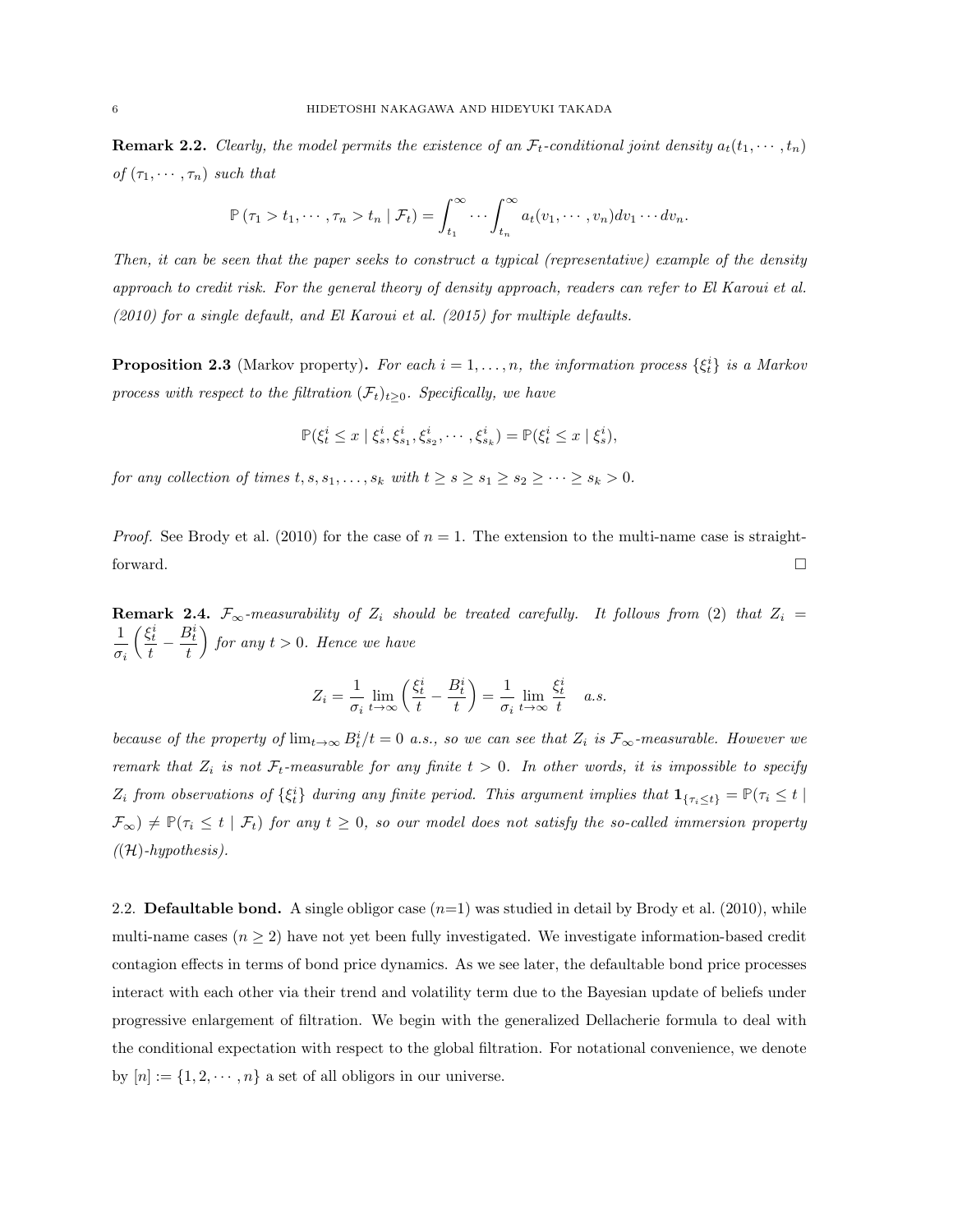**Proposition 2.5** (Generalized Dellacherie formula)**.** *Let Y be a G-measurable integrable random variable, then*

$$
\mathbb{E}[Y|\mathcal{G}_t] = \sum_{I \subset [n]} \Bigg\{ \prod_{i \in I} \mathbf{1}_{\{\tau_i \leq t\}} \cdot \prod_{j \in [n] \setminus I} \mathbf{1}_{\{\tau_j > t\}} \cdot \frac{\mathbb{E}\Big[Y \cdot \prod_{j \in [n] \setminus I} \mathbf{1}_{\{\tau_j > t\}} \Big| \mathcal{F}_t \vee \bigvee_{i \in I} \mathcal{H}_{\infty}^i\Big]}{\mathbb{E}\Big[\prod_{j \in [n] \setminus I} \mathbf{1}_{\{\tau_j > t\}} \Big| \mathcal{F}_t \vee \bigvee_{i \in I} \mathcal{H}_{\infty}^i\Big]} \Bigg\}.
$$

*Proof.* See Chapter 3 of Elouerkhaoui (2017). □

Now we look at pricing of of defaultable zero-recovery discount bonds. Similar to Brody et al. (2010), throughout the paper we assume that the credit risk-free interest rate process  $r<sub>t</sub>$  is deterministic. Hence *T*-maturity credit risk-free discount bond price at time *t*, denoted by  $P_{t,T} := \exp(-\int_t^T r_u du)$ , is also deterministic. It is possible to make the credit risk-free interest rate stochastic without affecting our discussion on credit risk modeling by introducing another information process as Section 2.2.2 of Yu and Rutkowski (2007). However, our main concern is modeling the default contagion risk, so we need to pay little attention to the risk-free rate dynamics.

The price at time *t* of a defaultable zero-recovery discount bond issued by obligor  $\alpha \in [n]$  with maturity *T* is given by

(3) 
$$
D_{t,T}^{(\alpha)} := P_{t,T} \mathbf{1}_{\{\tau_\alpha > t\}} \mathbb{E}[\mathbf{1}_{\{\tau_\alpha > T\}} | \mathcal{G}_t].
$$

It follows from the Markov property of  $\{\xi_t^i\}$ , Proposition 2.5, and the property of  $\mathcal{H}^i_{\infty} = \sigma\{Z_i\}$  that

$$
D_{t,T}^{(\alpha)} = P_{t,T} \mathbf{1}_{\{\tau_{\alpha} > t\}} \sum_{I \subset [n] \setminus \{\alpha\}} \left\{ \prod_{i \in I} \mathbf{1}_{\{\tau_i \le t\}} \prod_{j \in [n] \setminus (I \cup \{\alpha\})} \mathbf{1}_{\{\tau_j > t\}} \right\}
$$
\n
$$
(4)
$$
\n
$$
\times \frac{\mathbb{E} \Big[ \mathbf{1}_{\{\tau_{\alpha} > T\}} \prod_{j \in [n] \setminus (I \cup \{\alpha\})} \mathbf{1}_{\{\tau_j > t\}} \Big| \mathcal{F}_t \vee \bigvee_{i \in I} \mathcal{H}_{\infty}^i \Big]}{\mathbb{E} \Big[ \prod_{j \in [n] \setminus I} \mathbf{1}_{\{\tau_j > t\}} \Big| \mathcal{F}_t \vee \bigvee_{i \in I} \mathcal{H}_{\infty}^i \Big]} \right\}
$$
\n
$$
= P_{t,T} \mathbf{1}_{\{\tau_{\alpha} > t\}} \sum_{I \subset [n] \setminus \{\alpha\}} \left\{ \prod_{i \in I} \mathbf{1}_{\{\tau_i \le t\}} \prod_{j \in [n] \setminus (I \cup \{\alpha\})} \mathbf{1}_{\{\tau_j > t\}} \right\}
$$
\n
$$
\times \frac{\mathbb{P} \Big( \{\tau_{\alpha} > T\} \cap \{\tau_j > t \mid j \in [n] \setminus I\} \Big| \{\xi_t^j\}_{j \in [n] \setminus I}, \{Z_i\}_{i \in I} \Big)}{\mathbb{P} \Big( \{\tau_j > t \mid j \in [n] \setminus I \} \Big| \{\xi_t^j\}_{j \in [n] \setminus I}, \{Z_i\}_{i \in I} \Big)}
$$

**Example 2.6.** For  $n = 2$ , the discount bond price formulas  $D_{t,T}^{(1)}$  and  $D_{t,T}^{(2)}$  can be reduced to the *following simple expressions:*

$$
D_{t,T}^{(1)} = P_{t,T} \left\{ \mathbf{1}_{\{\tau_1 > t, \tau_2 > t\}} \frac{\mathbb{P}(\tau_1 > T, \tau_2 > t \mid \xi_t^1, \xi_t^2)}{\mathbb{P}(\tau_1 > t, \tau_2 > t \mid \xi_t^1, \xi_t^2)} + \mathbf{1}_{\{\tau_1 > t, \tau_2 \le t\}} \frac{\mathbb{P}(\tau_1 > T \mid \xi_t^1, Z_2)}{\mathbb{P}(\tau_1 > t \mid \xi_t^1, Z_2)} \right\},
$$
  

$$
D_{t,T}^{(2)} = P_{t,T} \left\{ \mathbf{1}_{\{\tau_1 > t, \tau_2 > t\}} \frac{\mathbb{P}(\tau_1 > t, \tau_2 > T \mid \xi_t^1, \xi_t^2)}{\mathbb{P}(\tau_1 > t, \tau_2 > t \mid \xi_t^1, \xi_t^2)} + \mathbf{1}_{\{\tau_1 \le t, \tau_2 > t\}} \frac{\mathbb{P}(\tau_2 > T \mid \xi_t^2, Z_1)}{\mathbb{P}(\tau_2 > t \mid \xi_t^2, Z_1)} \right\}.
$$

 $\lambda$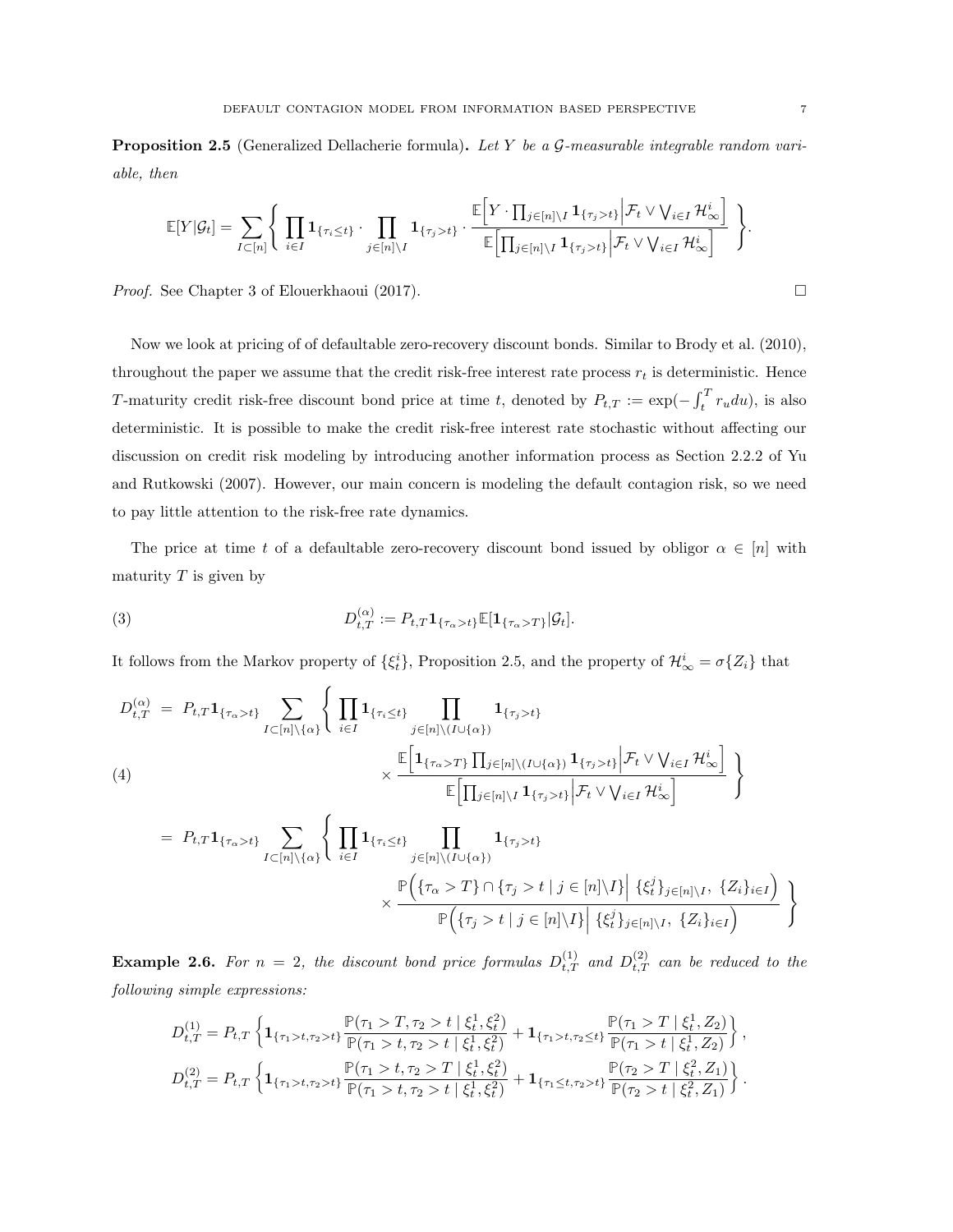To obtain a specific representation of  $D_{t,T}^{(\alpha)}$  given in (4), we need to calculate the conditional probabilities that appear in (4). For this purpose, we present the following two propositions. In the following, we use a simplified notations such as  $(z_i)_{i\in[n]}$  for  $z_1,\dots,z_n$ , and  $(dz_j)_{j\in[n]}$  for  $dz_1dz_2\dots dz_n$ , and so on.

**Proposition 2.7.** *On the set*  $\{\tau_1 > t, \dots, \tau_n > t\}$ *, that is, if no default happens until t, we have for each*  $\alpha \in [n]$  *and for any*  $s \geq t$ *)*,

$$
\mathbb{P}\left(\left\{\tau_{\alpha} > s\right\} \cap \left\{\tau_{j} > t \mid j \neq \alpha\right\} \Big| \left\{\xi_{t}^{j}\right\}_{j \in [n]}\right) \n= \frac{\int_{\mathbb{R}^{n}} \mathbf{1}_{\left\{z_{\alpha} > h_{\alpha}(s)\right\}} \prod_{j \neq \alpha} \mathbf{1}_{\left\{z_{j} > h_{j}(t)\right\}} p_{0}\left((z_{j})_{j \in [n]}\right) \exp\left(\sum_{i=1}^{n} \left(\sigma_{i} z_{i} \xi_{t}^{i} - \frac{t}{2} \sigma_{i}^{2} z_{i}^{2}\right)\right) (dz_{j})_{j \in [n]} }{\int_{\mathbb{R}^{n}} p_{0}\left((z_{j})_{j \in [n]}\right) \exp\left(\sum_{i=1}^{n} \left(\sigma_{i} z_{i} \xi_{t}^{i} - \frac{t}{2} \sigma_{i}^{2} z_{i}^{2}\right)\right) (dz_{j})_{j \in [n]}},
$$

where  $p_0((z_j)_{j\in[n]}) = p_0(z_1,\ldots,z_n)$  is the unconditional joint density of the credit-related market factors  $(Z_1, \ldots, Z_n)$ , that is, the joint density of a correlated normal distribution with zero mean and unit *variance.*

*Proof.* On the set  ${\tau_1 > t, \dots, \tau_n > t}$ , we see

$$
\mathbb{P}\left(\left\{\tau_{\alpha} > s\right\} \cap \left\{\tau_{j} > t \mid j \neq \alpha\right\} \middle| \{\xi_{t}^{j}\}_{j \in [n]}\right) = \mathbb{P}\left(\left\{Z_{\alpha} > h_{\alpha}(s)\right\} \cap \left\{Z_{j} > h_{j}(t) \mid j \neq \alpha\right\} \middle| \{\xi_{t}^{j}\}_{j \in [n]}\right)
$$
\n
$$
= \int_{\mathbb{R}^{n}} \mathbf{1}_{\left\{z_{\alpha} > h_{\alpha}(s)\right\}} \prod_{j \neq \alpha} \mathbf{1}_{\left\{z_{j} > h_{j}(t)\right\}} \pi_{t}\big((z_{j})_{j \in [n]}\big)(dz_{j})_{j \in [n]},
$$

where  $\pi_t((z_j)_{j\in[n]})$  denotes the conditional joint density of  $(Z_j)_{j\in[n]}$  given  $\{\xi_i^j\}_{j\in[n]}$ . From the Markov property of  $\{\xi_t^i\}$ , it can be rewritten as

$$
\pi_t((z_j)_{j\in[n]}) (dz_j)_{j\in[n]} = \mathbb{P}\big(\{Z_j \in dz_j\}_{j\in[n]} | \{\xi_i^j\}_{j\in[n]}\big).
$$

Furthermore, the Bayes formula implies that

$$
(5) \qquad \mathbb{P}(\lbrace Z_j \in dz_j \rbrace_{j \in [n]} \mid \lbrace \xi_i^j \rbrace_{j \in [n]} ) = \frac{\mathbb{P}(\lbrace \xi_i^j \rbrace_{j \in [n]} \mid \lbrace Z_j = z_j \rbrace_{j \in [n]} \rbrace p_0((z_j)_{j \in [n]}) (dz_j)_{j \in [n]} \vert}{\int_{\mathbb{R}^n} \mathbb{P}(\lbrace \xi_i^j \rbrace_{j \in [n]} \mid \lbrace Z_j = z_j \rbrace_{j \in [n]} \rbrace p_0((z_j)_{j \in [n]}) (dz_j)_{j \in [n]}}
$$

where  $p_0((z_j)_{j\in[n]})$  is the prior density of  $(Z_j)_{j\in[n]}$ . We remark that  $\xi_t^i|_{Z_i=z_i}$  and  $\xi_t^j|_{Z_j=z_j}$  are (conditionally) independent if  $i \neq j$ , as  ${B<sup>j</sup><sub>i</sub>}<sub>j \in [n]}</sub>$  are mutually independent Brownian motions. Hence we have

$$
\xi_t^j\big|_{Z_j=z_j} \sim N(\sigma_j t z_j , t), \ \ j=1,2,\cdots,n.
$$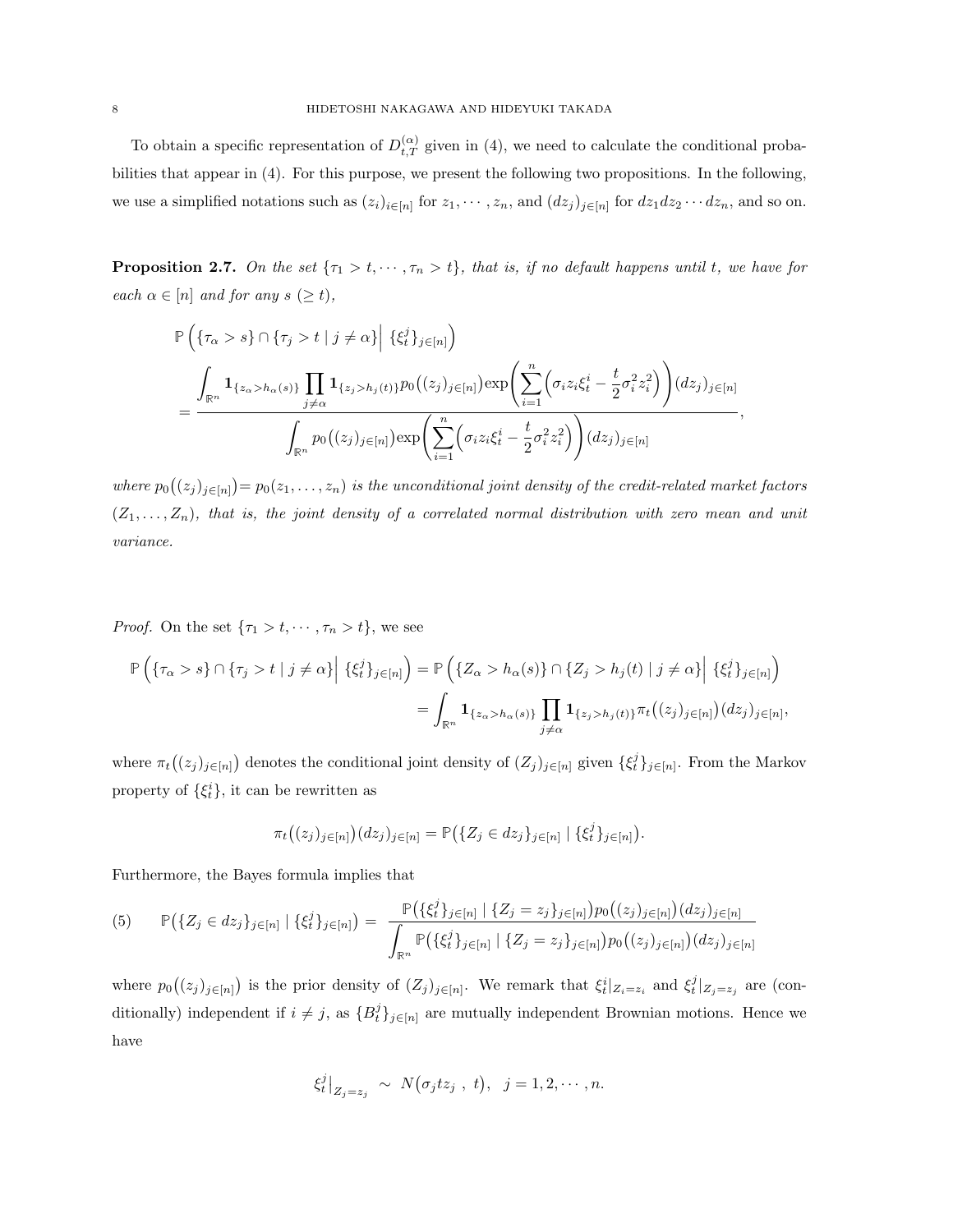Then, the likelihood is obtained as

(6) 
$$
\mathbb{P}\big(\{\xi_t^j\}_{j\in[n]}\mid \{Z_j=z_j\}_{j\in[n]}\big)=\frac{1}{(2\pi t)^{\frac{n}{2}}}\exp\bigg(-\frac{1}{2t}\sum_{i=1}^n(\xi_t^i-\sigma_i t z_i)^2\bigg).
$$

Inserting (6) into (5) yields

$$
\pi_t((z_j)_{j \in [n]}) = \frac{p_0((z_j)_{j \in [n]}) \exp\left(\sum_{i=1}^n \left(\sigma_i z_i \xi_i^i - \frac{t}{2} \sigma_i^2 z_i^2\right)\right)}{\int_{\mathbb{R}^n} p_0((z_j)_{j \in [n]}) \exp\left(\sum_{i=1}^n \left(\sigma_i z_i \xi_i^i - \frac{t}{2} \sigma_i^2 z_i^2\right)\right) (dz_j)_{j \in [n]}},
$$

and assertion follows.  $\hfill \square$ 

In addition, let  $\mathcal{I}_t := \{i \in [n] : \tau_i \le t\}$  be a set of defaulted obligors up to time  $t$ , and  $\mathcal{J}_t := [n] \setminus \mathcal{I}_t$  a set of surviving obligors at time *t*. Specifically, rearrange the order of the obligors so that the elements in  $\mathcal{I}_t$  come after those in  $\mathcal{J}_t$  whenever a default occurs.

**Proposition 2.8.** *Suppose that*  $\alpha \in \mathcal{J}_t$ *. Then, for any*  $s \geq t$ *),* 

$$
\mathbb{P}\left(\left\{\tau_{\alpha} > s\right\} \cap \left\{\tau_{j} > t \mid j \in \mathcal{J}_{t}\setminus\{\alpha\}\right\}\right| \left\{\xi_{t}^{j}\}_{j\in\mathcal{J}_{t}}, \left\{Z_{i}\right\}_{i\in\mathcal{I}_{t}}\right) \n= \frac{\int_{\mathbb{R}^{|\mathcal{J}_{t}|}} \mathbf{1}_{\{z_{\alpha} > h_{\alpha}(s)\}} \prod_{j\in\mathcal{J}_{t}\setminus\{\alpha\}} \mathbf{1}_{\{z_{j} > h_{j}(t)\}} p((z_{j})_{j\in\mathcal{J}_{t}} \mid \{Z_{i}\}_{i\in\mathcal{I}_{t}}) \exp\left(\sum_{i\in\mathcal{J}_{t}} \left(\sigma_{i} z_{i} \xi_{t}^{i} - \frac{t}{2} \sigma_{i}^{2} z_{i}^{2}\right)\right) (dz_{j})_{j\in\mathcal{J}_{t}}}{\int_{\mathbb{R}^{|\mathcal{J}_{t}|}} \prod_{j\in\mathcal{J}_{t}} \mathbf{1}_{\{z_{j} > h_{j}(t)\}} p((z_{j})_{j\in\mathcal{J}_{t}} \mid \{Z_{i}\}_{i\in\mathcal{I}_{t}}) \exp\left(\sum_{i\in\mathcal{J}_{t}} \left(\sigma_{i} z_{i} \xi_{t}^{i} - \frac{t}{2} \sigma_{i}^{2} z_{i}^{2}\right)\right) (dz_{j})_{j\in\mathcal{J}_{t}}},
$$

where  $p((z_j)_{j\in\mathcal{J}_t} | \{Z_i\}_{i\in\mathcal{I}_t})$  denotes the conditional joint density of  $(Z_j)_{j\in\mathcal{J}_t}$  given the market factors *for the obligors that defaulted up to and including time t. Additionally, the symbol |A| stands for the number of elements in set A.*

*Proof.* To begin with, we consider the case where only the first default happened up to time *t*. Based on our tentative rule about the rearrangement of the labels, we can divide  $[n]$  into  $\mathcal{J}_t = \{1, 2, \dots, n-1\}$ and  $\mathcal{I}_t = \{n\}$ . Market participants can realize  $Z_n = h_n(\tau_n)$  for  $t \geq \tau_n$ , and then the joint density of  $(Z_j)_{j \in \mathcal{J}_t}$  would be altered at the first default time  $\tau_n$ . Since  $\tau_n \leq t < \tau_j$  for  $j \in \mathcal{J}_t$  and  $h_j$  is increasing, the market participants can recognize from (1) that  $h_j(\tau_n) \leq h_j(t) < h_j(\tau_j) = Z_j$  for  $j \in \mathcal{J}_t$ . Therefore,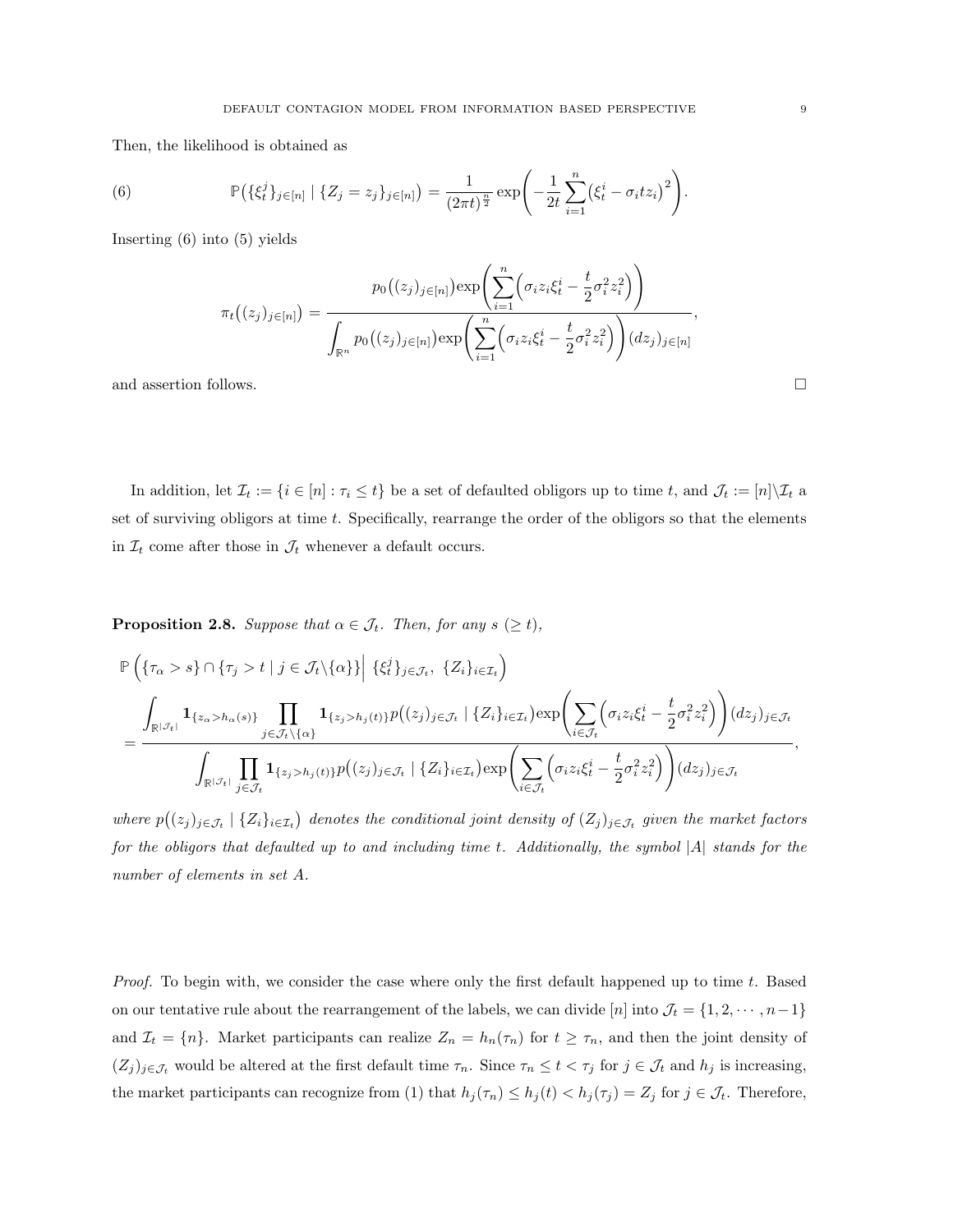the first default time  $\tau_n$  yields the information of  $Z_n = h_n(\tau_n)$ . Then we have, for  $s \ge t \ge \tau_n$ ,

$$
\mathbb{P}\left(\{\tau_{\alpha} > s\} \cap \{\tau_{j} > t \mid j \neq \alpha, n\} \Big| \{\xi_{t}^{j}\}_{j \in [n-1]}, Z_{n}\right)
$$
\n
$$
= \mathbb{P}\left(\{Z_{\alpha} > h_{\alpha}(s)\} \cap \{Z_{j} > h_{j}(t) \mid j \neq \alpha, n\} \Big| \{\xi_{t}^{j}\}_{j \in [n-1]}, \tau_{n}\right)
$$
\n
$$
= \int_{\mathbb{R}^{n-1}} \mathbb{P}\left(\{Z_{\alpha} > h_{\alpha}(s)\} \cap \{Z_{j} > h_{j}(t) \mid j \neq \alpha, n\} \Big| \{\xi_{t}^{j}\}_{j \in [n-1]}, \tau_{n}, \{Z_{j} = z_{j}\}_{j \in [n-1]}\right)
$$
\n
$$
\times \mathbb{P}(\{Z_{j} \in dz_{j}\}_{j \in [n-1]} \Big| \{\xi_{t}^{j}\}_{j \in [n-1]}, \tau_{n})
$$
\n
$$
= \int_{\mathbb{R}^{n-1}} \mathbf{1}_{\{z_{\alpha} > h_{\alpha}(s)\}} \prod_{j \neq \alpha, n} \mathbf{1}_{\{z_{j} > h_{j}(t)\}} \times \prod_{j \in [n-1]} \mathbf{1}_{\{z_{j} > h_{j}(t)\}} \mathbb{P}(\{Z_{j} \in dz_{j}\}_{j \in [n-1]} \Big| \{\xi_{t}^{j}\}_{j \in [n-1]}, \tau_{n})
$$
\n
$$
= \int_{\mathbb{R}^{n-1}} \mathbf{1}_{\{z_{\alpha} > h_{\alpha}(s)\}} \prod_{j \neq \alpha, n} \mathbf{1}_{\{z_{j} > h_{j}(t)\}} \pi_{t}^{(n)}(dz_{j})_{j \in [n-1]},
$$

where we set

$$
\pi_t^{(n)}(dz_j)_{j\in[n-1]} := \prod_{j\in[n-1]} \mathbf{1}_{\{z_j > h_j(t)\}} \mathbb{P}\big(\{Z_j \in dz_j\}_{j\in[n-1]} | \{\xi_t^j\}_{j\in[n-1]}, Z_n\big)
$$

as the conditional joint posterior of  $(Z_j)_{j \in [n-1]}$  given  $\{\xi_i^j\}_{j \in [n-1]}$  and  $\tau_n$ . Using the Bayes formula,

$$
\pi_t^{(n)}(dz_j)_{j \in [n-1]} = \frac{\prod_{j \in [n-1]} \mathbf{1}_{\{z_j > h_j(t)\}} p((z_j)_{j \in [n-1]} \mid Z_n) p((\xi_t^j)_{j \in [n-1]} \mid (z_j)_{j \in [n-1]})(dz_j)_{j \in [n-1]}}{\int_{\mathbb{R}^{n-1}} \prod_{j \in [n-1]} \mathbf{1}_{\{z_j > h_j(t)\}} p((z_j)_{j \in [n-1]} \mid Z_n) p((\xi_t^j)_{j \in [n-1]} \mid (z_j)_{j \in [n-1]})(dz_j)_{j \in [n-1]}}
$$

*.*

Here, the conditional normal distribution  $p((z_j)_{j\in[n-1]} | Z_n)$  is obtained by its conditional mean vector and covariance matrix,

(7) 
$$
\mathbb{E}[(Z_1, \cdots, Z_{n-1})^{\top} | Z_n = z_n] = \Gamma_{12} \Gamma_{22}^{-1} z_n,
$$

(8) 
$$
Cov[(Z_1, \cdots, Z_{n-1})^\top | Z_n = z_n] = \Gamma_{11} - \Gamma_{12} \Gamma_{22}^{-1} \Gamma_{21},
$$

where the full covariance matrix  $\Gamma \in \mathbb{R}^{n \times n}$  of  $(Z_1, \dots, Z_n)$  is assumed to be block structured as follows:

$$
\Gamma = \left[ \frac{\Gamma_{11} | \Gamma_{12}}{\Gamma_{21} | \Gamma_{22}} \right], \ \Gamma_{11} \in \mathbb{R}^{(n-1)\times(n-1)}, \Gamma_{12} = \Gamma_{21}^{\top} \in \mathbb{R}^{(n-1)\times 1}, \Gamma_{22} \in \mathbb{R}.
$$

Similar to Proposition 2.7, we remark that

$$
\mathbb{P}\big((\xi_t^j)_{j\in[n-1]} \mid (z_j)_{j\in[n-1]}\big) = \frac{1}{(2\pi t)^{\frac{n-1}{2}}} \exp\Biggl(-\frac{1}{2t} \Bigl[\sum_{j\in[n-1]} \bigl(\xi_t^j - \sigma_j t z_j \bigr)^2\Bigr]\Biggr).
$$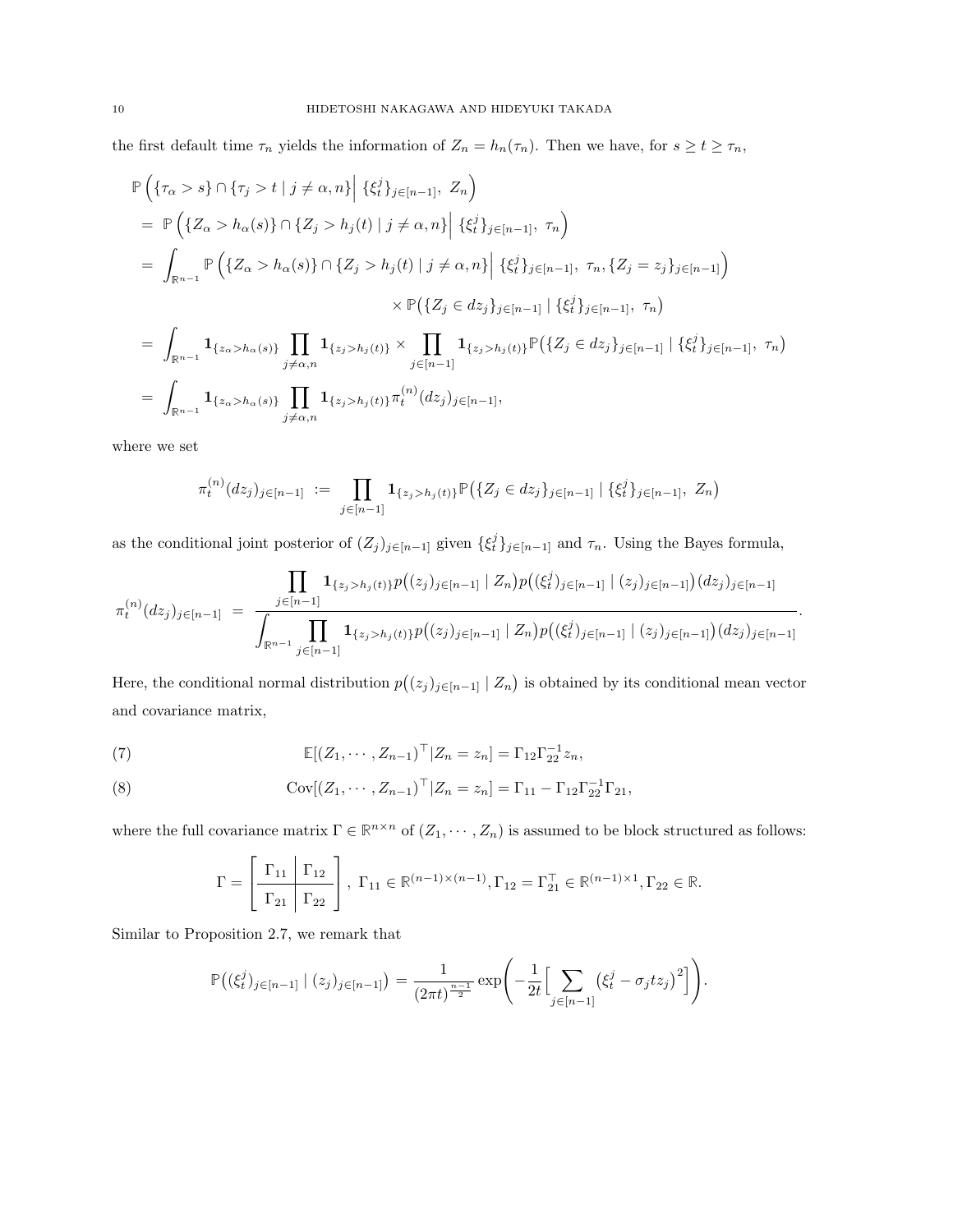It follows

$$
\mathbb{P}\left(\{\tau_{\alpha} > s\} \cap \{\tau_{j} > t \mid j \neq \alpha, n\} \Big| \{\xi_{t}^{j}\}_{j \in [n-1]}, Z_{n}\right)
$$
\n
$$
= \frac{\int_{\mathbb{R}^{n-1}} \mathbf{1}_{\{z_{\alpha} > h_{\alpha}(s)\}} \left\{\prod_{j \neq \alpha, n} \mathbf{1}_{\{z_{j} > h_{j}(t)\}} \right\} p((z_{j})_{j \in [n-1]} | Z_{n}) \exp\left(\sum_{i \in [n-1]} \left(\sigma_{i} z_{i} \xi_{t}^{i} - \frac{t}{2} \sigma_{i}^{2} z_{i}^{2}\right)\right) (dz_{j})_{j \in [n-1]}}{\int_{\mathbb{R}^{n-1}} \left\{\prod_{j \in [n-1]} \mathbf{1}_{\{z_{j} > h_{j}(t)\}} \right\} p((z_{j})_{j \in [n-1]} | Z_{n}) \exp\left(\sum_{i \in [n-1]} \left(\sigma_{i} z_{i} \xi_{t}^{i} - \frac{t}{2} \sigma_{i}^{2} z_{i}^{2}\right)\right) (dz_{j})_{j \in [n-1]}}.
$$

It remains to prove the general case (i.e., the default obligor set  $\mathcal{I}_t$  has two or more elements). This can be achieved with a slight change in the above proof. Although it is possible to derive the formula recursively as time progresses, we can express it exactly by referring to the default history. Indeed, we have

$$
\mathbb{P}\left(\{\tau_{\alpha} > s\} \cap \{\tau_{j} > t \mid j \in \mathcal{J}_{t} \setminus \{\alpha\}\}\middle| \{\xi_{t}^{j}\}_{j \in \mathcal{J}_{t}}, \{Z_{i}\}_{i \in \mathcal{I}_{t}}\right)
$$
\n
$$
= \int_{\mathbb{R}^{|\mathcal{J}_{t}|}} \mathbf{1}_{\{z_{\alpha} > h_{\alpha}(s)\}} \prod_{j \in \mathcal{J}_{t} \setminus \{\alpha\}} \mathbf{1}_{\{z_{j} > h_{j}(t)\}} \pi_{t}^{(\mathcal{I}_{t})}(dz_{j})_{j \in \mathcal{J}_{t}},
$$

where the conditional joint posterior of  $(Z_j)_{j \in \mathcal{J}_t}$  given  $\{\xi_t^j\}_{j \in \mathcal{J}_t}$  and  $\{Z_i\}_{i \in \mathcal{I}_t}$  is given as

$$
\pi_t^{(\mathcal{I}_t)}(dz_j)_{j\in\mathcal{J}_t} := \prod_{i\in\mathcal{I}_t} \left( \prod_{j\in\mathcal{J}_t} \mathbf{1}_{\{z_j > h_j(t)\}} \right) \cdot \mathbb{P}\left( \{Z_j \in dz_j\}_{j\in\mathcal{J}_t} \mid \{\xi_t^j\}_{j\in\mathcal{J}_t}, \{Z_i = h_i(\tau_i)\}_{i\in\mathcal{I}_t} \right).
$$

Hence, the Bayes formula implies that

$$
\pi_t^{(\mathcal{I}_t)}(dz_j)_{j\in\mathcal{J}_t} = \frac{\prod_{j\in\mathcal{J}_t} \mathbf{1}_{\{z_j > h_j(t)\}} p\big((z_j)_{j\in\mathcal{J}_t} \mid \{Z_i\}_{i\in\mathcal{I}_t}\big) p\big((\xi_t^j)_{j\in\mathcal{J}_t} \mid (z_j)_{j\in\mathcal{J}_t}\big)(dz_j)_{j\in\mathcal{J}_t}}{\int_{-\infty}^{\infty} \prod_{j\in\mathcal{J}_t} \mathbf{1}_{\{z_j > h_j(t)\}} p\big((z_j)_{j\in\mathcal{J}_t} \mid \{Z_i\}_{i\in\mathcal{I}_t}\big) p\big((\xi_t^j)_{j\in\mathcal{J}_t} \mid (z_j)_{j\in\mathcal{J}_t}\big)(dz_j)_{j\in\mathcal{J}_t}}.
$$

Therefore, it is straightforward to obtain the formula for the general case. Finally, we remark that the conditional joint distribution  $p((z_j)_{j \in \mathcal{J}_t} | \{Z_i\}_{i \in \mathcal{I}_t})$  can also be determined by the same formulas as (7) and (8) with the conditions  $z_i = h_i(\tau_i)$  for all  $i \in \mathcal{I}_t$ .

**Remark 2.9.** *It is a valuable information that "there has been no default up to time t." In this sense,* Proposition 2.8 includes  $\mathcal{I}_t = \emptyset$  as a special case if we interpret  $\{Z_i\}_{i \in \emptyset}$  as the information of  $Z_j > h_j(t)$ for any  $j \in [n]$ , and we substitute  $p_0((z_j)_{j \in [n]})$  for  $p((z_j)_{j \in \mathcal{J}_t} | \{Z_i\}_{i \in \mathcal{I}_t})$ .

Consequently, combining the generalized Dellacherie formula (4) with Propositions 2.7 and 2.8, we can derive the formula for the defaultable discount bond price. We note that the dynamics of  $D_{+T}^{(\alpha)}$ *t,T* depend on  $\xi_t^{\alpha}$  and  $\xi_t^i$  ( $i \neq \alpha$ ). This feature provides an enriched structure of interactions.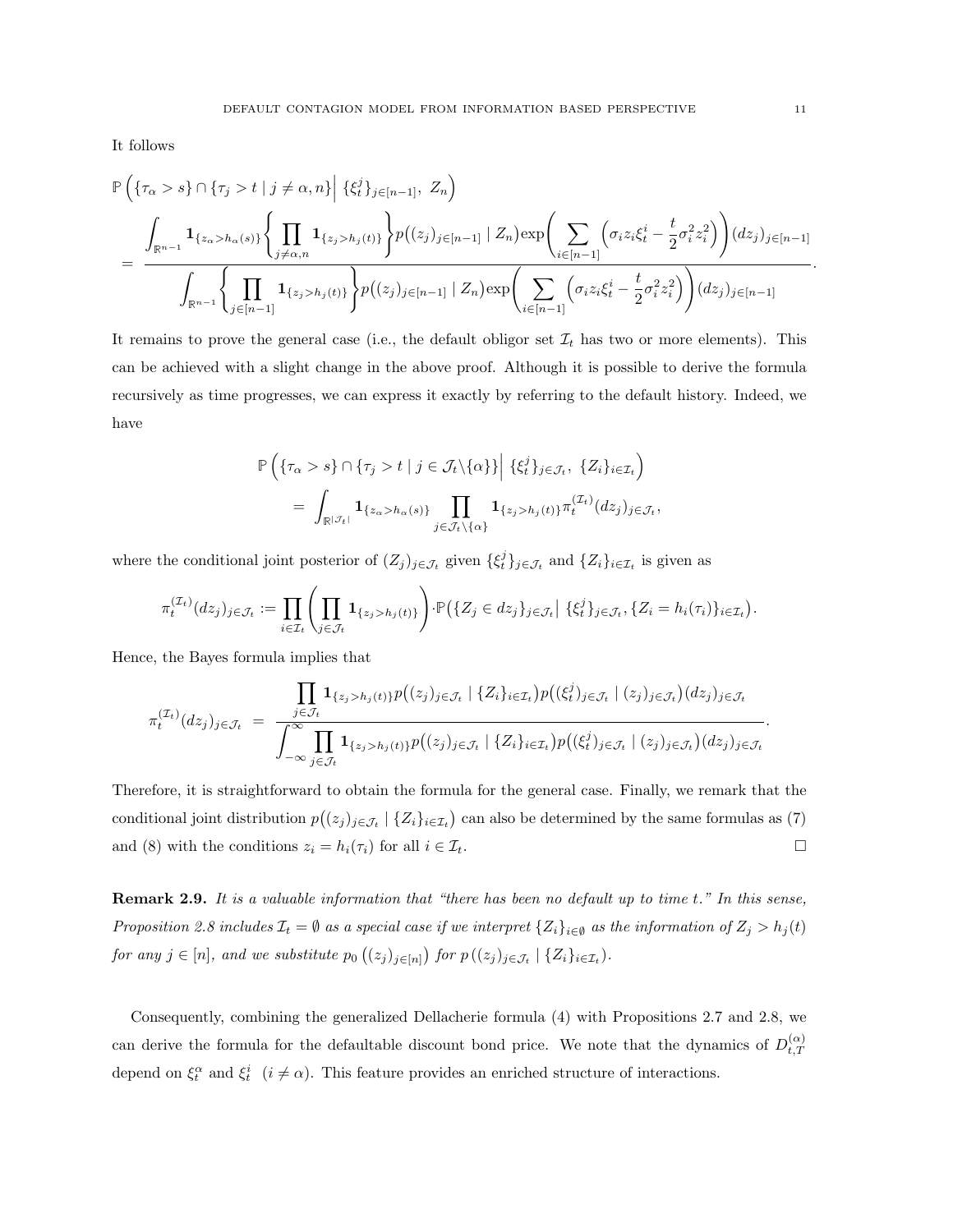**Corollary 2.10.** In the case of  $n = 2$  with  $Corr(Z_1, Z_2) = \rho \in (-1, 1)$ , the defaultable discount bond *price of obligor 1 is given by*

(9) 
$$
D_{t,T}^{(1)} = P_{t,T} \mathbf{1}_{\{\tau_1 > t, \tau_2 > t\}} \frac{\int_{h_1(T)}^{\infty} \int_{h_2(t)}^{\infty} p_0(z_1, z_2) \exp\Bigl(\sum_{i=1}^2 (\sigma_i z_i \xi_t^i - \frac{t}{2} \sigma_i^2 z_i^2)\Bigr) dz_1 dz_2}{\int_{h_1(t)}^{\infty} \int_{h_2(t)}^{\infty} p_0(z_1, z_2) \exp\Bigl(\sum_{i=1}^2 (\sigma_i z_i \xi_t^i - \frac{t}{2} \sigma_i^2 z_i^2)\Bigr) dz_1 dz_2}
$$

$$
+ P_{t,T} \mathbf{1}_{\{\tau_1 > t, \tau_2 \le t\}} \frac{\int_{h_1(T)}^{\infty} p(z_1 \mid Z_2) \exp\Bigl(\sigma_1 z_1 \xi_t^1 - \frac{t}{2} \sigma_1^2 z_1^2\Bigr) dz_1}{\int_{h_1(t)}^{\infty} p(z_1 \mid Z_2) \exp\Bigl(\sigma_1 z_1 \xi_t^1 - \frac{t}{2} \sigma_1^2 z_1^2\Bigr) dz_1},
$$

*where*

$$
p_0(z_1, z_2) = \frac{1}{2\pi\sqrt{1 - \rho^2}} \exp\left(-\frac{1}{2(1 - \rho^2)}(z_1^2 - 2\rho z_1 z_2 + z_2^2)\right),
$$
  

$$
p(z_1 \mid Z_2) = \frac{1}{\sqrt{2\pi(1 - \rho^2)}} \exp\left(-\frac{1}{2(1 - \rho^2)}(z_1 - \rho \cdot Z_2)^2\right).
$$

*Proof.* We remember that the expression of  $D_{t,T}^{(1)}$  seen in Example 2.6 contains the following conditional probabilities:

$$
\mathbb{P}(\tau_1 > T, \tau_2 > t \mid \xi_t^1, \xi_t^2), \mathbb{P}(\tau_1 > t, \tau_2 > t \mid \xi_t^1, \xi_t^2), \mathbb{P}(\tau_1 > T \mid \xi_t^1, Z_2), \text{ and } \mathbb{P}(\tau_1 > t \mid \xi_t^1, Z_2).
$$

We apply Proposition 2.7 with  $n = 2$  and  $\alpha = 1$  to obtain for  $s \ge t$ 

$$
\mathbb{P}(\tau_1 > s, \tau_2 > t \mid \xi_t^1, \xi_t^2) = \frac{\int_{h_1(s)}^{\infty} \int_{h_2(t)}^{\infty} p_0(z_1, z_2) \exp\left(\sum_{i=1}^2 (\sigma_i z_i \xi_t^i - \frac{t}{2} \sigma_i^2 z_i^2)\right) dz_1 dz_2}{\int_{-\infty}^{\infty} \int_{-\infty}^{\infty} p_0(z_1, z_2) \exp\left(\sum_{i=1}^2 (\sigma_i z_i \xi_t^i - \frac{t}{2} \sigma_i^2 z_i^2)\right) dz_1 dz_2}.
$$

Similarly, it follows from Proposition 2.8 with  $n = 2$  and  $\alpha = 1, \mathcal{I}_t = \{2\}$  that for  $s \ge t$ ∫ *<sup>∞</sup>*

$$
\mathbb{P}(\tau_1 > s \mid \xi_t^1, Z_2) = \frac{\int_{h_1(s)}^{\infty} p(z_1 \mid Z_2) \exp\left(\sigma_1 z_1 \xi_t^1 - \frac{t}{2} \sigma_1^2 z_1^2\right) dz_1}{\int_{h_1(h_2^{-1}(Z_2))}^{\infty} p(z_1 \mid Z_2) \exp\left(\sigma_1 z_1 \xi_t^1 - \frac{t}{2} \sigma_1^2 z_1^2\right) dz_1}.
$$

Finally, the formula (9) can be obtained by substituting the expressions with  $s = T$  or  $t$  in the form of a ratio of integrals as above for the conditional probabilities in Example 2.6.  $\Box$ 

We note that the second term of  $(9)$  has a similar form for the single obligor case  $(n = 1)$  derived in Brody et al. (2010) if the conditional density  $p(z_1 | \tau_2)$  is replaced by the unconditional density. Therefore, we are interested in how the first term of (9) works and what happens on the bond price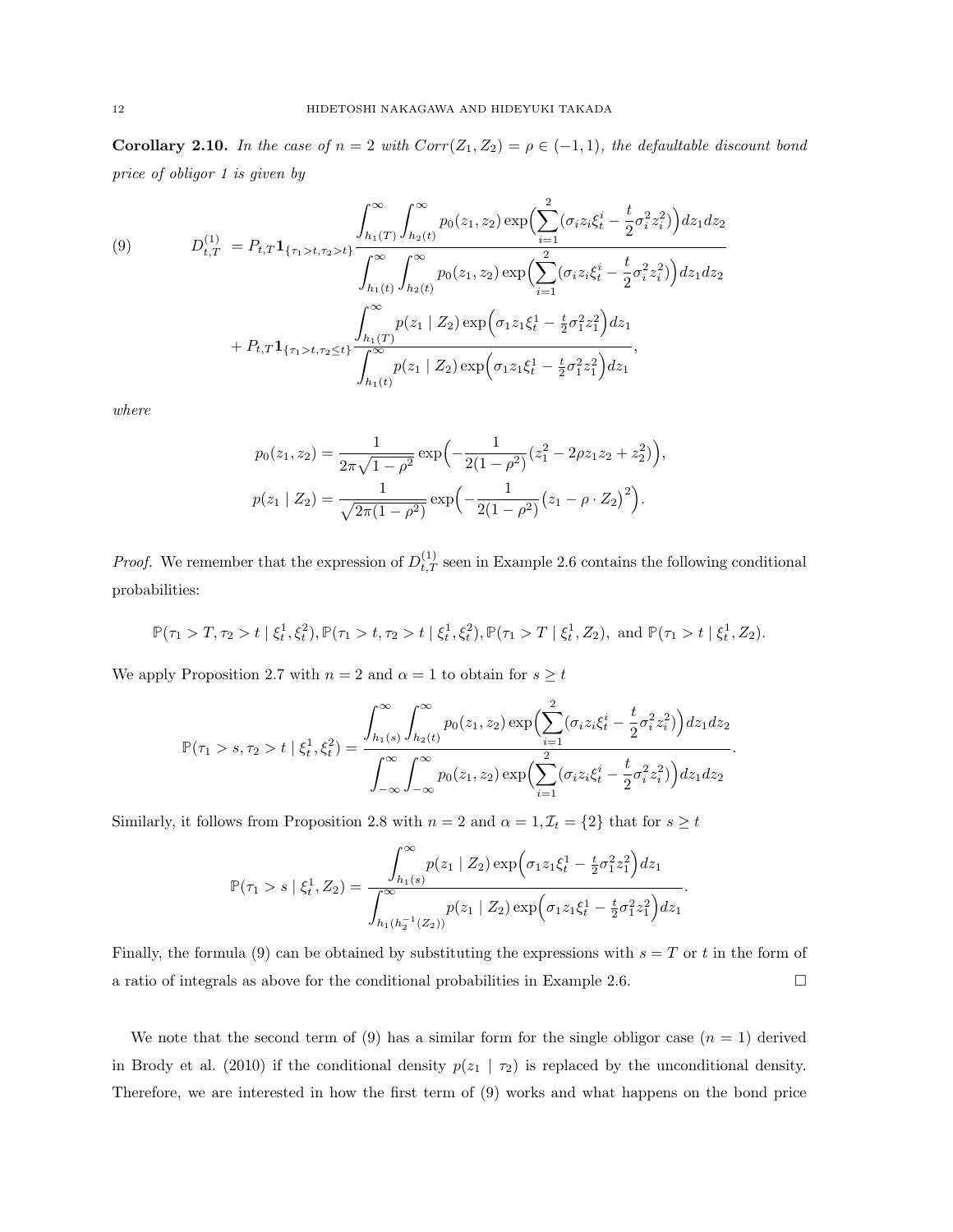issued by obligor 1 at the default time of obligor 2. To illustrate the default contagion effects of our model, we present some simulated trajectories of discount bond prices  $\{D_{tT}^{(1)}\}_{0 \le t \le T}$  using the Monte Carlo method based on Corollary 2.10.

We demonstrate a couple of cases: a highly correlated case  $\rho = 0.8$  and a moderately correlated case  $\rho = 0.4$ . We suppose  $r_t \equiv 0.05$ (constant),  $\sigma_1 = \sigma_2 = 1$ , and  $T = 1$  (year) for all the cases. For the numerical simulation, we discretize the time interval [0, 1] into  $0 = t_0, t_1, \dots, t_{250} = T$  with a fixed time interval  $\Delta t := t_k - t_{k-1} = 1/250$ . In addition, we assume that the functions  $h_i$  ( $i = 1, 2$ ) are specified by  $\tau_i = h_i^{-1}(Z_i) := -\log(\Phi(-Z_i)) / \bar{\lambda}_i$  with parameters  $\bar{\lambda}_1 = 0.02$  and  $\bar{\lambda}_2 = 0.05$ , respectively, where Φ denotes the standard normal distribution function. Such a specification of *h<sup>i</sup>* follows from the naive assumption that the default time  $\tau_i$  follows the exponential distribution with constant hazard rate  $\bar{\lambda}_i$ , namely,  $\mathbb{P}(\tau_i > t) = \exp(-\bar{\lambda}_i t)$ . To make it easier to see the contagion impact of obligor 2's default upon obligor 1, we assume that obligor 2 always defaults at  $\tau_2 = 0.5$ . This assumption implies that we fix  $Z_2 = -1.9653$  from the definition of  $h_2$  above. In addition, we set  $Z_1 = -1.0$  so that obligor 1 never defaults during the interval [0*,* 1]. Thus, we fix the credit-related market factors as  $(Z_1, Z_2) = (-1.0, -1.9653)$  for any case.

Figure 1 shows the three simulated sample trajectories on the interval [0,1] of the bond price process  $D_{t,1}^{(1)}$  with fixed default time  $\tau_2 = 0.5$  of obligor 2, respectively, for the case of  $\rho = 0.8$  (left panel) and  $\rho = 0.4$  (right panel). We can easily observe that the downward jump size of  $D_{\tau_2,1}^{(1)}$  is larger for the highly correlated case  $\rho = 0.8$  than for the moderately correlated case  $\rho = 0.4$ .



FIGURE 1. Simulated sample trajectories on the interval [0,1] of the bond price process  $D_{t,1}^{(1)}$  with fixed default time  $\tau_2 = 0.5$  of obligor 2. (Left panel) the case of  $\rho = 0.8$ . (Right panel) the case of  $\rho = 0.4$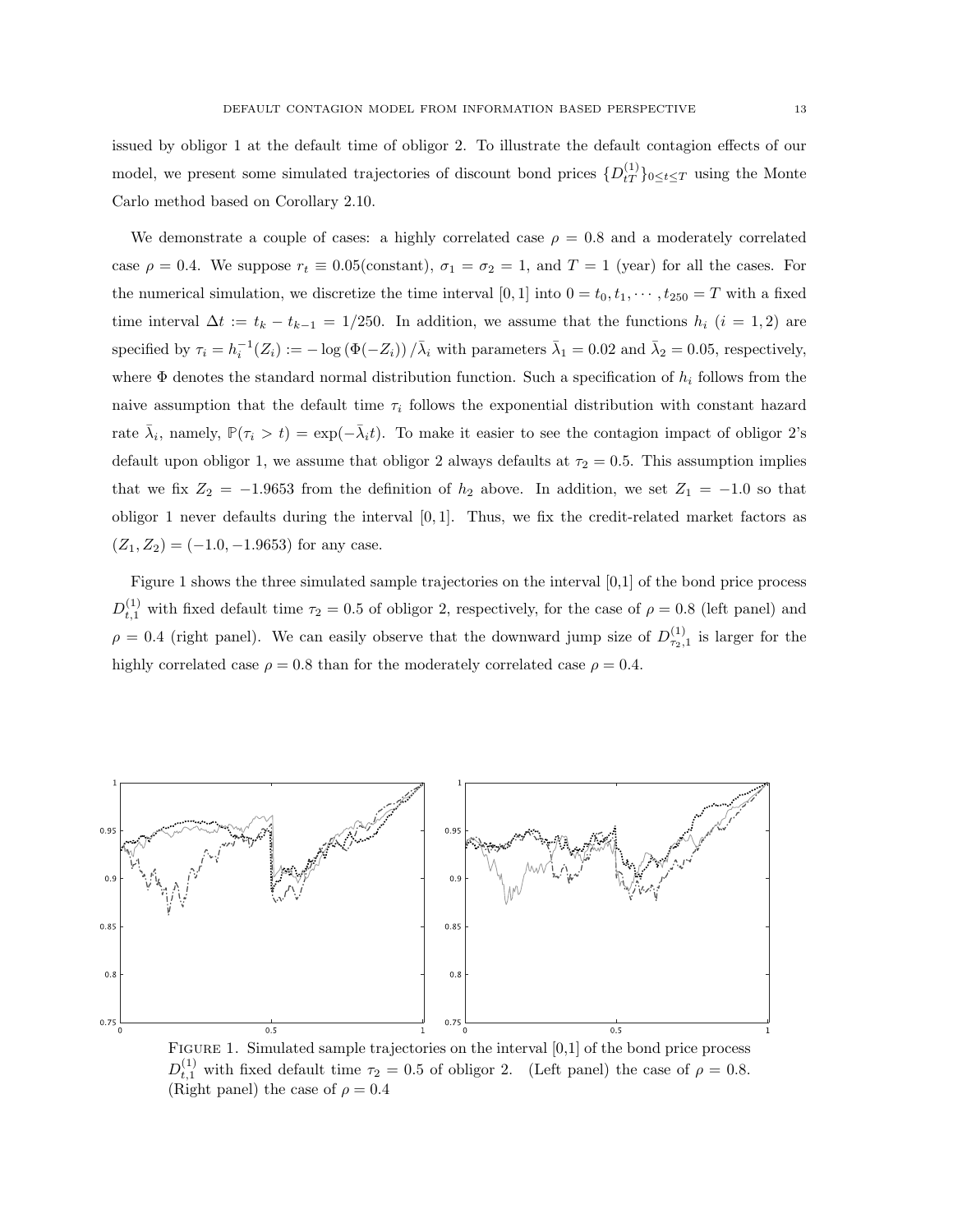As we will see later, our formulation can be seen as a dynamical extension of the information-based default contagion in the factor Copula model described in subsection 9.8 in McNeil et al. (2005) to consider successive observation of noisy information associated with the factor vector. This extension enables us to see that the stochastic dynamics of bonds are mutually affected by one another in a more general form.

#### 3. MAIN RESULTS FOR THE CASE  $n = 2$

This section aims to derive a system of stochastic differential equations that follow the defaultable discount bond price processes  $\{D_{t,T}^{(i)}\}_{i\in[n]}$  given in (3) follow. Our main objective of this study is to investigate the default contagion impact on the active bond price processes in our model, so it is useful to see how these bonds interact in terms of stochastic differential equations. Here we show the result for the case of  $n = 2$  to avoid complicated expressions for the general *n* case<sup>1</sup>. Appendix mentions the case of  $n = 3$ . We remember that the bond price processes  $\{D_{t,T}^{(i)}\}_{i=1,2}$  are  $\{\mathcal{G}_t\}$ -adapted, so we expect that the bond prices processes can be represented in terms of some  ${G<sub>t</sub>}$ -Brownian motions derived from the continuous market information process  $\{\xi_t^i\}_{i=1,2}$  as well as some  $\{\mathcal{G}_t\}$ -martingales associated with the jumps at default times  $\{\tau_i\}_{i=1,2}$ . Before the main theorem, we introduce  $\{\mathcal{G}_t\}$ -Brownian motions for the case of general *n* as follows.

**Proposition 3.1** ( $\{\mathcal{G}_t\}$ -Brownian motions). Let

$$
W_t^{(i|\mathbb{G})} := \xi_t^i - \sigma_i \int_0^t \mathbb{E}[Z_i \mid \mathcal{G}_s] ds, \ i \in [n].
$$

*Then,*  $\{W_t^{(i|G)}\}_{i \in [n]}$  *are mutually independent*  $\{\mathcal{G}_t\}$ *-Brownian motions.* 

*Proof.* As in the  $n = 1$  case, which was proven in Brody et al. (2010), we rely on Levy's characterization theorem. See Theorem 3.6 of Revuz and Yor (1999). It follows from (2) that the bracket  $\langle W^{(i|G)}, W^{(j|G)} \rangle_t$ can be calculated as follows.

$$
\langle W^{(i|\mathbb{G})}, W^{(j|\mathbb{G})} \rangle_t = \left\langle \xi^i - \sigma_i \int_0^\cdot \mathbb{E}[Z_i \mid \mathcal{G}_s] ds \ , \ \xi^i - \sigma_j \int_0^\cdot \mathbb{E}[Z_j \mid \mathcal{G}_s] ds \right\rangle_t
$$
  
=  $\langle \xi^i, \xi^j \rangle_t = \langle B^i, B^j \rangle_t = \delta_{ij} t.$ 

<sup>1</sup>This comes from the combinatorial explosion of the order of multiple defaults due to a *bottom up* approach. This difficulty would be mitigated if we consider homogeneous universe in the sense that the joint prior has homogeneous variances and pairwise correlations, and then simply focus on the order of defaults.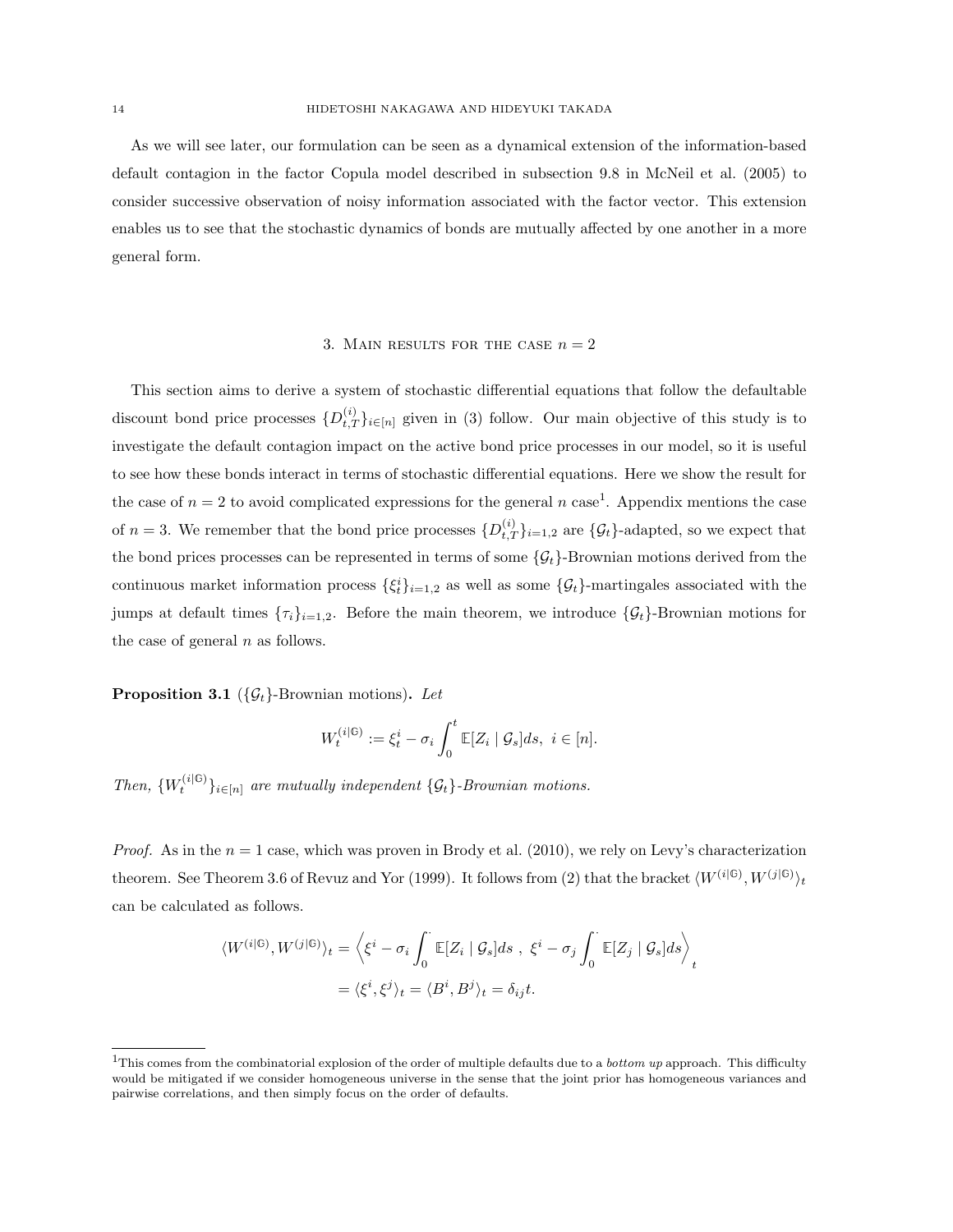For  $t \leq u$  because  $W_t^{(i|G)}$  is  $\mathcal{G}_t$ -measurable and  $\{B_t^i\}$  is a  $\{\mathcal{G}_t \vee \sigma(Z_i)\}$ -Brownian motion, by using the tower property, it follows that

$$
\mathbb{E}\left[W_{u}^{(i|\mathbb{G})}\Big|\mathcal{G}_{t}\right] = W_{t}^{(i|\mathbb{G})} + \mathbb{E}\left[\xi_{u}^{i} - \xi_{t}^{i} - \sigma_{i}\int_{t}^{u}\mathbb{E}[Z_{i} \mid \mathcal{G}_{s}]ds\Big|\mathcal{G}_{t}\right]
$$
\n
$$
= W_{t}^{(i|\mathbb{G})} + \mathbb{E}\left[\sigma_{i}Z_{i}(u-t) + B_{u}^{i} - B_{t}^{i} - \sigma_{i}\int_{t}^{u}\mathbb{E}[Z_{i} \mid \mathcal{G}_{s}]ds\Big|\mathcal{G}_{t}\right]
$$
\n
$$
= W_{t}^{(i|\mathbb{G})} + \mathbb{E}\left[\sigma_{i}Z_{i}(u-t) + \mathbb{E}\left[B_{u}^{i} - B_{t}^{i}\Big|\mathcal{G}_{t} \vee \sigma(Z_{i})\right] - \sigma_{i}\int_{t}^{u}\mathbb{E}[Z_{i} \mid \mathcal{G}_{s}]ds\Big|\mathcal{G}_{t}\right]
$$
\n
$$
= W_{t}^{(i|\mathbb{G})} + \sigma_{i}\mathbb{E}[Z_{i} \mid \mathcal{G}_{t}](u-t) - \sigma_{i}\int_{t}^{u}\mathbb{E}\left[\mathbb{E}[Z_{i} \mid \mathcal{G}_{s}] \mid \mathcal{G}_{t}\right]ds
$$
\n
$$
= W_{t}^{(i|\mathbb{G})} + \sigma_{i}\mathbb{E}[Z_{i} \mid \mathcal{G}_{t}](u-t) - \sigma_{i}\mathbb{E}[Z_{i} \mid \mathcal{G}_{t}](u-t)
$$
\n
$$
= W_{t}^{(i|\mathbb{G})}.
$$

This implies that  ${W_t^{(i|G)} }$  is a  ${G_t}$ -martingale. Therefore, by Levy's characterizationt theorem, we can conclude that  $\{W_t^{(i|\mathbb{G})}: i = 1, \dots, n\}$  are mutually independent  $\{\mathcal{G}_t\}$ -Brownian motions.  $\Box$ 

**Remark 3.2.** We remark that the optional sampling theorem implies that  $W_{t\wedge\tau_{i}}^{(i|\mathbb{G})}$  is a  $\{\mathcal{G}_{t\wedge\tau_{i}}\}$ -martingale, and thus a  ${G_t}$ *-martingale. In fact, we can see* 

$$
W_{t\wedge\tau_i}^{(i|0)} = \xi_{t\wedge\tau_i}^i - \sigma_i \int_0^{t\wedge\tau_i} \mathbb{E}[Z_i \mid \mathcal{G}_s] ds = \int_0^t \mathbf{1}_{\{\tau_i>s\}} \left( d\xi_s^i - \sigma_i \mathbb{E}[Z_i \mid \mathcal{G}_s] ds \right).
$$

*This representation implies that the process*  $W_{t \wedge \tau_i}^{(i|G)}$  *is just the same as the martingale introduced by Brody et al. (2010).*

**Proposition 3.3** ({G<sub>t</sub>}-compensated jump martingales). Define the processes  $\lambda_t^{(1|G)}$  and  $\lambda_t^{(2|G)}$  by

$$
\lambda_t^{(1|G)} := \mathbf{1}_{\{\tau_2 > t\}} \frac{\psi_{t,1}(h_1(t), h_2(t))}{\varphi_t(h_1(t), h_2(t); 1)} + \mathbf{1}_{\{\tau_2 \le t\}} \frac{\widetilde{\psi}_{t,1}(h_1(t), h_2(\tau_2))}{\widetilde{\varphi}_{t,1}(h_1(t), h_2(\tau_2); 1)},
$$
  

$$
\lambda_t^{(2|G)} := \mathbf{1}_{\{\tau_1 > t\}} \frac{\psi_{t,2}(h_1(t), h_2(t))}{\varphi_t(h_1(t), h_2(t); 1)} + \mathbf{1}_{\{\tau_1 \le t\}} \frac{\widetilde{\psi}_{t,2}(h_1(\tau_1), h_2(t))}{\widetilde{\varphi}_{t,2}(h_1(\tau_1), h_2(t); 1)},
$$

*where for*  $z_1, z_2 \in \mathbb{R}$  *and a random variable Y*, *we set* 

$$
\varphi_t(z_1, z_2; Y) := \mathbb{E} \left[ \mathbf{1}_{\{Z_1 > z_1\}} \mathbf{1}_{\{Z_2 > z_2\}} Y \mid \xi_t^1, \xi_t^2 \right],
$$
  
\n
$$
\widehat{\varphi}_{t,1}(z_1, z_2; Y) := \mathbb{E} \left[ \mathbf{1}_{\{Z_1 > z_1\}} Y \mid \xi_t^1, Z_2 = z_2 \right], \quad \widehat{\varphi}_{t,2}(z_1, z_2; Y) := \mathbb{E} \left[ \mathbf{1}_{\{Z_2 > z_2\}} Y \mid \xi_t^2, Z_1 = z_1 \right]
$$
  
\n
$$
\psi_{t,1}(z_1, z_2) := \mathbb{P} \left( Z_1 = z_1, Z_2 > z_2 \mid \xi_t^1, \xi_t^2 \right), \quad \psi_{t,2}(z_1, z_2) := \mathbb{P} \left( Z_1 > z_1, Z_2 = z_2 \mid \xi_t^1, \xi_t^2 \right),
$$
  
\n
$$
\widehat{\psi}_{t,1}(z_1, z_2) := \mathbb{P} \left( Z_1 = z_1 \mid \xi_t^1, Z_2 = z_2 \right), \quad \widehat{\psi}_{t,2}(z_1, z_2) := \mathbb{P} \left( Z_2 = z_2 \mid \xi_t^2, Z_1 = z_1 \right).
$$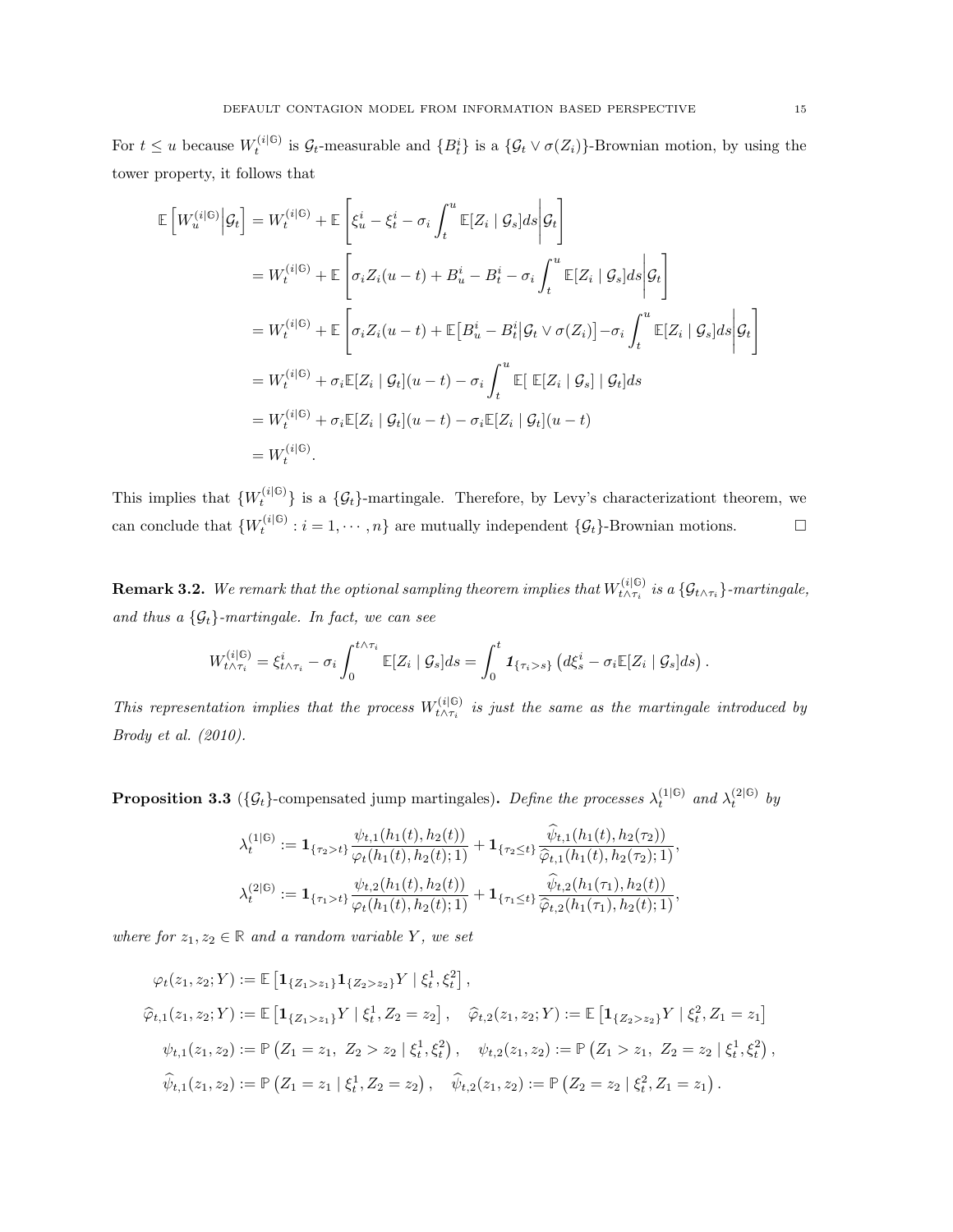Then the process  $\lambda_t^{(1|G)}$  (resp.  $\lambda_t^{(2|G)}$ ) is an  $\{\mathcal{F}_t\} \vee \{\mathcal{H}_t^2\}$ -default intensity of obligor 1 (resp.  $\{\mathcal{F}_t\} \vee \{\mathcal{H}_t^1\}$ *default intensity of obligor 2). In other words, the following compenseted jump processes*  $\mathbf{1}_{\{\tau_1 \leq t\}}$  –  $\int_0^t \mathbf{1}_{\{\tau_1>s\}} \lambda_s^{(1|\mathbb{G})} ds$  and  $\mathbf{1}_{\{\tau_2 \leq t\}} - \int_0^t \mathbf{1}_{\{\tau_2>s\}} \lambda_s^{(2|\mathbb{G})} ds$  are  $\{\mathcal{G}_t\}$ -martingales.

*Proof.* We have

$$
\lambda_{t}^{(1|G)} = \mathbf{1}_{\{\tau_{2} > t\}} \frac{\psi_{t,1}(h_{1}(t), h_{2}(t))}{\varphi_{t}(h_{1}(t), h_{2}(t); 1)} + \mathbf{1}_{\{\tau_{2} \le t\}} \frac{\psi_{t,1}(h_{1}(t), h_{2}(\tau_{2}))}{\hat{\varphi}_{t,1}(h_{1}(t), h_{2}(\tau_{2}); 1)}
$$
\n
$$
= \mathbf{1}_{\{\tau_{2} > t\}} \frac{\mathbb{P}(Z_{1} = h_{1}(t), Z_{2} > h_{2}(t) \mid \xi_{t}^{1}, \xi_{t}^{2})}{\mathbb{P}(Z_{1} > h_{1}(t), Z_{2} > h_{2}(t) \mid \xi_{t}^{1}, \xi_{t}^{2})} + \mathbf{1}_{\{\tau_{2} \le t\}} \frac{\mathbb{P}(Z_{1} = h_{1}(t) \mid \xi_{t}^{1}, Z_{2} = h_{2}(\tau_{2}))}{\mathbb{P}(Z_{1} > h_{1}(t) \mid \xi_{t}^{1}, Z_{2} = h_{2}(\tau_{2}))}
$$
\n
$$
= \mathbf{1}_{\{\tau_{2} > t\}} \frac{\mathbb{P}(Z_{1} = h_{1}(t) \mid \xi_{t}^{1}, \xi_{t}^{2}, Z_{2} > h_{2}(t))}{\mathbb{P}(Z_{1} > h_{2}(t))} + \mathbf{1}_{\{\tau_{2} \le t\}} \frac{\mathbb{P}(Z_{1} = h_{1}(t) \mid \xi_{t}^{1}, Z_{2} = h_{2}(\tau_{2}))}{\mathbb{P}(Z_{1} > h_{1}(t) \mid \xi_{t}^{1}, Z_{2} = h_{2}(\tau_{2}))}
$$
\n
$$
= \mathbf{1}_{\{\tau_{2} > t\}} \frac{-\frac{\partial}{\partial t} \mathbb{P}(\tau_{1} > t \mid \mathcal{F}_{t} \lor \mathcal{H}_{t}^{2})}{\mathbb{P}(\tau_{1} > t \mid \mathcal{F}_{t} \lor \mathcal{H}_{t}^{2})} + \mathbf{1}_{\{\tau_{2} \le t\}} \frac{-\frac{\partial}{\partial t} \mathbb{P}(\tau_{1} > t \mid \mathcal{F}_{t} \lor \mathcal{H}_{t}^{2})}{\mathbb{P}(\tau_{1} > t \mid \
$$

which proves

$$
\exp\left(-\int_0^t \lambda_u^{(1|\mathbb{G})} du\right) = \exp\left(-\int_0^t \left(-\frac{\partial}{\partial u} \log \mathbb{P}(\tau_1 > u \mid \mathcal{F}_u \vee \mathcal{H}_u^2)\right) du\right)
$$

$$
= \exp\left(\log \mathbb{P}(\tau_1 > t \mid \mathcal{F}_t \vee \mathcal{H}_t^2) - \log \mathbb{P}(\tau_1 > 0)\right)
$$

$$
= \mathbb{P}(\tau_1 > t \mid \mathcal{F}_t \vee \mathcal{H}_t^2).
$$

Consequently,  $\lambda_t^{(1|\mathbb{G})}$  (resp.  $\lambda_t^{(2|\mathbb{G})}$ ) can be seen as the instantaneous hazard rate process for  $\tau_1$  (resp. *τ*<sub>2</sub>). Thus Proposition 5.1.3 in Bielecki and Rutkowski (2002) implies that  $\lambda_t^{(1|\mathbb{G})}$  (resp.  $\lambda_t^{(2|\mathbb{G})}$ ) can be regarded as the  $\{\mathcal{F}_t\} \vee \{\mathcal{H}_t^2\}$ -default intensity of obligor 1 (resp.  $\{\mathcal{F}_t\} \vee \{\mathcal{H}_t^1\}$ -default intensity of obligor 2), meaning that  $\mathbf{1}_{\{\tau_1 \leq t\}} - \int_0^t \mathbf{1}_{\{\tau_1 > s\}} \lambda_s^{(1|\mathbb{G})} ds$  (resp.  $\mathbf{1}_{\{\tau_2 \leq t\}} - \int_0^t \mathbf{1}_{\{\tau_2 > s\}} \lambda_s^{(2|\mathbb{G})} ds$ ) becomes a  ${G_t}$ }-martingale. □

**Remark 3.4.** Strictly, the default intensity  $\lambda_t^{(1|\mathbb{G})}$  (resp.  $\lambda_t^{(2|\mathbb{G})}$ ) should be written by  $\lambda_t^{(1|\mathbb{F} \vee \mathbb{H}^2)}$  (resp.  $\lambda_t^{(2|\mathbb{F} \vee \mathbb{H}^1)}$ ) so as to clarify which filtration the process is adapted to. However, for notational simplicity, *we use the notation*  $\lambda_t^{(1|\mathbb{G})}$  (resp.  $\lambda_t^{(2|\mathbb{G})}$ ).

From the last proposition it follows that our model can be viewed as a dynamic version of the socalled Kusuoka's counterexample model (c.f. Kusuoka (1999), Bielecki and Rutkowski (2002)) since the default intensities  $\lambda_t^{(1|\mathbb{G})}$  and  $\lambda_t^{(2|\mathbb{G})}$  are specified dependent on whether the counterpart has defaulted or not. Furthermore it follows from Example 2.6 that  $\lambda_t^{(1|\mathbb{G})}$  can be regarded as the instantaneous credit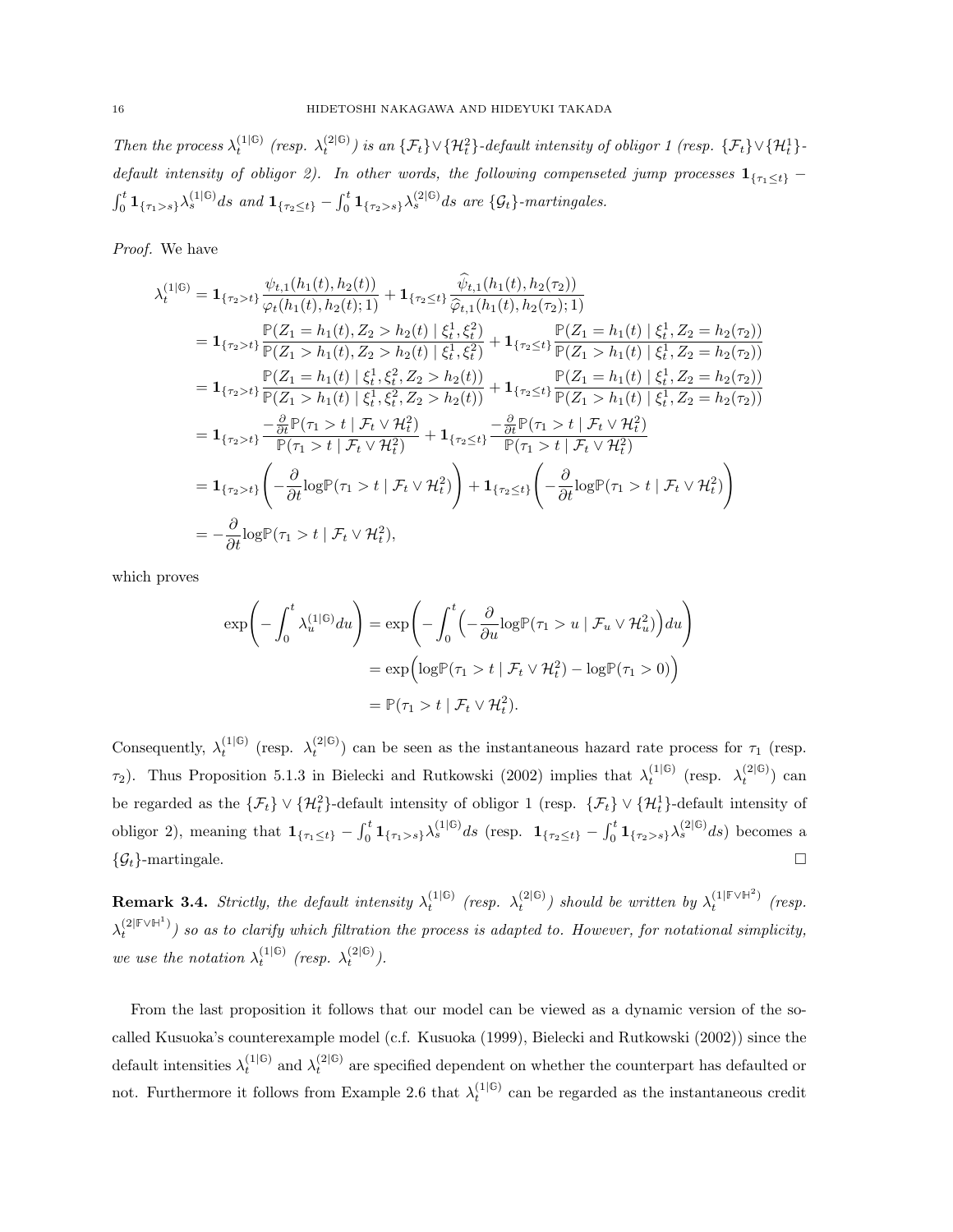spread at time *t* for obligor 1 on the set  $\{\tau_1 > t\}$  as below:

$$
-\frac{\partial}{\partial T} \log \frac{D_{tT}^{(1)}}{P_{t,T}}\Big|_{T=t}
$$
  
=  $\frac{P_{t,T}}{D_{tT}^{(1)}} \left\{ \mathbf{1}_{\{\tau_2 > t\}} \frac{-\frac{\partial}{\partial T} \mathbb{P}(\tau_1 > T, \tau_2 > t \mid \xi_t^1, \xi_t^2)}{\mathbb{P}(\tau_1 > t, \tau_2 > t \mid \xi_t^1, \xi_t^2)} + \mathbf{1}_{\{\tau_2 \le t\}} \frac{-\frac{\partial}{\partial T} \mathbb{P}(\tau_1 > T \mid \xi_t^1, Z_2)}{\mathbb{P}(\tau_1 > t \mid \xi_t^1, Z_2)} \right\}\Big|_{T=t}$   
=  $\mathbf{1}_{\{\tau_2 > t\}} \frac{\psi_{t,1}(h_1(t), h_2(t))}{\varphi_t(h_1(t), h_2(t); 1)} + \mathbf{1}_{\{\tau_2 \le t\}} \frac{\widehat{\psi}_{t,1}(h_1(t), h_2(\tau_2))}{\widehat{\varphi}_{t,1}(h_1(t), h_2(\tau_2); 1)} = \lambda_t^{(1|6)}.$ 

Now, we state our main result on the stochastic differential equation followed by the bond price process  $\{D_{tT}^{(i)}\}_{i=1,2}$  for the case of two debt obligors 1 and 2.

**Theorem 3.5.** Let  $W_t^{(i|G)}$   $(i = 1, 2)$  be the  $\mathcal{G}_t$ *}*-Brownian motions defined in Proposition 3.1. Also, let  $\lambda_t^{(i|G)}$   $(i = 1, 2)$  be the default intensities and  $\varphi_t, \hat{\varphi}_{t,i}, \psi_{t,i}, \hat{\psi}_{t,i}$   $(i = 1, 2)$  be the functions, defined *in Proposition 3.3. The defaultable discount bond price processes*  ${D_{tT}^{(1)}}$  *and*  ${D_{tT}^{(2)}}$  *with maturity T issued by obligor* 1 *and* 2 *respectively given in* (9) *satisfy the following two dimensional (backward) stochastic differential equation (SDE):*

$$
\begin{pmatrix}\nD_{TT}^{(1)} \\
D_{TT}^{(2)}\n\end{pmatrix} = \begin{pmatrix}\n\mathbf{1}_{\{\tau_1 > T\}} \\
\mathbf{1}_{\{\tau_2 > T\}}\n\end{pmatrix}
$$

*and for t < T, we have*

$$
\begin{split} \begin{pmatrix} dD_{tT}^{(1)} \\ dD_{tT}^{(2)} \end{pmatrix} &= \begin{pmatrix} D_{t-,T}^{(1)} & 0 \\ 0 & D_{t-,T}^{(2)} \end{pmatrix} \left\{ \begin{pmatrix} r_t + \lambda_t^{(1|\mathbb{G})} + \eta_{1:tT}^{(2|\mathbb{G})} \\ r_t + \lambda_t^{(2|\mathbb{G})} + \eta_{2:tT}^{(1|\mathbb{G})} \end{pmatrix} dt + \begin{pmatrix} \Sigma_{1:tT}^{(1|\mathbb{G})} & \Sigma_{1:tT}^{(2|\mathbb{G})} \\ \Sigma_{2:tT}^{(1|\mathbb{G})} & \Sigma_{2:tT}^{(2|\mathbb{G})} \end{pmatrix} \begin{pmatrix} \sigma_1 dW_t^{(1|\mathbb{G})} \\ \sigma_2 dW_t^{(2|\mathbb{G})} \end{pmatrix} \right. \\ &= \begin{pmatrix} D_{t-,T}^{(1)} & 0 \\ 0 & D_{t-,T}^{(2)} \end{pmatrix} \left\{ r_t dt + \begin{pmatrix} \Sigma_{1:tT}^{(1|\mathbb{G})} & \Sigma_{1:tT}^{(2|\mathbb{G})} \\ \Sigma_{2:tT}^{(1|\mathbb{G})} & \Sigma_{2:tT}^{(2|\mathbb{G})} \end{pmatrix} \begin{pmatrix} \sigma_1 dW_t^{(1|\mathbb{G})} \\ d\mathbf{1}_{\{\tau_2 \leq t\}} \end{pmatrix} \right\} \\ &= \begin{pmatrix} D_{t-,T}^{(1)} & 0 \\ 0 & D_{t-,T}^{(2)} \end{pmatrix} \left\{ r_t dt + \begin{pmatrix} \Sigma_{1:tT}^{(1|\mathbb{G})} & \Sigma_{1:tT}^{(2|\mathbb{G})} \\ \Sigma_{2:tT}^{(1|\mathbb{G})} & \Sigma_{2:tT}^{(2|\mathbb{G})} \end{pmatrix} \begin{pmatrix} \sigma_1 dW_t^{(1|\mathbb{G})} \\ \sigma_2 dW_t^{(2|\mathbb{G})} \end{pmatrix} \right. \\ &\quad - \begin{pmatrix} 1 & 1 - \Xi_{1:tT}^{(2|\mathbb{G})} \\ 1 - \Xi_{2:tT}^{(1|\mathbb{G})} & 1 \end{pmatrix} \begin{pmatrix} d\mathbf{1}_{\{\tau_1 \leq t\}} - \mathbf{1}_{\
$$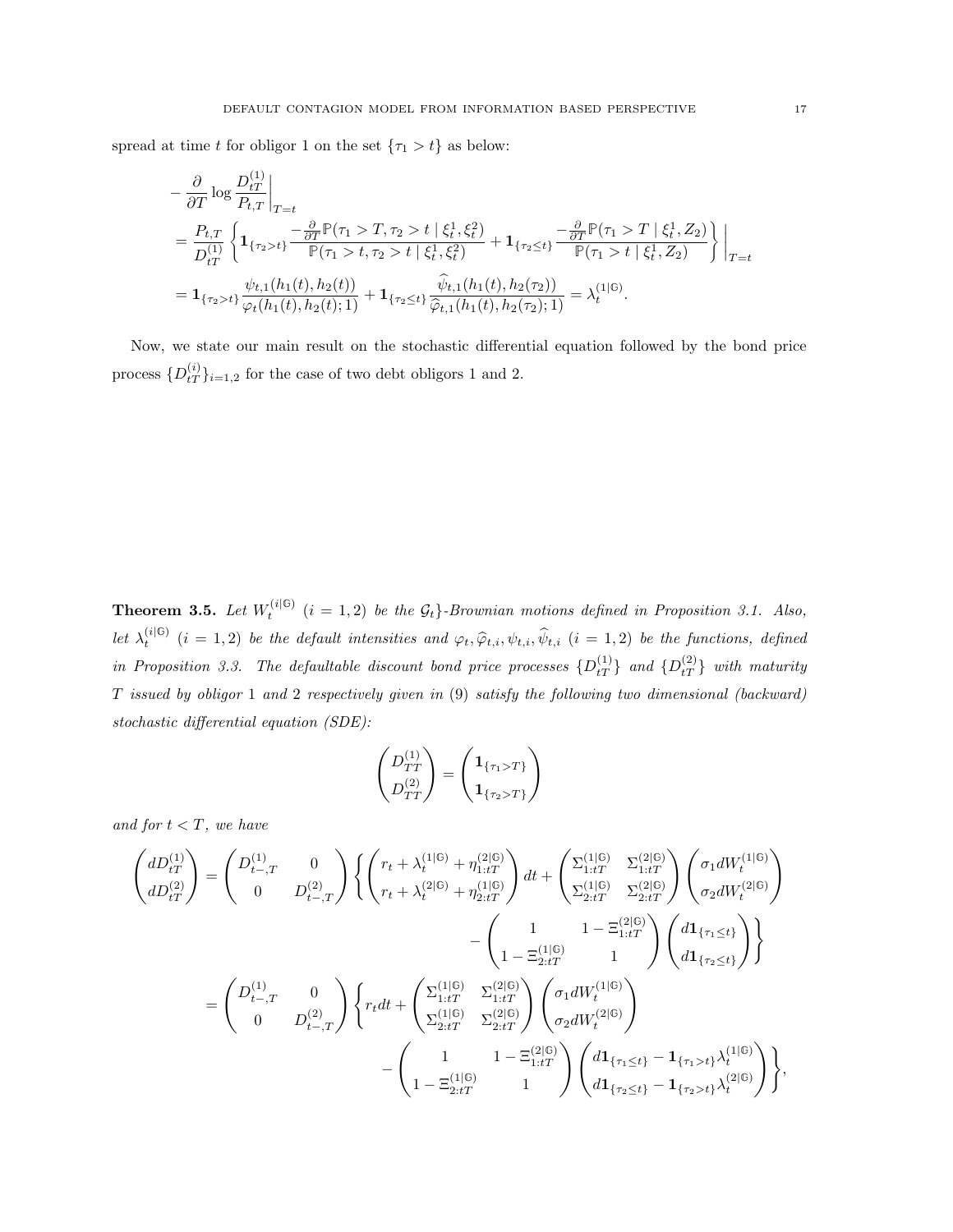*where*

$$
\Xi_{1:tT}^{(2|6)} := \frac{\varphi_t(h_1(t), h_2(t); 1)}{\varphi_t(h_1(T), h_2(t); 1)} \frac{\widehat{\varphi}_{t,1}(h_1(T), h_2(t); 1)}{\widehat{\varphi}_{t,1}(h_1(t), h_2(t); 1)}, \quad \Xi_{2:tT}^{(1|6)} := \frac{\varphi_t(h_1(t), h_2(t); 1)}{\varphi_t(h_1(t), h_2(T); 1)} \frac{\widehat{\varphi}_{t,2}(h_1(t), h_2(T); 1)}{\widehat{\varphi}_{t,2}(h_1(t), h_2(t); 1)},
$$
\n
$$
\eta_{1:tT}^{(2|6)} := \mathbf{1}_{\{\tau_2 > t\}} \Bigg( \frac{\psi_{t,2}(h_1(t), h_2(t))}{\varphi_t(h_1(t), h_2(t); 1)} - \frac{\psi_{t,2}(h_1(T), h_2(t))}{\varphi_t(h_1(T), h_2(t); 1)} \Bigg) \Big( = \mathbf{1}_{\{\tau_2 > t\}} \lambda_t^{(2|6)} \left(1 - \Xi_{1:tT}^{(2|6)}\right) \text{ on } \{\tau_1 > t\} \Bigg),
$$
\n
$$
\eta_{2:tT}^{(1|6)} := \mathbf{1}_{\{\tau_1 > t\}} \Bigg( \frac{\psi_{t,1}(h_1(t), h_2(t))}{\varphi_t(h_1(t), h_2(t); 1)} - \frac{\psi_{t,1}(h_1(t), h_2(T))}{\varphi_t(h_1(t), h_2(T); 1)} \Bigg) \Big( = \mathbf{1}_{\{\tau_1 > t\}} \lambda_t^{(1|6)} \left(1 - \Xi_{2:tT}^{(1|6)}\right) \text{ on } \{\tau_2 > t\} \Bigg),
$$
\n
$$
= \mathbf{1}_{\{\tau_2 > t\}} \lambda_t^{(1|6)}
$$

$$
\Sigma_{1:tT}^{(1|0)} := \mathbf{1}_{\{\tau_2 > t\}} \left( \frac{\varphi_t(h_1(T), h_2(t); Z_1)}{\varphi_t(h_1(T), h_2(t); 1)} - \frac{\varphi_t(h_1(t), h_2(t); Z_1)}{\varphi_t(h_1(t), h_2(t); 1)} \right)
$$
\n
$$
+ \mathbf{1}_{\{\tau_2 \le t\}} \left( \frac{\widehat{\varphi}_{t,1}(h_1(T), h_2(\tau_2); Z_1)}{\widehat{\varphi}_{t,1}(h_1(T), h_2(\tau_2); 1)} - \frac{\widehat{\varphi}_{t,1}(h_1(t), h_2(\tau_2); Z_1)}{\widehat{\varphi}_{t,1}(h_1(t), h_2(\tau_2); 1)} \right),
$$
\n
$$
\Sigma_{1:tT}^{(2|0)} := \mathbf{1}_{\{\tau_2 > t\}} \left( \frac{\varphi_t(h_1(T), h_2(t); Z_2)}{\varphi_t(h_1(T), h_2(t); 1)} - \frac{\varphi_t(h_1(t), h_2(t); Z_2)}{\varphi_t(h_1(t), h_2(t); 1)} \right),
$$
\n
$$
\Sigma_{2:tT}^{(1|0)} := \mathbf{1}_{\{\tau_1 > t\}} \left( \frac{\varphi_t(h_1(t), h_2(T); Z_1)}{\varphi_t(h_1(t), h_2(T); 1)} - \frac{\varphi_t(h_1(t), h_2(t); Z_1)}{\varphi_t(h_1(t), h_2(t); 1)} \right),
$$
\n
$$
\Sigma_{2:tT}^{(2|0)} := \mathbf{1}_{\{\tau_1 > t\}} \left( \frac{\varphi_t(h_1(t), h_2(T); Z_2)}{\varphi_t(h_1(t), h_2(T); 1)} - \frac{\varphi_t(h_1(t), h_2(t); Z_2)}{\varphi_t(h_1(t), h_2(t); 1)} \right)
$$

As for the functions 
$$
\varphi_t
$$
 and  $\psi$ , we can enlarge their definition to the case of general *n*. Specifically, for any sets  $\mathcal{I}, \mathcal{J} \subset [n]$  with  $\mathcal{I} \cup \mathcal{J} = [n]$ ,  $\mathcal{I} \cap \mathcal{J} = \emptyset$ , we define as below. For  $z_1, \dots, z_n \in \mathbb{R}$  and a random variable *Y*, we define

+  $\mathbf{1}_{\{\tau_1 \leq t\}}\left(\frac{\widehat{\varphi}_{t,2}(h_1(\tau_1), h_2(T); Z_2)}{\widehat{\varphi}_{t,2}(h_1(\tau_1), h_2(T); 1)} - \frac{\widehat{\varphi}_{t,2}(h_1(\tau_1), h_2(t); Z_2)}{\widehat{\varphi}_{t,2}(h_1(\tau_1), h_2(t); 1)}\right).$ 

(10) 
$$
\varphi_{t,\mathcal{J}}((z_j)_{j\in[n]};Y):=\mathbb{E}\Bigg[\prod_{j\in\mathcal{J}}\mathbf{1}_{\{Z_j>z_j\}}Y\mid (\xi_t^j)_{j\in\mathcal{J}},\{Z_i=z_i\}_{i\in\mathcal{I}}\Bigg],
$$

(11) 
$$
\psi_{t,k,\mathcal{J}}((z_j)_{j\in[n]}) := \mathbb{P}\left(Z_k = z_k, \{Z_j > z_j\}_{j\in\mathcal{J}\setminus\{k\}} \mid (\xi_t^j)_{j\in\mathcal{J}}, \{Z_i = z_i\}_{i\in\mathcal{I}}\right) \text{ for } k \in \mathcal{J}.
$$

In this sense, we note that the notation for  $n = 2$  in the theorem is redefined for simplicity as follows:

$$
\varphi_t(z_1, z_2; Y) = \varphi_{t,[2]}(z_1, z_2; Y), \quad \widehat{\varphi}_t(z_1, z_2; Y) = \varphi_{t,[1]}(z_1, z_2; Y),
$$
  

$$
\psi_{t,k}(z_1, z_2) = \psi_{t,k,[2]} \ (k = 1, 2), \quad \widehat{\psi}_{t,1}(z_1, z_2) = \psi_{t,1,[1]}(z_1, z_2).
$$

There are some considerations on the stochastic differential equations in the theorem. Because of symmetry, we discuss only from the perspective of obligor 1 hereafter. Hence, for notational convenience,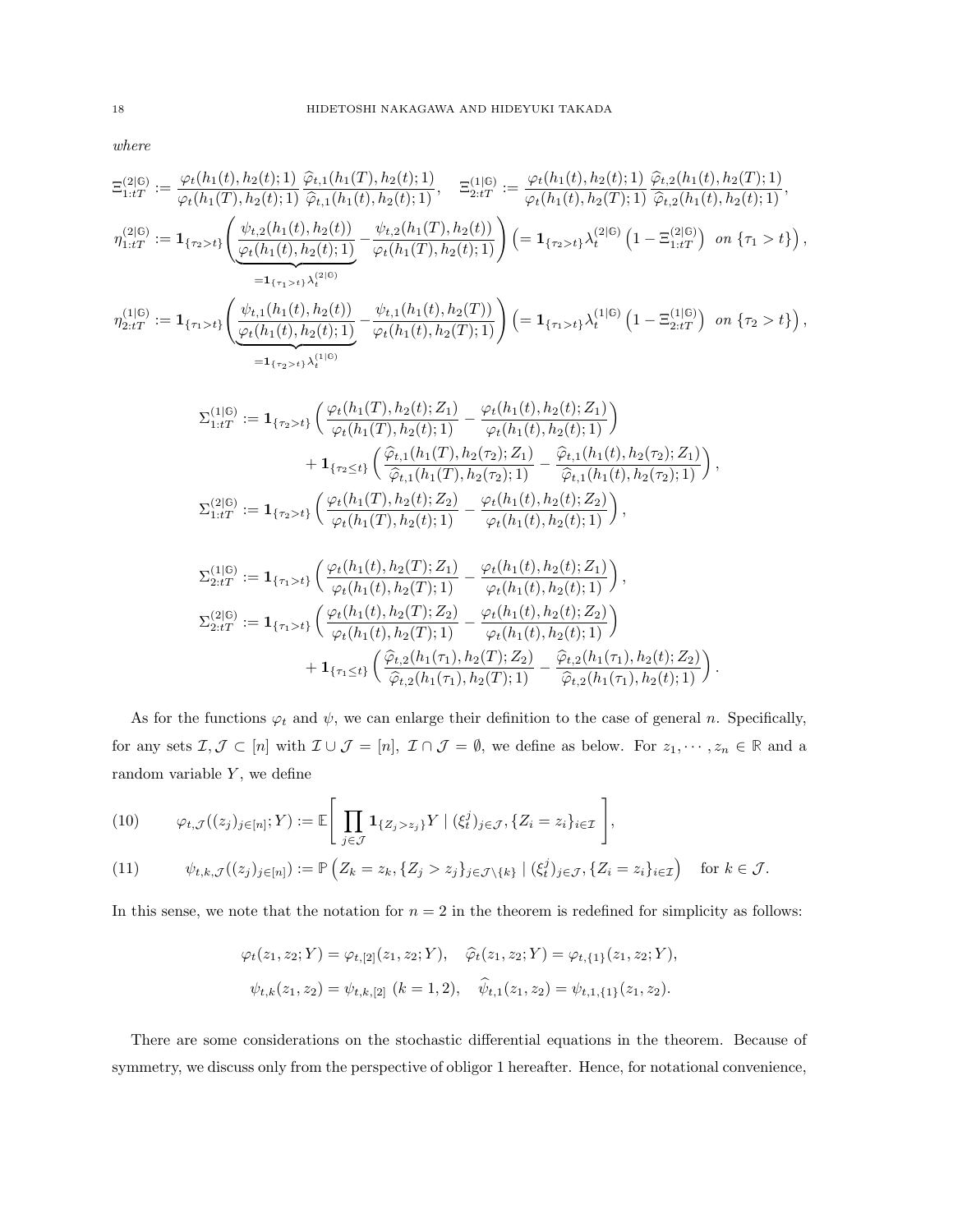we will write  $\eta_{tT}^{(2|\mathbb{G})}$  (resp.  $\Xi_{tT}^{(2|\mathbb{G})}, \Sigma_{t,T}^{(1|\mathbb{G})}, \Sigma_{t,T}^{(2|\mathbb{G})})$  for  $\eta_{1:tT}^{(2|\mathbb{G})}$  (resp.  $\Xi_{1:tT}^{(2|\mathbb{G})}, \Sigma_{1:t,T}^{(1|\mathbb{G})}, \Sigma_{1:t,T}^{(2|\mathbb{G})})$  when it is clear from the context that we are discussing about the obligor 1.

First, we notice that all the stochastic drivers of the bond price process can be regarded as  $\{\mathcal{G}_t\}$ martingales since the discounted bond price process  $\{P_{tT}^{-1}D_{tT}^{(1)}\}_{t\in[0,T]}$  is a  $\{\mathcal{G}_t\}$ -martingale. Indeed, we find that the second representation implies that the dynamics of the defaultable discount bond  $D_{tT}^{(1)}$  before the counterpart obligor 2's default time  $\tau_2$  is driven by the  $\{\mathcal{G}_t\}$ -Brownian motions  $(W_t^{(1|0)}, W_t^{(2|0)})$ as well as the compensated default indicator processes,  $1_{\{\tau_1\leq t\}} - \int_0^t 1_{\{\tau_1>s\}} \lambda_s^{(1|0)} ds$  and  $1_{\{\tau_2\leq t\}}$  $\int_0^t \mathbf{1}_{\{\tau_2>s\}} \lambda_s^{(2|\mathbb{G})} ds$ . On the other hand, after obligor 2's default, the defaultable discount bond  $D_{tT}^{(1)}$  is driven only by  $W_t^{(1|\mathbb{G})}$  and  $\mathbf{1}_{\{\tau_1 \leq t\}} - \int_0^t \mathbf{1}_{\{\tau_1 > s\}} \lambda_s^{(1|\mathbb{G})} ds$ , and the default intensity  $\lambda_t^{(1|\mathbb{G})}$  and the volatility  $\Sigma_{1:tT}^{(1|G)}$  for obligor 1 are different from the ones before  $\tau_2$ .

Second, we note that the jump impact of obligor 2's default at time  $\tau_2$  on the bond price  $D_{tT}^{(1)}$  is given as follows:

$$
D_{\tau_2,T}^{(1)} - D_{\tau_2-,T}^{(1)} = -D_{\tau_2-,T}^{(1)} \left(1 - \Xi_{\tau_2,T}^{(2|G)}\right)
$$
  
= 
$$
P_{\tau_2,T} \left( \frac{\hat{\varphi}_{\tau_2}(h_1(T), h_2(\tau_2); 1)}{\hat{\varphi}_{\tau_2}(h_1(\tau_2), h_2(\tau_2); 1)} - \frac{\varphi_{\tau_2}(h_1(T), h_2(\tau_2); 1)}{\varphi_{\tau_2}(h_1(\tau_2), h_2(\tau_2); 1)} \right).
$$

The last equality follows from the argument in Subsection 4.3. This implies that the bond price can jump at the default time of the counterpart obligor because the information is largely updated by revealing the market factor of the counterpart, even though the bond does not default due to the counterpart obligor's default. Therefore, we can regard  $\Xi_{tT}^{(2|\mathbb{G})}$  as the "pseudo recovery rate" (or  $1 - \Xi_{tT}^{(2|\mathbb{G})}$  stands for the "pseudo loss rate") by obligor 2's default since it looks like the recovery rate of market value despite not actually falling into default. This consideration means that the obligor 1's bond is faced with the risk which falls into pseudo default due to the obligor 2's default.

Third, we observe the equality  $\eta_{tT}^{(2|\mathbb{G})} = \lambda_t^{(2|\mathbb{G})} (1 - \Xi_{tT}^{(2|\mathbb{G})})$ . While we can interpret  $\eta_{tT}^{(2|\emptyset)}$  as the difference of the conditional hazard rates for the obligor 2 given obligor 1's survival between time *t* and *T*, we view  $\lambda_t^{(2|G)}(1 - \Xi_{tT}^{(2|G)})$  as the product of the instantaneous hazard rate of obligor 2 and "pseudo loss rate" by obligor 2's default as one can see from the previous two considerations. Such a specification is similar to the argument that the credit spread can be specified by the hazard rate and the fractional recovery (or loss given default) of market value (c.f. Duffie and Singleton (1999), Bielecki and Rutkowski (2002)). In this sense, it seems interesting that the trend term in the first SDE representation implies that the excess rate over the default-free interest rate  $r_t$  is composed of not only the term  $\lambda_t^{(1|G)}$ , the instantaneous hazard rate or credit spread of obligor 1, but also the term  $\mathbf{1}_{\{\tau_2 > t\}} \eta_{tT}^{(2|0)}$  regarding the credit quality of obligor 2, although obligor 2's default does not necessarily cause the default of the bond issued by obligor 1. Also, we discuss the sign of the term  $\eta_{tT}^{(2|0)}$  in the proposition below. As is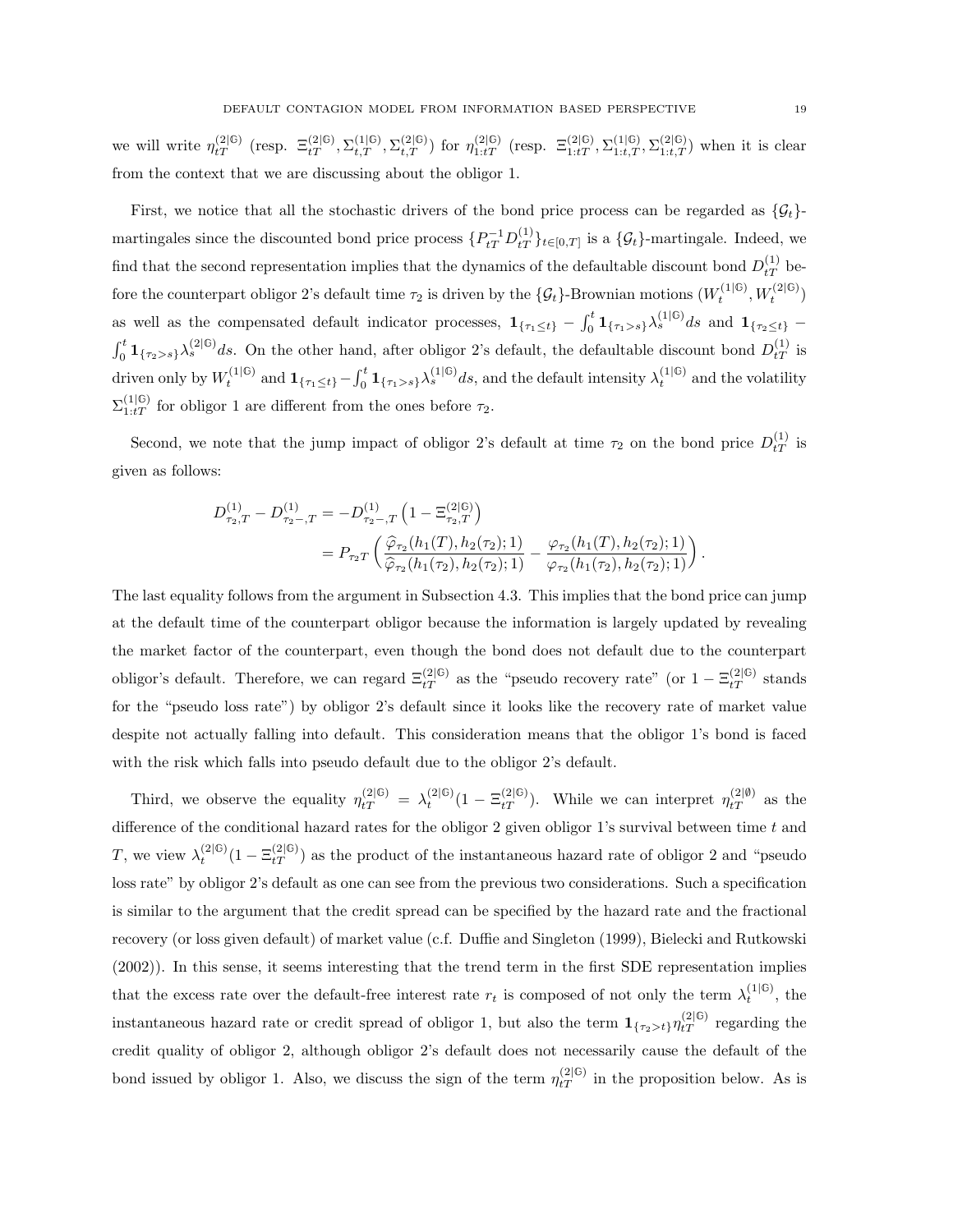shown in Proposition 3.6 below, if the market factors are negatively correlated, the component  $\eta_{tT}^{(2|G)}$ can be negative; hence, the trend term can shrink compared to when the underlying bond is evaluated alone. In other words, whether the bond price jumps upward or downward depends on the sign of the correlation parameter  $\rho$  between both market factors. The impact of defaults on the price of defaultable securities are discussed in some previous studies: a copula dependent model (McNeil et al. (2005)), an information-based default contagion model (Section 9.8 of McNeil et al. (2005)), and a density approach (El Karoui et al.  $(2015)$ , Crépey et al.  $(2013)$ , Crépey and Song  $(2017)$ ).

Finally, we mention that the volatility component  $\Sigma_{tT}^{(j|G)}$ , corresponding to the Brownian motion term  $dW_t^{(j|G)}$ , can be regarded as the difference between the following conditional expectations: for *τ*<sup>2</sup> *> t*,

$$
\Sigma_{tT}^{(j|G)} = \mathbb{E}\left[Z_j \mid \mathcal{F}_t, Z_1 > h_1(T), Z_2 > h_2(t)\right] - \mathbb{E}\left[Z_j \mid \mathcal{F}_t, Z_1 > h_1(t), Z_2 > h_2(t)\right] \quad (j = 1, 2)
$$

or for  $\tau_2 \leq t$ 

$$
\Sigma_{tT}^{(1|6)} = \mathbb{E}\left[Z_1 \mid \mathcal{F}_t, Z_1 > h_1(T), Z_2\right] - \mathbb{E}\left[Z_1 \mid \mathcal{F}_t, Z_1 > h_1(t), Z_2\right], \quad \text{and } \Sigma_{tT}^{(2|6)} = 0.
$$

As the function  $h_1$  is increasing, we have  $h_1(T) > h_1(t)$  for  $T > t$ . Thus we have  $\sum_{t}^{(j|C)} > 0$  for  $T > t$ .

Here, in connection with the above considerations, we mention the signs of some processes.

**Proposition 3.6.** *We have the following properties:*

*(i) For*  $T > t$ ,  $\sum_{k:t}^{(i|\mathbb{G})} > 0$  *a.s. for*  $i, k = 1, 2$ *.* (ii) If  $\rho > 0$  (resp.  $\rho < 0$ ), then  $\eta_{tT}^{(i|0)} > 0$  (resp.  $\eta_{tT}^{(i|0)} < 0$ ) a.s. for  $i = 1, 2$ .

*Proof.* (i) It is proved for the case of  $i = 1$  in the above discussion. The case of  $i = 2$  can be proved by a similar argument.

(ii) We prove only the case of  $i = 1$  under the condition  $\{\tau_1 > t, \tau_2 > t\}$ . Setting

$$
A(s) := \frac{\psi_{t,2}(h_1(s), h_2(t))}{\varphi_t(h_1(s), h_2(t); 1)} \quad s \ge t
$$

leads to  $\eta_{tT}^{(2|\mathbb{G})} = A(t) - A(T)$  fot  $t < T$ . Then we see that  $\eta_{tT}^{(2|\mathbb{G})} > 0$  is equivalent to the condition that *A*(*s*) decreases with respect to *s*. The assertion is shown by calculating  $\frac{\partial}{\partial s}A(s)$  directly for fixed  $\xi^1$  and  $\xi^2$  to verify that  $\frac{\partial}{\partial s}A(s)$  is dependent on the sign of *ρ*. □

We finish this section with a remark about the existence and uniqueness of solution of linear BSDE with jumps like the one that appeared in Theorem 3.5.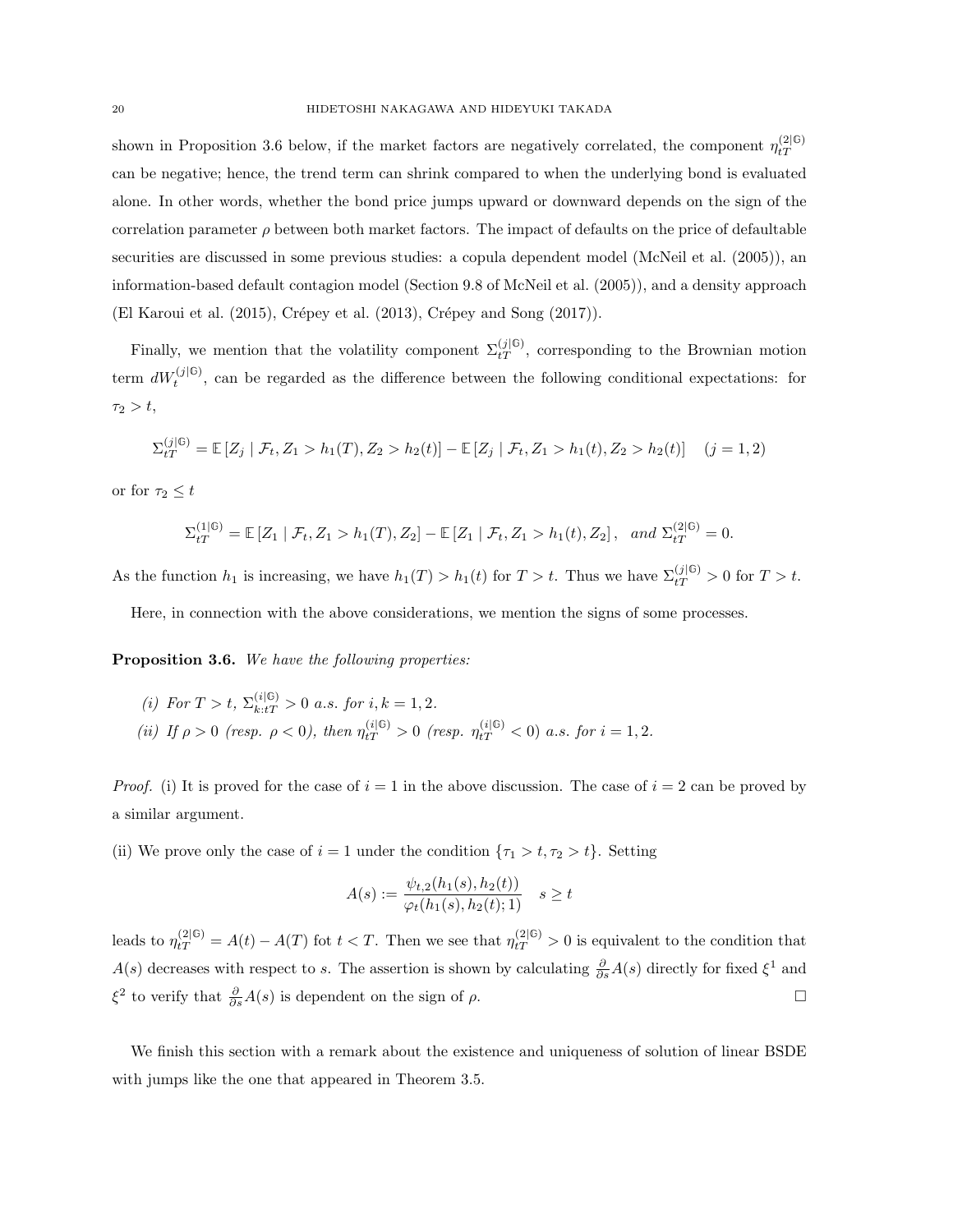**Remark 3.7.** *The existence and uniqueness of solution of linear BSDEs with jumps is discussed in Quenez and Sulem (2013), for instance. In standard expression of the BSDE theory, the equation which we achieve as the scalar-valued form (23) in Section 4 can be represented by*  $D_{TT}^{(1)} = \mathbf{1}_{\{\tau_1 > T\}}$  and

$$
-dD_{tT}^{(1)} = -r_t D_{t-,T}^{(1)} dt - D_{t-,T}^{(1)} \left\{ \sigma_1 \Sigma_{tT}^{(1|\mathbb{G})} dW_t^{(1|\mathbb{G})} + \sigma_2 \Sigma_{tT}^{(2|\mathbb{G})} dW_t^{(2|\mathbb{G})} \right\}
$$
  

$$
-D_{t-,T}^{(1)} \left\{ -\left( d\mathbf{1}_{\{\tau_1 \le t\}} - \mathbf{1}_{\{\tau_1 > t\}} \lambda_t^{(1|\mathbb{G})} dt \right) - \left( 1 - \Xi_{tT}^{(2|\mathbb{G})} \right) \left( d\mathbf{1}_{\{\tau_2 \le t\}} - \mathbf{1}_{\{\tau_2 > t\}} \lambda_t^{(2|\mathbb{G})} dt \right) \right\}.
$$

*Strictly speaking, the solution of the BSDE should be given by a triplet of the defaultable discount bond price process, the predictable processes of coefficient with respect to Brownian motions and the compensated point processes, namely,*

$$
\Bigg(\ D_{tT}^{(1)},\ \left(D_{t-,T}^{(1)}\sigma_1\Sigma_{t-,T}^{(1|\mathbb{G})},D_{t-,T}^{(1)}\sigma_2\Sigma_{t-,T}^{(2|\mathbb{G})}\right),\ \left(-D_{t-,T}^{(1)},-D_{t-,T}^{(1)}\left(1-\Xi_{tT}^{(2|\mathbb{G})}\right)\right)\ \Bigg),
$$

 $where D_{tT}^{(1)}$  satisfies  $P_{t,T} \mathbb{E}[\mathbf{1}_{\{\tau_\alpha > T\}} | \mathcal{G}_t]$ . Note that the second component is a predictable version of the processes  $(D_{t-,T}^{(1)} \sigma_1 \Sigma_{1:tT}^{(1|0)}, D_{t-,T}^{(1)} \sigma_2 \Sigma_{1:tT}^{(2|0)})$ . In fact, this can be regarded as the unique solution of the *BSDE by applying a slight extension of the results in sections 2 and 3 of Quenez and Sulem (2013) to the above BSDE, since the conditions on regularity and measurability of the processes appeared in the above BSDE are consistent with the argument on linear BSDEs with jumps in Quenez and Sulem (2013).*

#### 4. Proof of main Theorem

In this section, we prove Theorem 3.5. Due to the symmetry between the two bonds, we focus on only the process  $\{D_{tT}^{(1)}\}$ . For this end, we refer to the representation of  $D_{tT}^{(1)}$  given by (9) in Corollary 2.10 and introduce two families of  $\{\mathcal{G}_t\}$ -adapted continuous processes parameterized by  $u_i$  as follows.

$$
(12) \quad F_{t,u_1u_2}^{(1|\emptyset)} := \int_{h_1(u_1)}^{\infty} \int_{h_2(u_2)}^{\infty} p_0(z_1, z_2) \exp\left(\sum_{i=1}^2 (\sigma_i z_i \xi_t^i - \frac{1}{2} \sigma_i^2 z_i^2 t)\right) dz_1 dz_2 = \varphi_t(h_1(u_1), h_2(u_2); 1),
$$

$$
(13) \qquad F_{t,u_1}^{(1|2)} := \int_{h_1(u_1)}^{\infty} p(z_1 \mid h_2(\tau_2)) \exp\left(\sigma_1 z_1 \xi_t^1 - \frac{1}{2} \sigma_1^2 z_1^2 t\right) dz_1 = \hat{\varphi}_t(h_1(u_1), h_2(\tau_2); 1), \quad \tau_2 \leq t.
$$

Then, from (9) in Corollary 2.10,  $D_{tT}^{(1)}$  can be represented as

(14) 
$$
D_{tT}^{(1)} = D_{tT}^{(1)} \mathbf{1}_{\{\tau_1 > t\}} = P_{tT} \mathbf{1}_{\{\tau_1 > t, \tau_2 > t\}} \frac{F_{t,Tt}^{(1|\emptyset)}}{F_{t,tt}^{(1|\emptyset)}} + P_{tT} \mathbf{1}_{\{\tau_1 > t, \tau_2 \le t\}} \frac{F_{t,T}^{(1|2)}}{F_{t,t}^{(1|2)}}.
$$

4.1. **The dynamics of**  $\mathbf{1}_{\{\tau_1 > t, \tau_2 \le t\}} D_{tT}^{(1)}$ **. We first examine the second term in (14). From the integra**tion by-parts formula for the product of the three processes  $P_{tT}$ ,  $\mathbf{1}_{\{\tau_1 > t, \tau_2 \leq t\}}$  and  $\frac{F_{t,T}^{(1|2)}}{F_{t,t}^{(1|2)}}$ , and the fact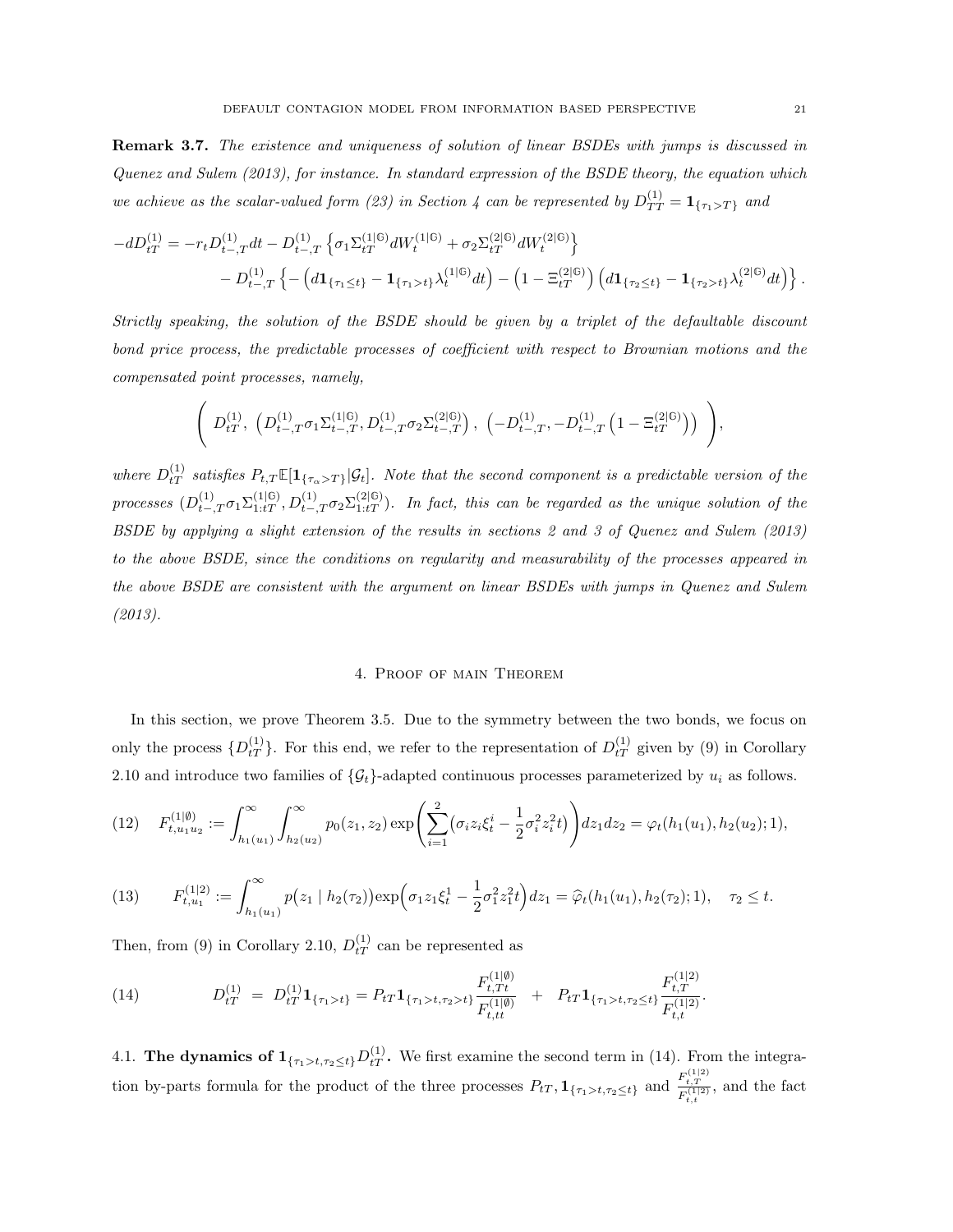that all the bracket terms vanish, it follows that

$$
d\left(P_{tT}\mathbf{1}_{\{\tau_1>t,\tau_2\leq t\}}\frac{F_{t,T}^{(1|2)}}{F_{t,t}^{(1|2)}}\right) = r_t P_{tT}\mathbf{1}_{\{\tau_1>t,\tau_2\leq t\}}\frac{F_{t,T}^{(1|2)}}{F_{t,t}^{(1|2)}}dt + P_{tT}\frac{F_{t,T}^{(1|2)}}{F_{t,t}^{(1|2)}}d\mathbf{1}_{\{\tau_1>t,\tau_2\leq t\}}dt
$$
  
+ 
$$
P_{tT}\mathbf{1}_{\{\tau_1>t,\tau_2\leq t\}}d\left(\frac{F_{t,T}^{(1|2)}}{F_{t,t}^{(1|2)}}\right)
$$
  
= 
$$
r_t D_{tT}^{(1)}\mathbf{1}_{\{\tau_1>t,\tau_2\leq t\}}dt + P_{tT}\frac{F_{t,T}^{(1|2)}}{F_{t,t}^{(1|2)}}\left(-\mathbf{1}_{\{\tau_2  
+ 
$$
P_{tT}\mathbf{1}_{\{\tau_1>t,\tau_2\leq t\}}d\left(\frac{F_{t,T}^{(1|2)}}{F_{t,t}^{(1|2)}}\right).
$$
$$

The term  $d\left(\frac{F_{t,T}^{(1|2)}}{F_{t,t}^{(1|2)}}\right)$ an be seen as the stochastic differentiated form of the quotient of  $F_{t,T}^{(1|2)}$  and  $F_{t,t}^{(1|2)}$ , so the Ito formula implies that

(15) 
$$
P_{t} \mathbf{1}_{\{\tau_1 > t, \tau_2 \le t\}} d\left(\frac{F_{t,T}^{(1|2)}}{F_{t,t}^{(1|2)}}\right)
$$

$$
= \mathbf{1}_{\{\tau_1 > t, \tau_2 \le t\}} D_{tT}^{(1)} \left[ \frac{dF_{t,T}^{(1|2)}}{F_{t,T}^{(1|2)}} - \frac{dF_{t,t}^{(1|2)}}{F_{t,t}^{(1|2)}} + \left(\frac{dF_{t,t}^{(1|2)}}{F_{t,t}^{(1|2)}}\right)^2 - \frac{d\langle F_{t,T}^{(1|2)}, F_{t,t}^{(1|2)}\rangle_t}{F_{t,T}^{(1|2)}F_{t,t}^{(1|2)}} \right]
$$

which motivates us to calculate the stochastic differential of (13) for  $u_1 = T$  and  $u_1 = t$ . It is easy to see that

*,*

$$
d\left(\exp\left(\sigma z \xi_t - \frac{1}{2}\sigma^2 z^2 t\right)\right) = \exp\left(\sigma z \xi_t - \frac{1}{2}\sigma^2 z^2 t\right) \sigma z d\xi_t,
$$

therefore, we have

$$
dF_{t,T}^{(1|2)} = \int_{h_1(T)}^{\infty} p(z_1 | h_2(\tau_2)) \left( e^{\sigma_1 z_1 \xi_t^1 - \frac{1}{2}\sigma_1^2 z_1^2 t} \right) \sigma_1 z_1 d\xi_t^1 dz_1
$$
  
\n
$$
= \frac{\sigma_1 \int_{h_1(\tau_2)}^{\infty} p(z_1 | h_2(\tau_2)) \mathbf{1}_{\{z_1 > h_1(T)\}} z_1 e^{\sigma_1 z_1 \xi_t^1 - \frac{1}{2}\sigma_1^2 z_1^2 t} d\xi_t^1 dz_1}{\int_{h_1(\tau_2)}^{\infty} p(z_1 | h_2(\tau_2)) e^{\sigma_1 z_1 \xi_t^1 - \frac{1}{2}\sigma_1^2 z_1^2 t} dz_1} \int_{h_1(\tau_2)}^{\infty} p(z_1 | h_2(\tau_2)) e^{\sigma_1 z_1 \xi_t^1 - \frac{1}{2}\sigma_1^2 z_1^2 t} dz_1
$$
  
\n
$$
= \sigma_1 \mathbb{E} \Big[ \mathbf{1}_{\{Z_1 > h_1(T)\}} Z_1 \Big| \xi_t^1, h_2(\tau_2) \Big] d\xi_t^1 \times \int_{h_1(\tau_2)}^{\infty} p(z_1 | h_2(\tau_2)) e^{\sigma_1 z_1 \xi_t^1 - \frac{1}{2}\sigma_1^2 z_1^2 t} dz_1.
$$

The last equality is valid since it follows from the argument in the proof of Proposition 2.8 that

$$
\mathbb{P}(Z_1 \in dz_1 \mid \xi_t^1, h_2(\tau_2)) = \frac{\mathbf{1}_{\{z_1 > h_1(\tau_2)\}} p(z_1 \mid h_2(\tau_2)) \left(e^{\sigma_1 z_1 \xi_t^1 - \frac{1}{2}\sigma_1^2 z_1^2 t}\right) dz_1}{\int_{h_1(\tau_2)}^{\infty} p(z_1 \mid h_2(\tau_2)) e^{\sigma_1 z_1 \xi_t^1 - \frac{1}{2}\sigma_1^2 z_1^2 t} dz_1}.
$$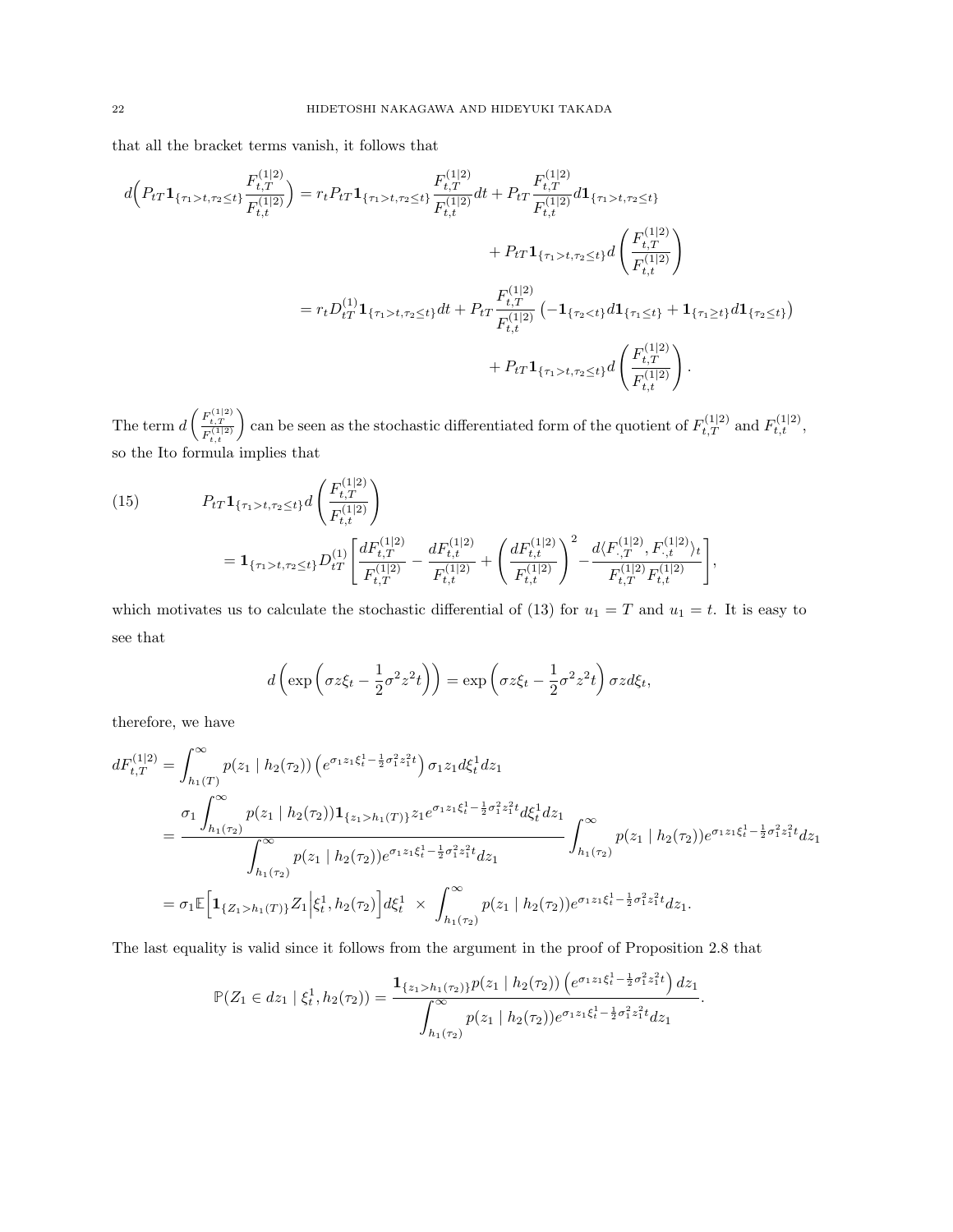Then, we have

(16) 
$$
\frac{dF_{t,T}^{(1|2)}}{F_{t,T}^{(1|2)}} = \sigma_1 \frac{\widehat{\varphi}_t(h_1(T), h_2(\tau_2); Z_1)}{\widehat{\varphi}_t(h_1(T), h_2(\tau_2); 1)} d\xi_t^1.
$$

On the contrary, we have

$$
dF_{t,t}^{(1|2)} = \int_{-\infty}^{\infty} p(z_1 | h_2(\tau_2)) d\left(\mathbf{1}_{\{h_1^{-1}(z_1) > t\}} e^{\sigma_1 z_1 \xi_t^1 - \frac{1}{2}\sigma_1^2 z_1^2 t}\right) dz_1
$$
  
= 
$$
\left(-\mathbb{E}\Big[\delta_{\{h_1^{-1}(Z_1) - t\}} | \xi_t^1, h_2(\tau_2)\Big] dt + \sigma_1 \mathbb{E}\Big[\mathbf{1}_{\{h_1^{-1}(Z_1) > t\}} Z_1 | \xi_t^1, h_2(\tau_2)\Big] d\xi_t^1\right)
$$

$$
\times \int_{h_1(h_2^{-1}(Z_2))}^{\infty} p(z_1 | h_2(\tau_2)) e^{\sigma_1 z_1 \xi_t^1 - \frac{1}{2}\sigma_1^2 z_1^2 t} dz_1.
$$

Hence, we obtain

(17) 
$$
\frac{dF_{t,t}^{(1|2)}}{F_{t,t}^{(1|2)}} = -\frac{\widehat{\psi}_{t,1}(h_1(t), h_2(\tau_2))}{\widehat{\mathcal{L}}_t(h_1(t), h_2(\tau_2); 1)} dt + \sigma_1 \frac{\widehat{\varphi}_t(h_1(t), h_2(\tau_2); Z_1)}{\widehat{\varphi}_t(h_1(t), h_2(\tau_2); 1)} d\xi_t^1.
$$

Substituting (16) and (17) for (15) and using  $d\langle\xi^1,\xi^1\rangle_t = dt$  from definition (2), we obtain

$$
P_{t}T1_{\{\tau_{1}>t,\tau_{2}\leq t\}}d\left(\frac{F_{t,T}^{(1|2)}}{F_{t,t}^{(1|2)}}\right)
$$
  
=  $1_{\{\tau_{1}>t,\tau_{2}\leq t\}}D_{tT}^{(1)}\left\{\frac{\widehat{\psi}(h_{1}(t),h_{2}(\tau_{2}))}{\widehat{\varphi}_{t}(h_{1}(t),h_{2}(\tau_{2});1)}dt\right\}$   
+  $\sigma_{1}\underbrace{\left(\frac{\widehat{\varphi}_{t}(h_{1}(T),h_{2}(\tau_{2});Z_{1})}{\widehat{\varphi}_{t}(h_{1}(T),h_{2}(\tau_{2});1)}-\frac{\widehat{\varphi}_{t}(h_{1}(t),h_{2}(\tau_{2});Z_{1})}{\widehat{\varphi}_{t}(h_{1}(t),h_{2}(\tau_{2});1)}\right)}_{=\Sigma_{1:tT}^{(1|0)}}\left(d\xi_{t}^{1}-\sigma_{1}\frac{\widehat{\varphi}_{t}(h_{1}(t),h_{2}(\tau_{2});Z_{1})}{\widehat{\varphi}_{t}(h_{1}(t),h_{2}(\tau_{2});1)}dt\right)\right\}.$ 

From Proposition 2.5, the Markov property of  $\{\xi_t^1\}, \sigma(Z_2) = \sigma(\tau_2)$  and the property that the event  ${\tau_1 > t}$  is an atom of  $\sigma(\tau_1)$ , it follows that

$$
\mathbf{1}_{\{\tau_1 > t, \tau_2 \leq t\}} \frac{\varphi_t(h_1(t); Z_1)}{\varphi_t(h_1(t); 1)} = \mathbf{1}_{\{\tau_1 > t, \tau_2 \leq t\}} \mathbb{E}[Z_1 \mid \xi_t^1, h_2(\tau_2), \tau_1 > t] = \mathbf{1}_{\{\tau_1 > t, \tau_2 \leq t\}} \mathbb{E}[Z_1 \mid \mathcal{G}_t].
$$

We remark that Proposition 3.1 implies

$$
dW_t^{(1|\mathbb{G})} = d\xi_t^1 - \sigma_1 \mathbf{1}_{\{\tau_1 > t, \tau_2 \le t\}} \mathbb{E}[Z_1 | \mathcal{G}_t] dt.
$$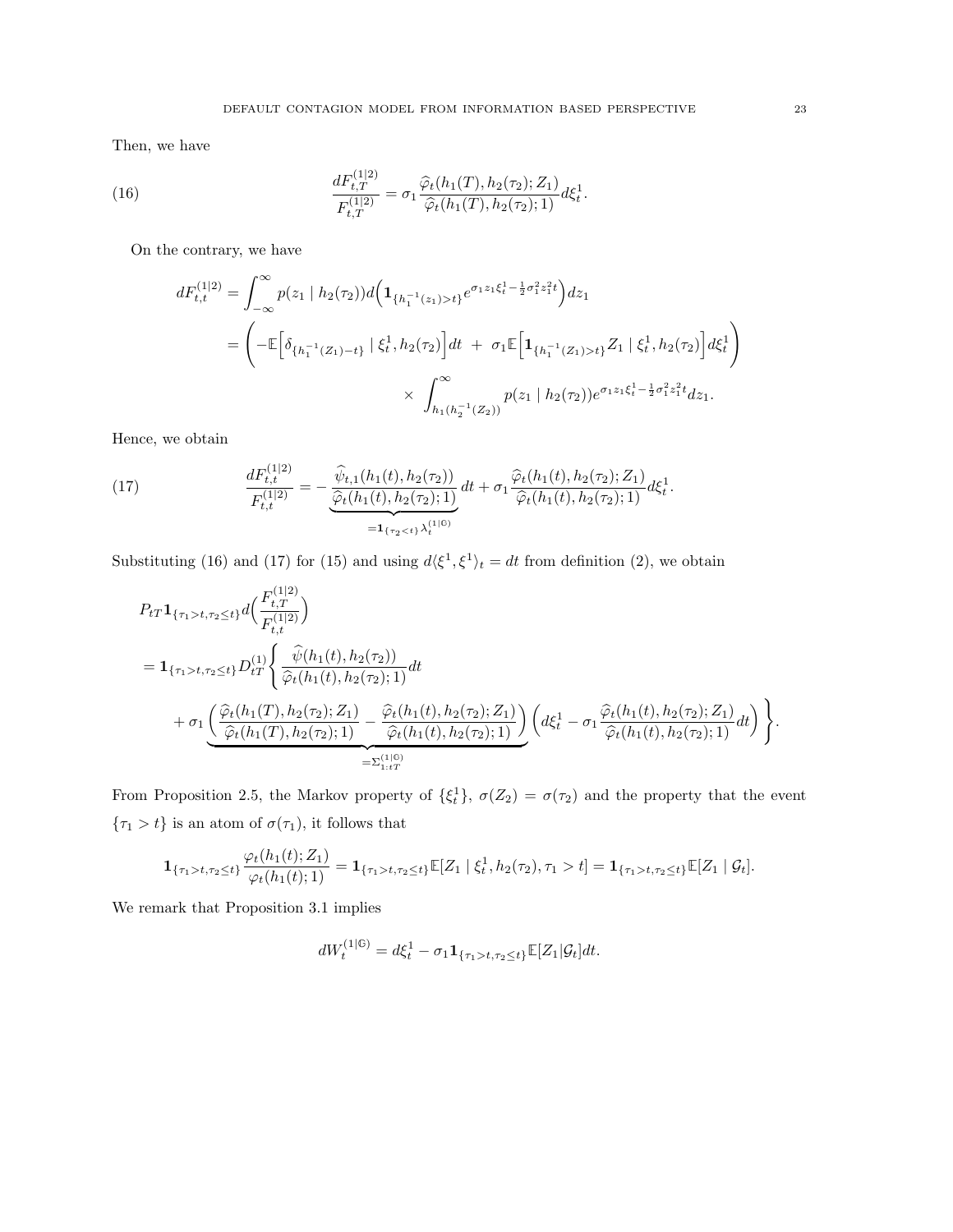Consequently, we can conclude that the second term of (14) satisfies

(18) 
$$
d\left(P_{tT}\mathbf{1}_{\{\tau_1 > t, \tau_2 \leq t\}} \frac{F_{t,T}^{(1|2)}}{F_{t,t}^{(1|2)}}\right)
$$
  
\n
$$
= \mathbf{1}_{\{\tau_1 > t, \tau_2 \leq t\}} D_{tT}^{(1)} \left\{ (r_t + \lambda_t^{(1|0)}) dt + \sigma_1 \Sigma_{tT}^{(1|0)} dW_t^{(1|0)} \right\}
$$
  
\n
$$
+ P_{tT} \frac{F_{t,T}^{(1|2)}}{F_{t,t}^{(1|2)}} \left( -\mathbf{1}_{\{\tau_2 < t\}} d\mathbf{1}_{\{\tau_1 \leq t\}} + \mathbf{1}_{\{\tau_1 \geq t\}} d\mathbf{1}_{\{\tau_2 \leq t\}} \right)
$$
  
\n
$$
= \mathbf{1}_{\{\tau_1 > t, \tau_2 \leq t\}} D_{t-,T}^{(1)} \left\{ (r_t + \lambda_t^{(1|0)}) dt + \sigma_1 \Sigma_{tT}^{(1|0)} dW_t^{(1|0)} - d\mathbf{1}_{\{\tau_1 \leq t\}} \right\}
$$
  
\n
$$
+ \mathbf{1}_{\{\tau_1 \geq t\}} P_{tT} \frac{\widehat{\varphi}_t(h_1(T), h_2(t); 1)}{\widehat{\varphi}_t(h_1(t), h_2(t); 1)} d\mathbf{1}_{\{\tau_2 \leq t\}}.
$$

The last equality follows from the fact that for  $t = \tau_2$ , we have

$$
\frac{F_{t,T}^{(1|2)}}{F_{t,t}^{(1|2)}}\bigg|_{t=\tau_2} = \frac{\mathbb{E}\big[\mathbf{1}_{\{Z_1 > h_1(T)\}} \mid \xi_t^1, Z_2 = h_2(t) \big] }{\mathbb{E}\big[\mathbf{1}_{\{Z_1 > h_1(t)\}} \mid \xi_t^1, Z_2 = h_2(t) \big] } \bigg|_{t=\tau_2} = \frac{\widehat{\varphi}_t(h_1(T), h_2(t); 1)}{\widehat{\varphi}_t(h_1(t), h_2(t); 1)} \bigg|_{t=\tau_2}.
$$

4.2. **The dynamics of**  $\mathbf{1}_{\{\tau_1 > t, \tau_2 > t\}} D_{tT}^{(1)}$ **. Now, we focus on the first term of (14), in which case both** obligors are still active at time *t*. The idea of the proof is almost the same as that of the previous subsection. First, we can show

$$
d\left(P_{tT}\mathbf{1}_{\{\tau_{1} > t, \tau_{2} > t\}}\frac{F_{t, Tt}^{(1|\emptyset)}}{F_{t, tt}^{(1|\emptyset)}}\right) = r_{t}P_{tT}\mathbf{1}_{\{\tau_{1} > t, \tau_{2} > t\}}\frac{F_{t, Tt}^{(1|\emptyset)}}{F_{t, tt}^{(1|\emptyset)}}dt + P_{tT}\frac{F_{t, Tt}^{(1|\emptyset)}}{F_{t, tt}^{(1|\emptyset)}}d\mathbf{1}_{\{\tau_{1} > t, \tau_{2} > t\}}dt
$$

$$
+ P_{tT}\mathbf{1}_{\{\tau_{1} > t, \tau_{2} > t\}}d\left(\frac{F_{t, Tt}^{(1|\emptyset)}}{F_{t, tt}^{(1|\emptyset)}}\right)
$$

$$
= r_{t}D_{tT}^{(1)}\mathbf{1}_{\{\tau_{1} > t, \tau_{2} > t\}}dt + P_{tT}\frac{F_{t, Tt}^{(1|\emptyset)}}{F_{t, tt}^{(1|\emptyset)}}\left(-\mathbf{1}_{\{\tau_{2} \ge t\}}d\mathbf{1}_{\{\tau_{1} \le t\}} - \mathbf{1}_{\{\tau_{1} \ge t\}}d\mathbf{1}_{\{\tau_{2} \le t\}}\right)
$$

$$
+ P_{tT}\mathbf{1}_{\{\tau_{1} > t, \tau_{2} > t\}}d\left(\frac{F_{t, Tt}^{(1|\emptyset)}}{F_{t, tt}^{(1|\emptyset)}}\right)
$$

Moreover, the last term of the right-hand side can be represented as follows:

(19) 
$$
P_{t} \mathbf{1}_{\{\tau_1 > t, \tau_2 > t\}} d\left(\frac{F_{t, Tt}^{(1|\emptyset)}}{F_{t, tt}^{(1|\emptyset)}}\right)
$$

$$
= \mathbf{1}_{\{\tau_1 > t, \tau_2 > t\}} D_{t}^{(1)} \left[ \frac{dF_{t, Tt}^{(1|\emptyset)}}{F_{t, Tt}^{(1|\emptyset)}} - \frac{dF_{t, tt}^{(1|\emptyset)}}{F_{t, tt}^{(1|\emptyset)}} + \left(\frac{dF_{t, tt}^{(1|\emptyset)}}{F_{t, tt}^{(1|\emptyset)}}\right)^2 - \frac{dF_{t, Tt}^{(1|\emptyset)}}{F_{t, Tt}^{(1|\emptyset)}} \frac{dF_{t, tt}^{(1|\emptyset)}}{F_{t, tt}^{(1|\emptyset)}} \right].
$$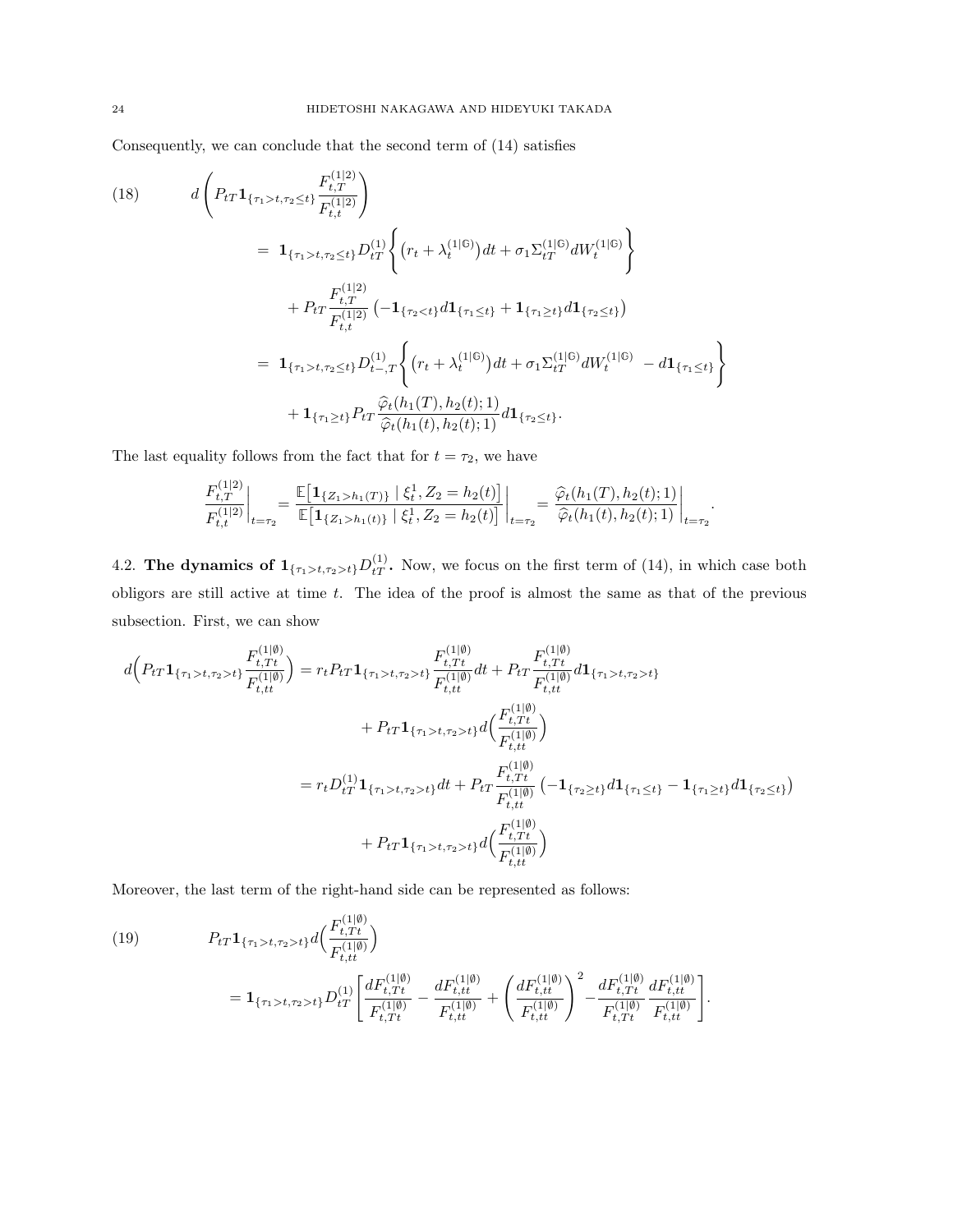Next, we can calculate the stochastic differential of (12) with  $u_1 = T$  and  $u_2 = t$  as

$$
dF_{t,Tt}^{(1|\emptyset)} = \int_{-\infty}^{\infty} \int_{-\infty}^{\infty} d\Big( \mathbf{1}_{\{h_1^{-1}(z_1) > T\}} \mathbf{1}_{\{h_2^{-1}(z_2) > t\}} e^{\sigma_1 z_1 \xi_t^1 - \frac{1}{2}\sigma_1^2 z_1^2 t} \cdot e^{\sigma_2 z_2 \xi_t^2 - \frac{1}{2}\sigma_2^2 z_2^2 t} \Big) p_0(z_1, z_2) dz_1 dz_2
$$
\n
$$
= \left\{ -\psi_{t,2}(h_1(T), h_2(t))dt + \sigma_1 \varphi_t(h_1(T), h_2(t); Z_1) d\xi_t^1 + \sigma_2 \varphi_t(h_1(T), h_2(t); Z_2) d\xi_t^2 \right\}
$$
\n
$$
\times \int_{-\infty}^{\infty} \int_{-\infty}^{\infty} p_0(z_1, z_2) e^{\sigma_1 z_1 \xi_t^1 + \sigma_2 z_2 \xi_t^2 - \frac{1}{2}(\sigma_1^2 z_1^2 + \sigma_2^2 z_2^2)t} dz_1 dz_2,
$$

where we remember the prior joint distribution of  $(Z_1, Z_2)$  is given by

$$
p_0(z_1, z_2) = \frac{1}{2\pi\sqrt{1-\rho^2}} \exp\left(-\frac{1}{2(1-\rho^2)}(z_1^2 - 2\rho z_1 z_2 + z_2^2)\right).
$$

Similarly,  $F_{t, Tt}^{(1|\emptyset)}$  can be given as

$$
F_{t,Tt}^{(1|\emptyset)} = \varphi_t(h_1(T), h_2(t); 1) \times \int_{-\infty}^{\infty} \int_{-\infty}^{\infty} p_0(z_1, z_2) e^{\sigma_1 z_1 \xi_t^1 + \sigma_2 z_2 \xi_t^2 - \frac{1}{2} (\sigma_1^2 z_1^2 + \sigma_2^2 z_2^2) t} dz_1 dz_2,
$$

therefore, we have

(20) 
$$
\frac{dF_{t, Tt}^{(1|\emptyset)}}{F_{t, Tt}^{(1|\emptyset)}} = -\frac{\psi_{t, 2}(h_1(T), h_2(t))}{\varphi_t(h_1(T), h_2(t); 1)} dt + \sigma_1 \frac{\varphi_t(h_1(T), h_2(t); Z_1)}{\varphi_t(h_1(T), h_2(t); 1)} d\xi_t^1 + \sigma_2 \frac{\varphi_t(h_1(T), h_2(t); Z_2)}{\varphi_t(h_1(T), h_2(t); 1)} d\xi_t^2.
$$

Then, we deal with  $\frac{dF_{t,tt}^{(1|\emptyset)}}{F_{t,tt}^{(1|\emptyset)}}$ . In the last case, we can calculate the stochastic differential of (12) with  $u_1 = u_2 = t$ , such as

$$
dF_{t,tt}^{(1|\emptyset)} = \left\{-\psi_{t,1}(h_1(t), h_2(t))dt - \psi_{t,2}(h_1(t), h_2(t))dt + \sigma_1\varphi_t(h_1(t), h_2(t); Z_1)d\xi_t^1 + \sigma_2\varphi_t(h_1(t), h_2(t); Z_2)d\xi_t^2\right\}
$$

$$
\times \int_{-\infty}^{\infty} \int_{-\infty}^{\infty} p_0(z_1, z_2) e^{\sigma_1 z_1 \xi_t^1 + \sigma_2 z_2 \xi_t^2 - \frac{1}{2}(\sigma_1^2 z_1^2 + \sigma_2^2 z_2^2)t} dz_1 dz_2.
$$

Therefore, we divide it  $F_{t,tt}^{(1|\emptyset)}$ , given by

$$
F_{t,tt}^{(1|\emptyset)} = \varphi_t(h_1(t), h_2(t); 1) \times \int_{-\infty}^{\infty} \int_{-\infty}^{\infty} p_0(z_1, z_2) e^{\sigma_1 z_1 \xi_t^1 + \sigma_2 z_2 \xi_t^2 - \frac{1}{2} (\sigma_1^2 z_1^2 + \sigma_2^2 z_2^2) t} dz_1 dz_2,
$$

to achieve

(21) 
$$
\frac{dF_{t,tt}^{(1|\emptyset)}}{F_{t,tt}^{(1|\emptyset)}} = -\frac{\psi_{t,1}(h_1(t), h_2(t))}{\varphi_t(h_1(t), h_2(t); 1)} dt - \frac{\psi_{t,2}(h_1(t), h_2(t))}{\varphi_t(h_1(t), h_2(t); 1)} dt \n= \mathbf{1}_{\{\tau_2 > t\}} \lambda_t^{(1|\Theta)} \n+ \sigma_1 \frac{\varphi_t(h_1(t), h_2(t); Z_1)}{\varphi_t(h_1(t), h_2(t); 1)} d\xi_t^1 + \sigma_2 \frac{\varphi_t(h_1(t), h_2(t); Z_2)}{\varphi_t(h_1(t), h_2(t); 1)} d\xi_t^2
$$

The first and the second terms can be regarded as the conditional hazard rate of the obligors 1 and 2, respectively; however, we must note that the condition with respect to obligor 1 in the second term is

*.*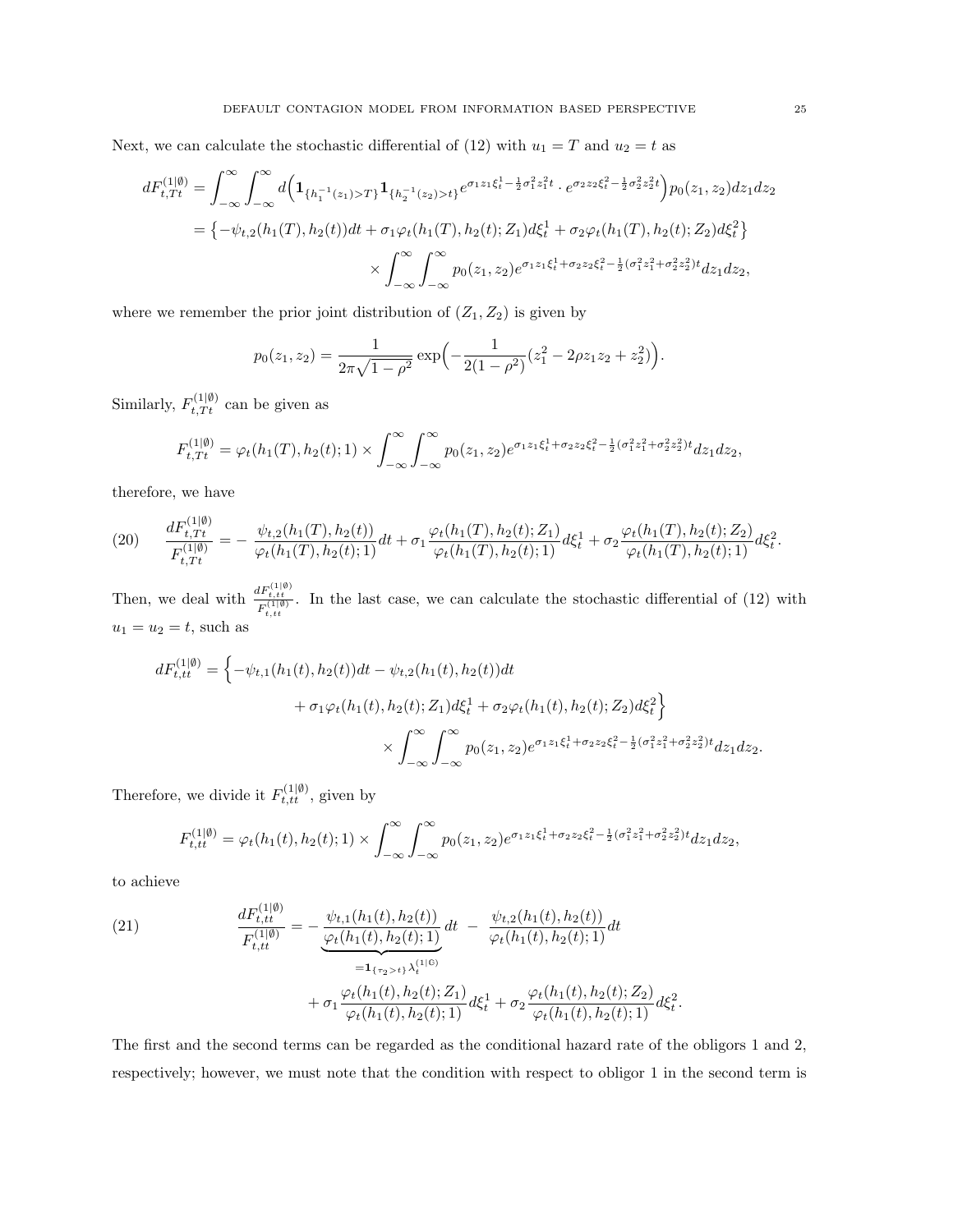slightly different from that in (20). Thus, by substituting (20) and (21) into (19), we obtain

(22) 
$$
d\left(P_{t}T\mathbf{1}_{\{\tau_{1}>t,\tau_{2}>t\}}\frac{F_{t,T}^{(1|\emptyset)}}{F_{t,t}^{(1|\emptyset)}}\right)
$$
\n
$$
= \mathbf{1}_{\{\tau_{1}>t,\tau_{2}>t\}}D_{tT}^{(1)}\left\{(r_{t} + \lambda_{t}^{(1|\emptyset)} + \eta_{tT}^{(2|\emptyset)})dt + \sigma_{1}\Sigma_{1:tT}^{(1|\emptyset)}dW_{t}^{(1|\emptyset)} + \sigma_{2}\Sigma_{1:tT}^{(2|\emptyset)}dW_{t}^{(2|\emptyset)}\right\}
$$
\n
$$
- P_{tT}\frac{F_{t,Tt}^{(1|\emptyset)}}{F_{t,tt}^{(1|\emptyset)}}\left(\mathbf{1}_{\{\tau_{2}\geq t\}}d\mathbf{1}_{\{\tau_{1}\leq t\}} + \mathbf{1}_{\{\tau_{1}\geq t\}}d\mathbf{1}_{\{\tau_{2}\leq t\}}\right)
$$
\n
$$
= \mathbf{1}_{\{\tau_{1}>t,\tau_{2}>t\}}D_{t-,T}^{(1)}\left\{(r_{t} + \lambda_{t}^{(1|\emptyset)} + \eta_{tT}^{(2|\emptyset)})dt + \sigma_{1}\Sigma_{1:tT}^{(1|\emptyset)}dW_{t}^{(1|\emptyset)} + \sigma_{2}\Sigma_{1:tT}^{(2|\emptyset)}dW_{t}^{(2|\emptyset)} - d\mathbf{1}_{\{\tau_{1}\leq t\}}\right\}
$$
\n
$$
- P_{tT}\frac{\varphi_{t}(h_{1}(T), h_{2}(t); 1)}{\varphi_{t}(h_{1}(t), h_{2}(t); 1)}\mathbf{1}_{\{\tau_{1}\geq t\}}d\mathbf{1}_{\{\tau_{2}\leq t\}}.
$$

4.3. **The dynamics of**  $D_{tT}^{(1)}$ . Finally, we are now in a position to achieve the SDE for  $D_{tT}^{(1)}$ . Combining (22) and (18), it immediately follows that

$$
dD_{tT}^{(1)} = d\left(\mathbf{1}_{\{\tau_1 > t, \tau_2 > t\}} D_{tT}^{(1)} + \mathbf{1}_{\{\tau_1 > t, \tau_2 \le t\}} D_{tT}^{(1)}\right)
$$
  
\n
$$
= D_{t-,\mathcal{T}}^{(1)} \left\{\mathbf{1}_{\{\tau_1 > t, \tau_2 > t\}} \left[ (r_t + \lambda_t^{(1|G)} + \eta_{tT}^{(2|G)}) dt + \sigma_1 \Sigma_{1:tT}^{(1|G)} dW_t^{(1|G)} + \sigma_2 \Sigma_{1:tT}^{(2|G)} dW_t^{(2|G)} - d\mathbf{1}_{\{\tau_1 \le t\}} \right] \right\}
$$
  
\n
$$
+ \mathbf{1}_{\{\tau_1 > t, \tau_2 \le t\}} \left[ (r_t + \lambda_t^{(1|G)}) dt + \sigma_1 \Sigma_{1:tT}^{(1|G)} dW_t^{(1|G)} - d\mathbf{1}_{\{\tau_1 \le t\}} \right] \right\}
$$
  
\n
$$
- \mathbf{1}_{\{\tau_1 \ge t\}} P_{tT} \left( \frac{\varphi_t(h_1(T), h_2(t); 1)}{\varphi_t(h_1(t), h_2(t); 1)} - \frac{\widehat{\varphi}_t(h_1(T), h_2(t); 1)}{\widehat{\varphi}_t(h_1(t), h_2(t); 1)} \right) d\mathbf{1}_{\{\tau_2 \le t\}}
$$
  
\n
$$
= D_{t-,\mathcal{T}}^{(1)} \left\{ (r_t + \lambda_t^{(1|G)} + \eta_{tT}^{(2|G)}) dt + \sigma_1 \Sigma_{1:tT}^{(1|G)} dW_t^{(1|G)} + \sigma_2 \Sigma_{1:tT}^{(2|G)} dW_t^{(2|G)} - d\mathbf{1}_{\{\tau_1 \le t\}} \right\}
$$
  
\n
$$
- \mathbf{1}_{\{\tau_1 \ge t\}} P_{tT} \left( \frac{\varphi_t(h_1(T), h_2(t); 1)}{\varphi_t(h_1(t), h_2(t); 1)} - \frac{\widehat{\varphi}_t(h_1(T), h_2(t); 1)}{\widehat{\varphi}_t(h_1(t), h_2(t); 1)} \right) d\mathbf{1}_{\{\tau_2 \le t\}}.
$$

Because we have from (14)

$$
D_{\tau_2-\text{,}T}^{(1)} = \mathbf{1}_{\{\tau_1 \geq \tau_2\}} P_{\tau_2} T \frac{\varphi_{\tau_2}(h_1(T), h_2(\tau_2); 1)}{\varphi_{\tau_2}(h_1(\tau_2), h_2(\tau_2); 1)},
$$

we can obtain

$$
\begin{split} \mathbf{1}_{\{\tau_{1}\geq t\}} P_{tT} \left( \frac{\varphi_{t}(h_{1}(T), h_{2}(t); 1)}{\varphi_{t}(h_{1}(t), h_{2}(t); 1)} - \frac{\widehat{\varphi}_{t}(h_{1}(T), h_{2}(t); 1)}{\widehat{\varphi}_{t}(h_{1}(t), h_{2}(t); 1)} \right) d\mathbf{1}_{\{\tau_{2}\leq t\}} \\ &= D_{t-,T}^{(1)} \left( 1 - \frac{\varphi_{t}(h_{1}(t), h_{2}(t); 1)}{\varphi_{t}(h_{1}(T), h_{2}(t); 1)} \frac{\widehat{\varphi}_{t}(h_{1}(T), h_{2}(t); 1)}{\widehat{\varphi}_{t}(h_{1}(t), h_{2}(t); 1)} \right) d\mathbf{1}_{\{\tau_{2}\leq t\}} = D_{t-,T}^{(1)} \left( 1 - \Xi_{tT}^{(2|0)} \right) d\mathbf{1}_{\{\tau_{2}\leq t\}}. \end{split}
$$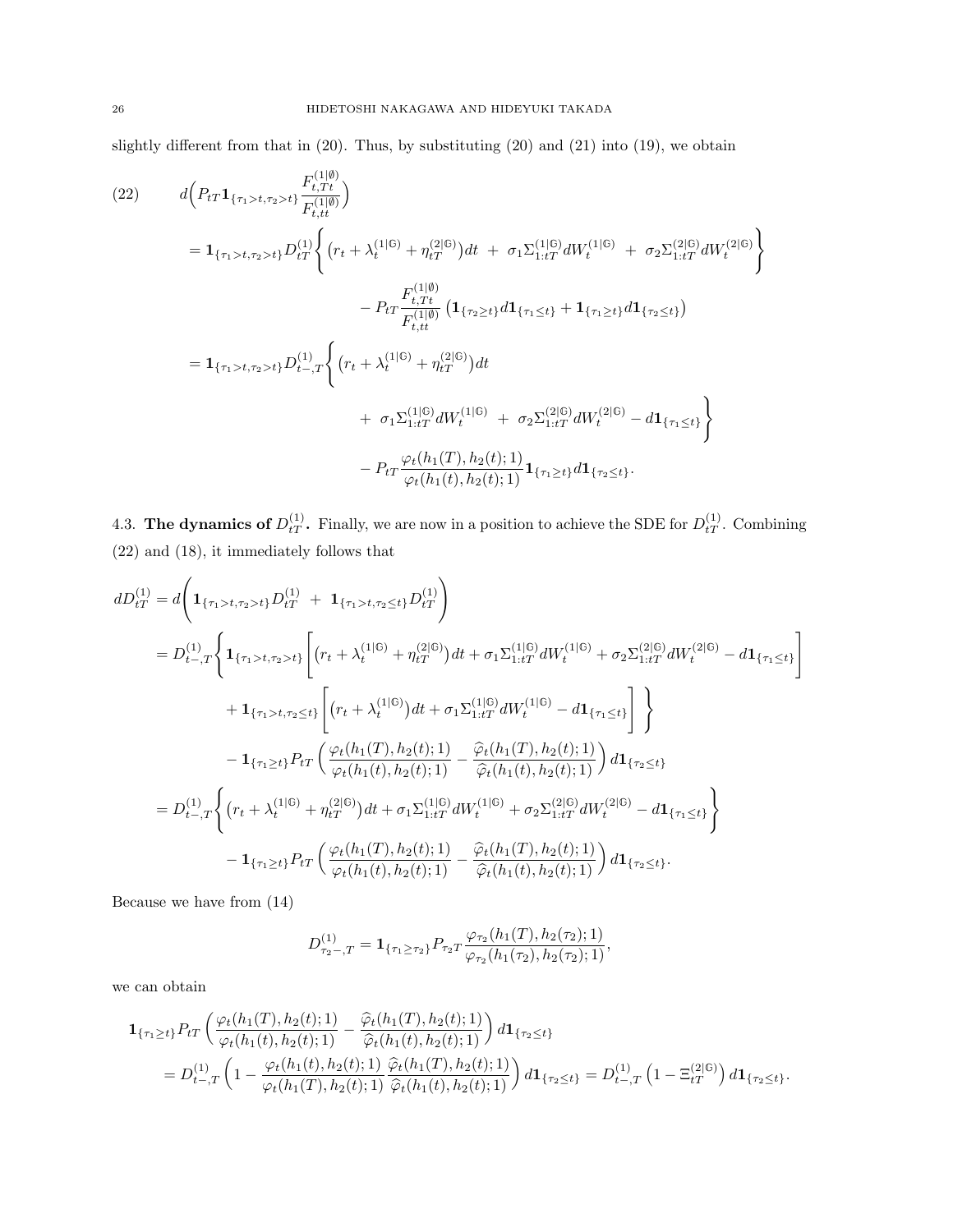Substituting this jump term, we can conclude

$$
dD_{tT}^{(1)} = D_{t-,T}^{(1)} \left\{ \left( r_t + \lambda_t^{(1|\mathbb{G})} + \eta_{1:tT}^{(2|\mathbb{G})} \right) dt + \sigma_1 \Sigma_{1:tT}^{(1|\mathbb{G})} dW_t^{(1|\mathbb{G})} + \sigma_2 \Sigma_{1:tT}^{(2|\mathbb{G})} dW_t^{(2|\mathbb{G})} \right.- d\mathbf{1}_{\{\tau_1 \le t\}} - \left( 1 - \Xi_{1:tT}^{(2|\mathbb{G})} \right) d\mathbf{1}_{\{\tau_2 \le t\}} \right\},
$$

and furthermore, to represent the martingale terms explicitly in our stochastic differential equation,

(23) 
$$
dD_{tT}^{(1)} = D_{t-,T}^{(1)} \left\{ r_t dt + \sigma_1 \Sigma_{1:tT}^{(1|\mathbb{G})} dW_t^{(1|\mathbb{G})} + \sigma_2 \Sigma_{1:tT}^{(2|\mathbb{G})} dW_t^{(2|\mathbb{G})} - \left( d\mathbf{1}_{\{\tau_1 \le t\}} - \mathbf{1}_{\{\tau_1 > t\}} \lambda_t^{(1|\mathbb{G})} dt \right) - \left( 1 - \Xi_{1:tT}^{(2|\mathbb{G})} \right) \left( d\mathbf{1}_{\{\tau_2 \le t\}} - \mathbf{1}_{\{\tau_2 > t\}} \lambda_t^{(2|\mathbb{G})} dt \right) \right\}.
$$

The equation of  $D_{tT}^{(2)}$  can be obtained by interchanging the roles of obligors 1 and 2 likewise, and the proof of the Theorem 3.5 is complete. Finally, we remark that the expression  $\mathbf{1}_{\{\tau_i > t\}} \lambda_t^{(i|G)}$  is appropriate to represent clearly that the intensity  $\lambda_t^{(i|G)}$  vanishes after  $\tau_i$ , however, we sometimes omit the indicator process.

As for the first equation in Theorem 3.5, we should remark that on the set  ${\tau_2 > t}$ ,

$$
\eta_{tT}^{(2|\mathbb{G})} = \frac{\psi_{t,2}(h_1(t), h_2(t))}{\varphi_t(h_1(t), h_2(t); 1)} - \frac{\psi_{t,2}(h_1(T), h_2(t))}{\varphi_t(h_1(T), h_2(t); 1)} \n= \frac{\psi_{t,2}(h_1(t), h_2(t))}{\varphi_t(h_1(t), h_2(t); 1)} \left(1 - \frac{\varphi_t(h_1(t), h_2(t); 1)}{\psi_{t,2}(h_1(t), h_2(t))} \frac{\psi_{t,2}(h_1(T), h_2(t))}{\varphi_t(h_1(T), h_2(t); 1)}\right) \n= \lambda_t^{(2|\mathbb{G})} \left(1 - \frac{\varphi_t(h_1(t), h_2(t); 1)}{\varphi_t(h_1(T), h_2(t); 1)} \frac{\psi_{t,2}(h_1(T), h_2(t))}{\psi_{t,2}(h_1(t), h_2(t))}\right) \n= \lambda_t^{(2|\mathbb{G})} \left(1 - \frac{\varphi_t(h_1(t), h_2(t); 1)}{\varphi_t(h_1(T), h_2(t); 1)} \frac{\widehat{\varphi}_{t,1}(h_1(T), h_2(t); 1)}{\widehat{\varphi}_{t,1}(h_1(t), h_2(t); 1)}\right) = \lambda_t^{(2|\mathbb{G})} \left(1 - \Xi_{tT}^{(2|\mathbb{G})}\right).
$$

The second last equality follows from

$$
\frac{\psi_{t,2}(h_1(T), h_2(t))}{\psi_{t,2}(h_1(t), h_2(t))} = \frac{\mathbb{P}\left(Z_1 > h_1(T), Z_2 = h_2(t) \mid \xi_t^1, \xi_t^2\right)}{\mathbb{P}\left(Z_1 > h_1(t), Z_2 = h_2(t) \mid \xi_t^1, \xi_t^2\right)}
$$
\n
$$
= \frac{\mathbb{P}\left(Z_1 > h_1(T) \mid \xi_t^1, \xi_t^2, Z_2 = h_2(t)\right) \mathbb{P}\left(Z_2 = h_2(t) \mid \xi_t^1, \xi_t^2\right)}{\mathbb{P}\left(Z_1 > h_1(t) \mid \xi_t^1, \xi_t^2, Z_2 = h_2(t)\right) \mathbb{P}\left(Z_2 = h_2(t) \mid \xi_t^1, \xi_t^2\right)}
$$
\n
$$
= \frac{\mathbb{P}\left(Z_1 > h_1(T) \mid \xi_t^1, \xi_t^2, Z_2 = h_2(t)\right)}{\mathbb{P}\left(Z_1 > h_1(t) \mid \xi_t^1, \xi_t^2, Z_2 = h_2(t)\right)} = \frac{\mathbb{P}\left(Z_1 > h_1(T) \mid \xi_t^1, Z_2 = h_2(t)\right)}{\mathbb{P}\left(Z_1 > h_1(t) \mid \xi_t^1, Z_2 = h_2(t)\right)}
$$
\n
$$
= \frac{\mathbb{E}\left[1_{\{Z_1 > h_1(T)\}} \cdot 1 \mid \xi_t^1, Z_2 = h_2(t)\right]}{\mathbb{E}\left[1_{\{Z_1 > h_1(t)\}} \cdot 1 \mid \xi_t^1, Z_2 = h_2(t)\right]} = \frac{\widehat{\varphi}_{t,1}(h_1(T), h_2(t); 1)}{\widehat{\varphi}_{t,1}(h_1(t), h_2(t); 1)}.
$$

Similarly, the SDE of the defalutable bond price process  $\{D_{tT}^{(2)}\}$  issued by obligor 2 can be obtained by exchanging the roles between the two obligors. It is therefore of interest to examine the interaction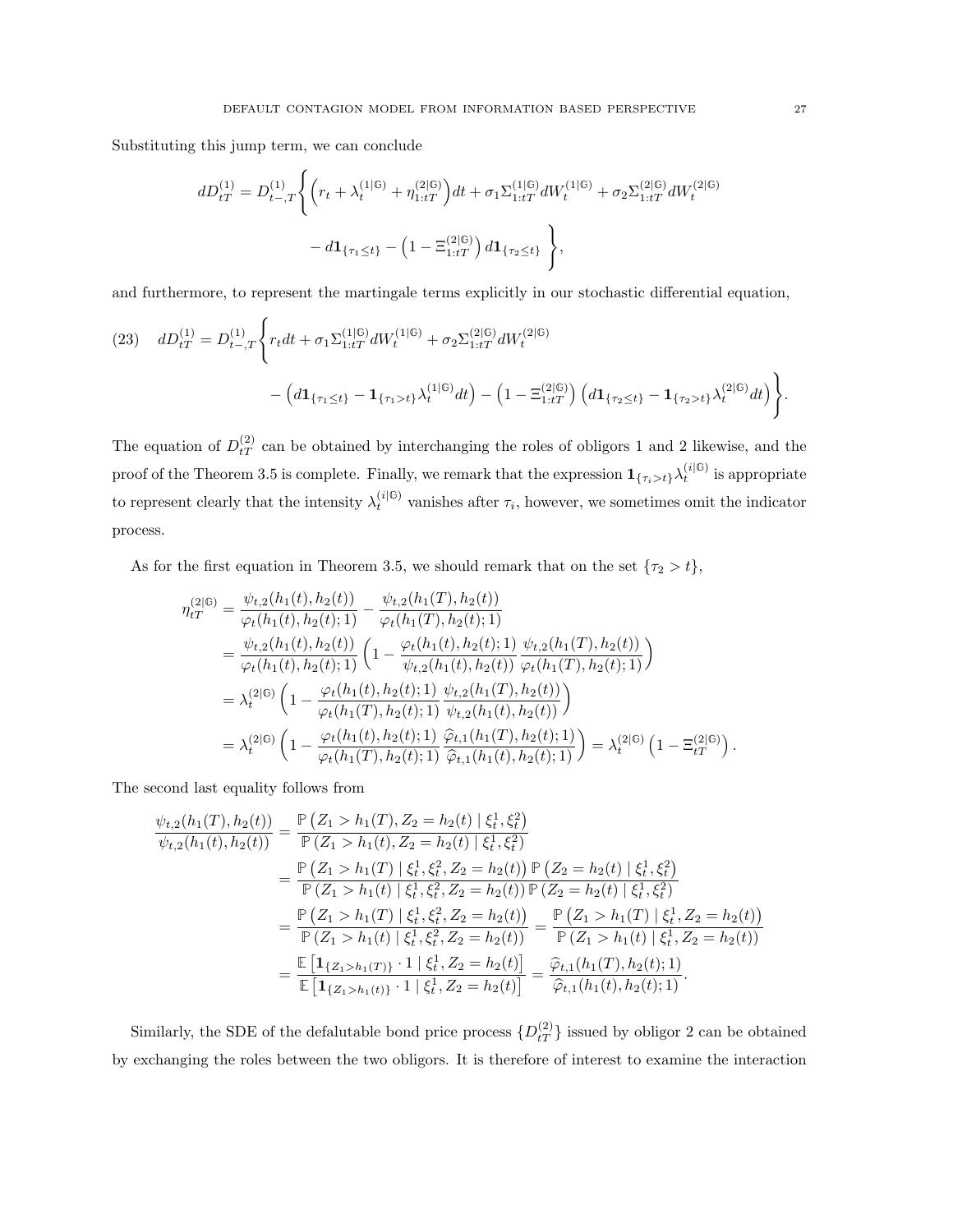between  $D_{tT}^{(1)}$  and  $D_{tT}^{(2)}$ . To be more specific,

$$
\mathbf{1}_{\{\tau_1 > t, \tau_2 > t\}} \text{Corr}\left(\begin{array}{c} dD_{tT}^{(1)} \\ D_{t-,T}^{(1)} \end{array}, \frac{dD_{tT}^{(2)}}{D_{t-,T}^{(2)}}\right) = \mathbf{1}_{\{\tau_1 > t, \tau_2 > t\}} \left(\sigma_1^2 \Sigma_{1:tT}^{(1|\emptyset)} \Sigma_{2:tT}^{(1|\emptyset)} + \sigma_2^2 \Sigma_{1:tT}^{(2|\emptyset)} \Sigma_{2:tT}^{(2|\emptyset)}\right),
$$

with simplified notations such that

$$
\Sigma_{2:tT}^{(1|\emptyset)} := \frac{\varphi_t(h_1(t), h_2(T); Z_1)}{\varphi_t(h_1(t), h_2(T); 1)} - \frac{\varphi_t(h_1(t), h_2(t); Z_1)}{\varphi_t(h_1(t), h_2(t); 1)},
$$
  

$$
\Sigma_{2:tT}^{(2|\emptyset)} := \frac{\varphi_t(h_1(t), h_2(T); Z_2)}{\varphi_t(h_1(t), h_2(T); 1)} - \frac{\varphi_t(h_1(t), h_2(t); Z_2)}{\varphi_t(h_1(t), h_2(t); 1)}.
$$

It is easy to see that  $\Sigma_{k:tT}^{(i|G)}$  is not dependent on  $\rho$  by verifying  $\frac{\partial}{\partial \rho} \Sigma_{k:tT}^{(i|G)} = 0$ . Besides the above covariation part, the trend term of  $D_{tT}^{(1)}$  and  $D_{tT}^{(2)}$  interact with each other through the additional term  $\eta_{tT}^{(1|6)}$  and  $\eta_{tT}^{(2|\mathbb{G})}$ .

#### 5. Numerical illustrations

Now we recall from Theorem 3.5 that the trend term of one defaultable discount bond process  $\{D_{tT}^{(1)}\}$ contains not only its own hazard rate  $\lambda_t^{(1|\mathbb{G})}$  but also the quantity  $\eta_{tT}^{(2|\mathbb{G})} = \lambda_t^{(2|\mathbb{G})} (1 - \Xi_{tT}^{(2|\mathbb{G})})$ . Furthermore we show in Proposition 3.6 that the sign of  $\eta_{tT}^{(2|G)}$  coincides with that of the correlation parameter  $\rho$ . Thus, one question now arises: how are the counterpart's contribution  $\eta_{tT}^{(2|\mathbb{G})}$  to the trend term and the pseudo-recovery rate  $\Xi_{tT}^{(2|G)}$  induced by the default of obligor 2 related to the correlation parameter  $\rho$ ?

In this section, though limited to some parameter sets, we investigate this question numerically. Basically, we utilize the same structure of default times presented at the end of section 2, namely, we assume that the default time is specified by  $\tau_i = h_i^{-1}(Z_i) := -\log(\Phi(-Z_i))/\bar{\lambda}_i$  with  $\bar{\lambda}_1 = 0.02, \bar{\lambda}_2 =$ 0.05. For our numerical calculations, we fix  $t = 0.5$  and  $T = 1$  hereafter. Moreover, we assume no default case, in short,  $\tau_1 > t$  and  $\tau_2 > t$  at a given time t, and simply  $\eta_{tT}^{(2|\emptyset)}$  (resp.  $\lambda_t^{(2|\emptyset)})$ ) denotes  $\eta_{tT}^{(2|\emptyset)}$ (resp.  $\lambda_t^{(2|G)}$ ) for the no default case. Then we have:

$$
(24) \qquad \eta_{tT}^{(2|\emptyset)} = \frac{\mathbb{P}\left(Z_{1} > h_{1}(t), Z_{2} = h_{2}(t) \Big| \xi_{t}^{1}, \xi_{t}^{2}\right)}{\mathbb{P}\left(Z_{1} > h_{1}(t), Z_{2} > h_{2}(t) \Big| \xi_{t}^{1}, \xi_{t}^{2}\right)} - \frac{\mathbb{P}\left(Z_{1} > h_{1}(T), Z_{2} = h_{2}(t) \Big| \xi_{t}^{1}, \xi_{t}^{2}\right)}{\mathbb{P}\left(Z_{1} > h_{1}(T), Z_{2} > h_{2}(t) \Big| \xi_{t}^{1}, \xi_{t}^{2}\right)} \\
= \lambda_{t}^{(2|\emptyset)} \\
= \frac{\int_{h_{1}(t)}^{\infty} e^{-\frac{1}{2(1-\rho^{2})}(z_{1}^{2}-2\rho z_{1}h_{2}(t)+h_{2}^{2}(t))} e^{\sigma_{1}z_{1}\xi_{t}^{1}-\frac{1}{2}\sigma_{1}^{2}z_{1}^{2}t} e^{\sigma_{2}h_{2}(t)\xi_{t}^{2}-\frac{1}{2}\sigma_{2}^{2}h_{2}^{2}(t)t} dz_{1}}{\int_{h_{1}(t)}^{\infty} \int_{h_{2}(t)}^{\infty} e^{-\frac{1}{2(1-\rho^{2})}(z_{1}^{2}-2\rho z_{1}z_{2}+z_{2}^{2})} e^{\sigma_{1}z_{1}\xi_{t}^{1}-\frac{1}{2}\sigma_{1}^{2}z_{1}^{2}t} e^{\sigma_{2}z_{2}\xi_{t}^{2}-\frac{1}{2}\sigma_{2}^{2}z_{2}^{2}t} dz_{1} dz_{2}} \\
- \frac{\int_{h_{1}(T)}^{\infty} e^{-\frac{1}{2(1-\rho^{2})}(z_{1}^{2}-2\rho z_{1}h_{2}(t)+h_{2}^{2}(t))} e^{\sigma_{1}z_{1}\xi_{t}^{1}-\frac{1}{2}\sigma_{1}^{2}z_{1}^{2}t} e^{\sigma_{2}h_{2}(t)\xi_{t}^{2}-\frac{1}{2}\sigma_{2}^{2}h_{2}^{2}(t)t} dz_{1}}{\int_{h_{1}(T)}^{\infty} \int_{h_{2}(t)}^{\infty} e^{-\frac{1}{2(1-\rho^{2})}(z_{1}^{2}-2\r
$$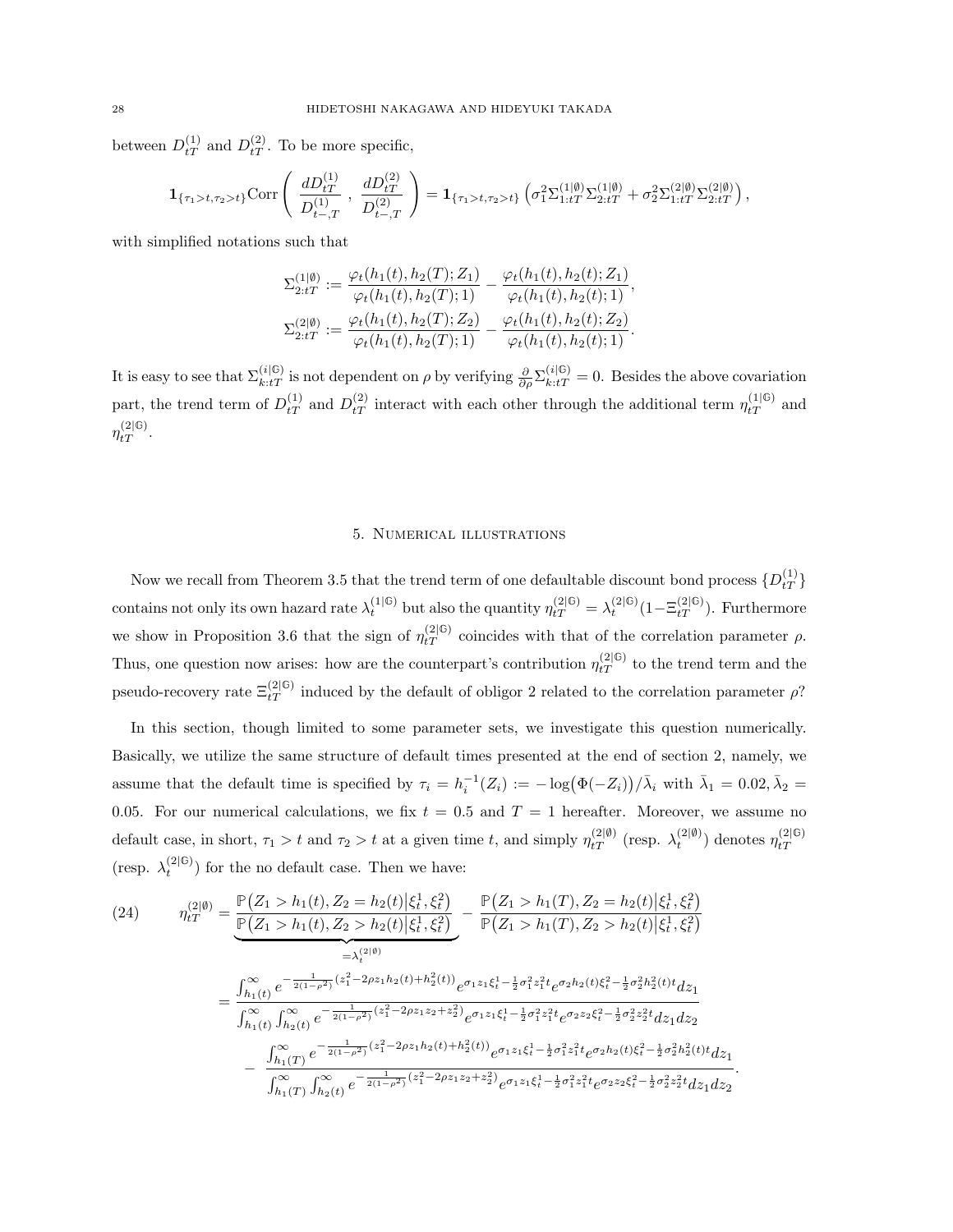Hence, the formula can be seen as a deterministic function of  $\rho, \sigma_1, \sigma_2, \xi_t^1(\omega), \xi_t^2(\omega)$  for preliminarily fixed  $t = 0.5$ , and  $T = 1$ . With these results in mind, we illustrate the relation between correlation *ρ* and obligor 2's conditional hazard rate for no default case  $\eta_{tT}^{(2|\emptyset)}$  (and pseudo-recovery rate  $\Xi_{tT}^{(2|\emptyset)}$  =  $1 - \eta_{tT}^{(2|\emptyset)} / \lambda_t^{(2|\emptyset)}$  by numerically computing (24) for  $\rho \in [-0.9, 0.9]$  and for each  $\xi_t^1(\omega) = 0.1, 0.3$  and 0*.*5. Numerical integration is performed using MATLAB.

First, we assume  $\sigma_1 = \sigma_2 = 1$ , and  $\xi_t^2(\omega) = 0$  as a most-likely scenario. Figure 2 presents the curves of  $\eta_{tT}^{(2|\emptyset)}$  and  $\Xi_{tT}^{(2|\emptyset)}$  under the assumptions. If  $\rho < 0$ ,  $\eta_{tT}^{(2|\emptyset)} < 0$ , and vice versa, in a remarkably nonlinear way. We observe that for  $\rho > 0$ , the larger  $\rho$  is, the larger  $\eta_{tT}^{(2|\theta)}$  is. In contrast, in the case



FIGURE 2. Under the assumption of  $\sigma_1 = \sigma_2 = 1$ , and  $\xi_t^2(\omega) = 0$  as a most-likely scenario, the curves of obligor 2's hazard rate difference  $\eta_{tT}^{(2|\emptyset)}$  (left panel) and the pseudorecovery rate  $\Xi_{tT}^{(2|\emptyset)}$  (right panel) with the correlation parameter  $\rho = Corr(Z_1, Z_2)$  for  $\xi_t^1 = 0.1, 0.3$  and 0.5.

of  $\rho < 0$ , it seems that there exists a lower bound. In addition, we can see that because the value  $\xi_t^1$ of the information flow contributes to the bond price  $D_{tT}^{(1)}$  positively,  $\eta_{tT}^{(2|\emptyset)}$  decreases its absolute value as  $\xi_t^1(\omega)$  increases. In contrast, the graph of  $\Xi_{tT}^{(2|6)}$  shows the fractional recovery of the market value at which the bond price  $D_{\tau_2,\tau}^{(1)}$  jumps to  $D_{\tau_2,\tau}^{(1)} = \Xi_{\tau_2-\tau}^{(1|\emptyset)} D_{\tau_2-\tau}^{(1)}$  due to the default of obligor 2. In the case of  $\rho > 0$ , the larger  $\rho$  is, the larger the negative impact of the default is. However, a negative correlation makes a relatively small positive impact to its market value.

Second, we consider the case where informational uncertainty is more than the previous case, that is, the information flow rates  $\sigma_1$  and  $\sigma_2$  are less than those in the previous case. Figure 3 illustrates the results for the case of  $\sigma_1 = \sigma_2 = 0.5$ , and  $\xi_t^2(\omega) = 0$ . We notice that the absolute value of  $\eta_{tT}^{(2|\emptyset)}$ becomes larger than that of the previous case. In addition, the nonlinearity with respect to  $\rho$  remains. In particular, for  $\rho > 0$ , one can see the fractional recovery of  $D_{\tau_2,T}^{(1)}$  at default is lower than in the previous case.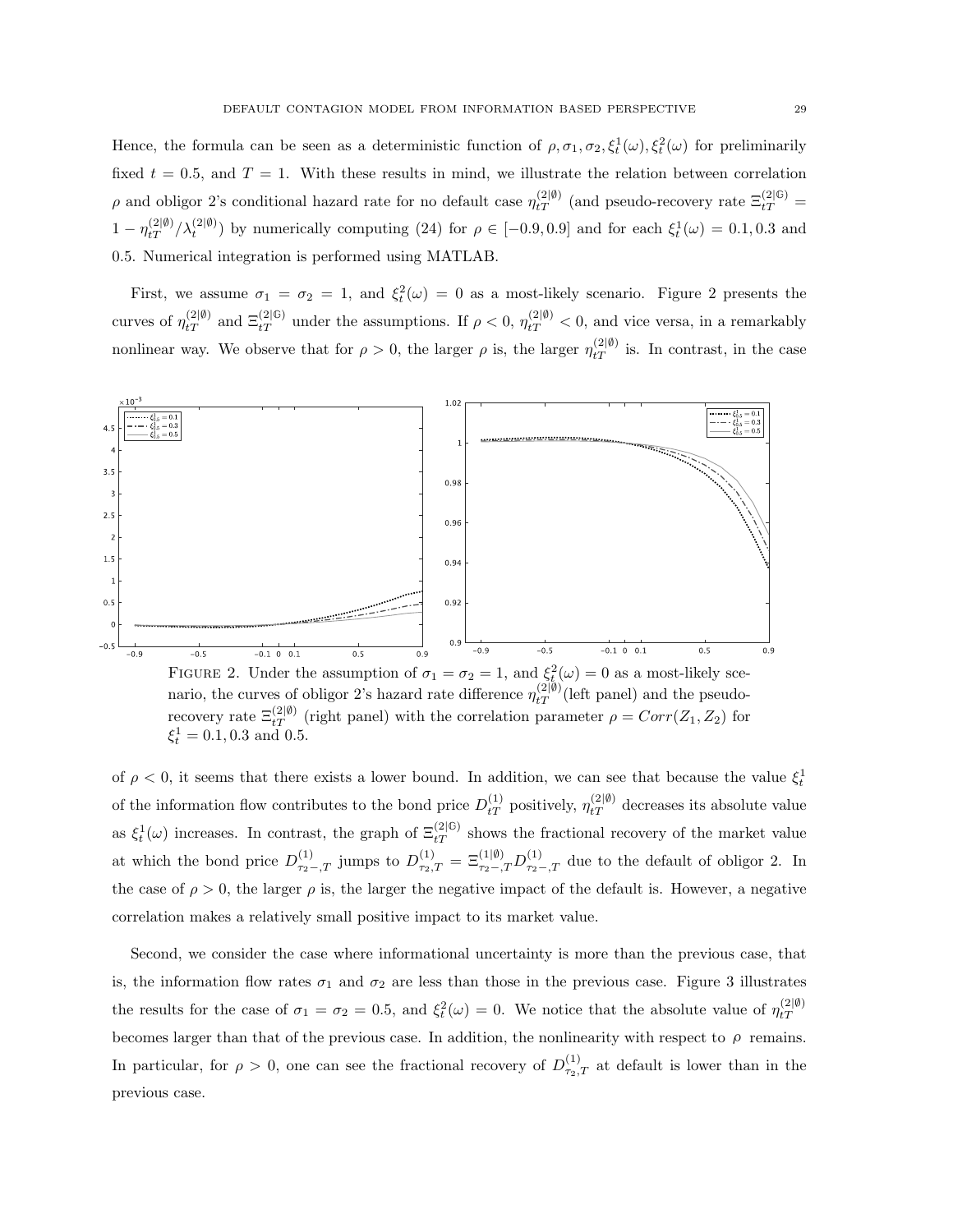

FIGURE 3. Under the assumption of  $\sigma_1 = \sigma_2 = 0.5$  and  $\xi_t^2(\omega) = 0$ , the curves of obligor 2's hazard rate difference  $\eta_{tT}^{(2|\emptyset)}$  (left panel) and the pseudo-recovery rate  $\Xi_{tT}^{(2|\emptyset)}$  (right panel) with the correlation parameter  $\rho = Corr(Z_1, Z_2)$  for  $\xi_t^1 = 0.1, 0.3$  and 0.5.

Finally, we consider the case where the value of obligor 2's market information process is negative while the information flow rates  $\sigma_1$  and  $\sigma_2$  are the same as in the second case. Figure 4 illustrates the results for the case of  $\sigma_1 = \sigma_2 = 0.5$  and  $\xi_t^2(\omega) = -0.5$ , which increases the absolute value of  $\eta_{tT}^{(2|\theta)}$  in comparison with the second case. We remark that  $\xi_t^2(\omega)$  contributes positively to the bond price  $D_{tT}^{(1)}$ ; therefore, the negative value of  $\xi_t^2(\omega)$  leads to a lower bond price, hence, a wider trend term than the second case. However, the shape of the curve  $\Xi_{tT}^{(2|\emptyset)}$  is rarely different from the second case.



FIGURE 4. Under the assumption of  $\sigma_1 = \sigma_2 = 0.5$ , and  $\xi_t^2(\omega) = -0.5$ , the curves of obligor 2's hazard rate difference  $\eta_{tT}^{(2|\emptyset)}$  (left panel) and the pseudo-recovery rate  $\Xi_{tT}^{(2|\emptyset)}$  (right panel) with the correlation parameter  $\rho = Corr(Z_1, Z_2)$  for  $\xi_t^1 = 0.1, 0.3$  and 0.5.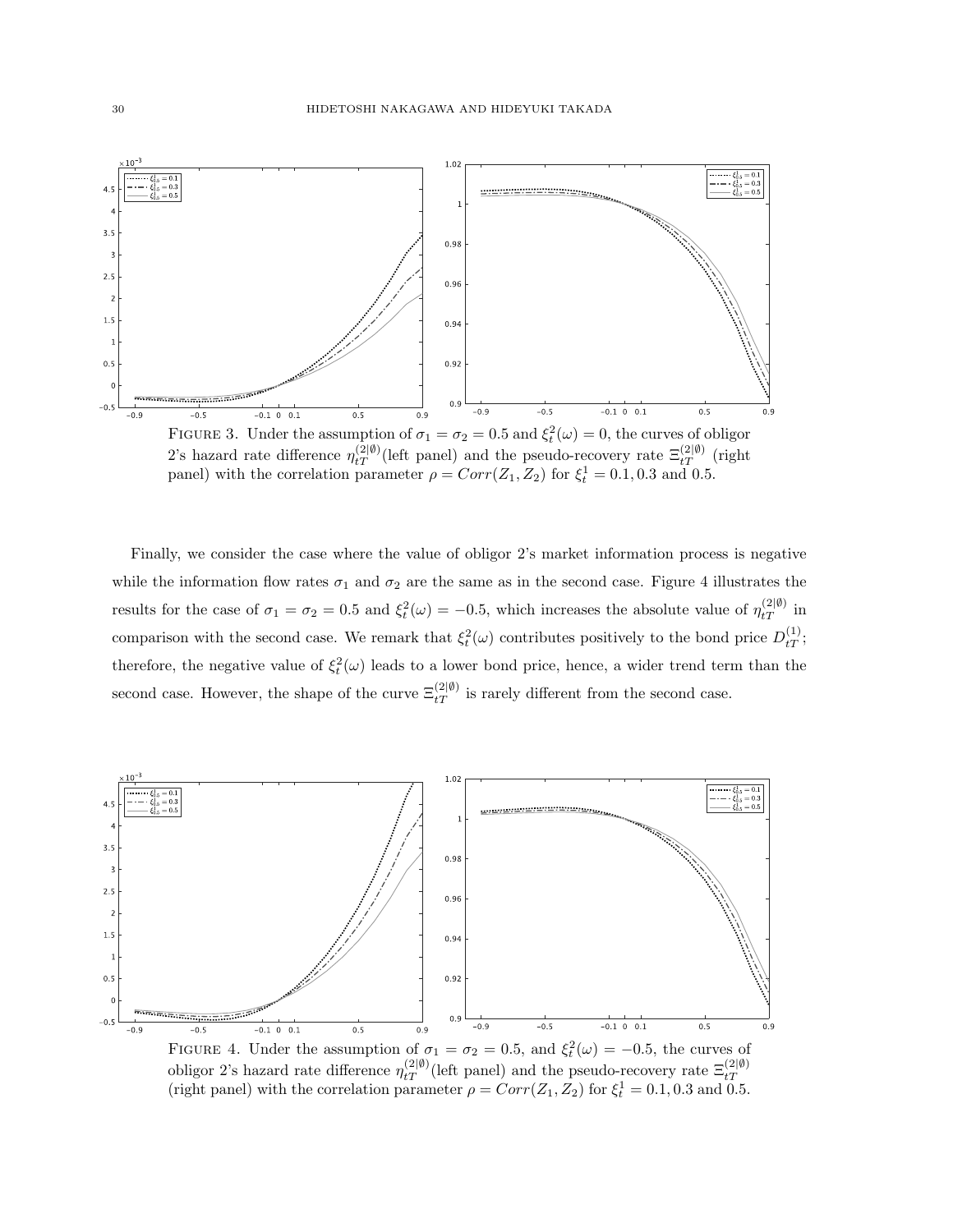Furthermore, we display some sample paths of the hazard rate processes to illustrate sudden jumps caused by the transfer from  $\lambda_{\tau_2-}^{(1|\emptyset)} + \eta_{\tau_2-}^{(2|\emptyset)}$  to  $\lambda_{\tau_2}^{(1|2)}$  at time  $\tau_2$ . Obligor 1's hazard rate after the default of the counterpart is specified by

(25) 
$$
\lambda_t^{(1|2)} = \frac{\mathbb{P}\left(Z_1 = h_1(t)|\xi_t^1, \tau_2\right)}{\mathbb{P}\left(Z_1 > h_1(t)|\xi_t^1, \tau_2\right)} = \frac{e^{-\frac{1}{2(1-\rho^2)}\left(h_1(t) - \rho h_2(\tau_2)\right)^2} e^{\sigma_1 h_1(t)\xi_t^1 - \frac{1}{2}\sigma_1^2 h_1^2(t)t}}{\int_{h_1(t)}^{\infty} e^{-\frac{1}{2(1-\rho^2)}\left(z_1 - \rho h_2(\tau_2)\right)^2} e^{\sigma_1 z_1 \xi_t^1 - \frac{1}{2}\sigma_1^2 z_1^2 t} dz_1}.
$$

To numerically observe the impact of switching the default hazard rate before and after the default of counterpart, we simulate the trajectory of  $\lambda_t^{(1|\emptyset)} + \eta_{tT}^{(2|\emptyset)}$  (before  $\tau_2$ ) and  $\lambda_t^{(1|2)}$  (after  $\tau_2$ ) with the parameter set used in Figure 1 of Section 2.2 and the same assumption that obligor 2 defaults first at fixed time  $\tau_2 = 0.5$ . The calculations are based on (24), (25) and

$$
\lambda_t^{(1|\emptyset)} = \frac{\mathbb{P}\left(Z_1 = h_1(t), Z_2 > h_2(t) | \xi_t^1, \xi_t^2\right)}{\mathbb{P}\left(Z_1 > h_1(t), Z_2 > h_2(t) | \xi_t^1, \xi_t^2\right)} \\
= \frac{\int_{h_2(t)}^{\infty} e^{-\frac{1}{2(1-\rho^2)}(h_1^2(t) - 2\rho h_1(t) z_2 + z_2^2)} e^{\sigma_1 h_1(t) \xi_t^1 - \frac{1}{2}\sigma_1^2 h_1^2(t) t} e^{\sigma_2 z_2 \xi_t^2 - \frac{1}{2}\sigma_2^2 z_2^2 t} dz_2}{\int_{h_1(t)}^{\infty} \int_{h_2(t)}^{\infty} e^{-\frac{1}{2(1-\rho^2)}(z_1^2 - 2\rho z_1 z_2 + z_2^2)} e^{\sigma_1 z_1 \xi_t^1 - \frac{1}{2}\sigma_1^2 z_1^2 t} e^{\sigma_2 z_2 \xi_t^2 - \frac{1}{2}\sigma_2^2 z_2^2 t} dz_1 dz_2}.
$$

In Figure 5, we illustrate some simulated sample trajectories of  $\{\lambda_t^{(1|\emptyset)} + \eta_{tT}^{(2|\emptyset)}\}_{0 \leq t < \tau_2}$  and  $\{\lambda_t^{(1|2)}\}_{\tau_2 \leq t \leq 1}$ for the relatively high correlation case of  $\rho = 0.8$  (left panel) and the moderate correlation case of  $\rho = 0.4$ (right panel). Similar to Figure 1, we see that the size of the upward jump of the hazard process is larger for the highly correlated case than for the moderately correlated case.



Figure 5. Simulated sample trajectories on the interval [0*,* 1] of obligor 1's hazard rate process that switches from  $\lambda_t^{(1|\emptyset)} + \eta_{tT}^{(2|\emptyset)}$  to  $\lambda_t^{(1|2)}$  at fixed default time  $\tau_2 = 0.5$ of obligor 2. The case of  $\rho = 0.8$  (left panel with vertical axis [0,0.4]) and the case of  $\rho = 0.4$  (right panel with vertical axis [0, 0*.*1]).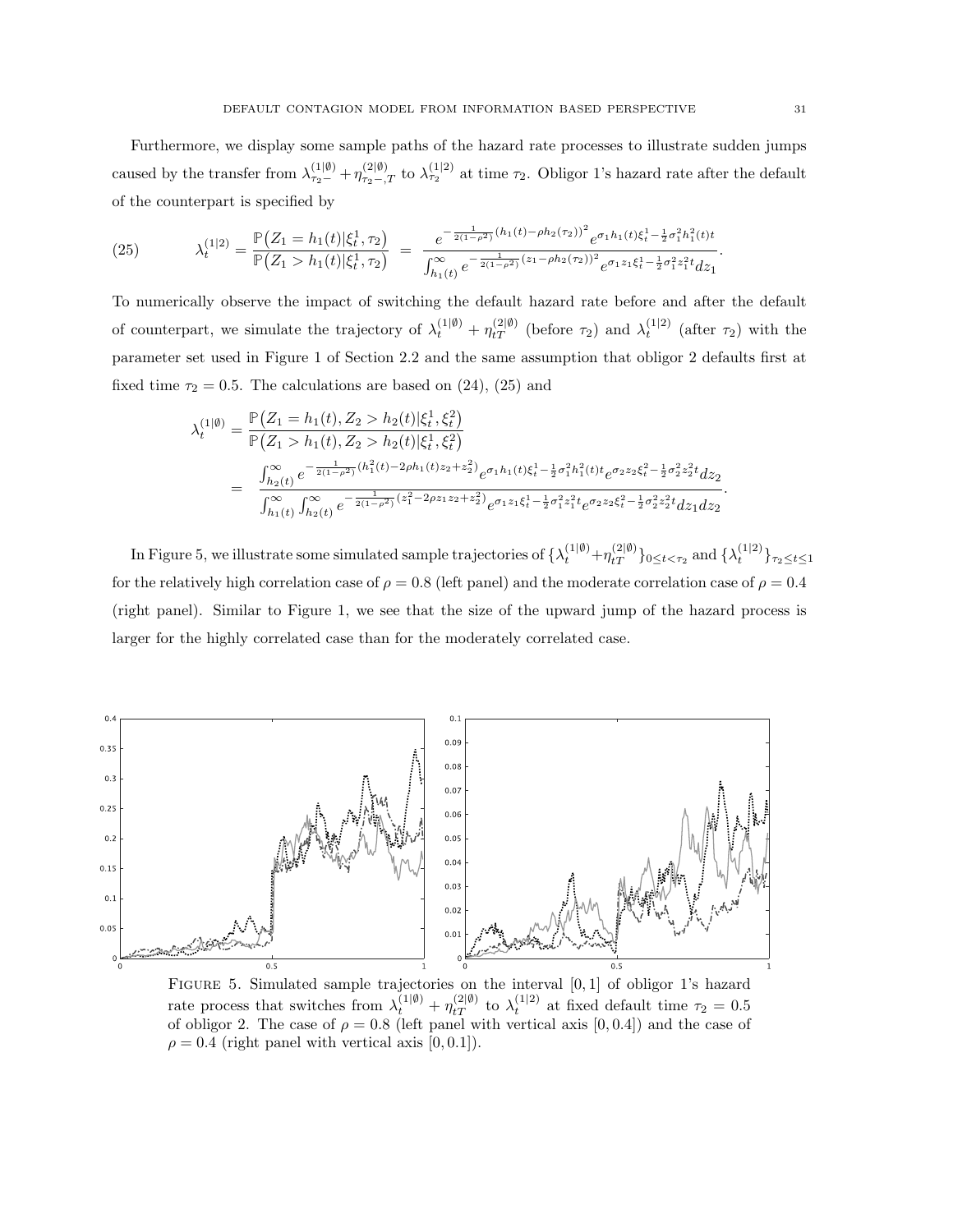#### 6. Conclusion

We construct the default contagion model for a more advanced pricing of defaultable financial securities by extending the market information flow-based model proposed by Brody et al. (2010) to a multi-name case. In our default contagion model, the default time of each obligor is specified by the market factor associated with the obligor. The market factors are supposed to follow a multidimensional correlated normal distribution. However, market factors cannot be observed through the market unless the associated default happens; instead, we can utilize the obligors' market information processes specified by the market factors with independent Brownian noises until the associated default happens.

To evaluate the defaultable discount bonds under the model, we first obtain the conditional probabilities of default times given the available information generated by the history of market information processes of surviving obligors and the identified market factor of defaulted ones. In particular, we obtain some explicit representations for the case of two correlated obligors. Then, as a main result, we aim to derive the stochastic differential equation followed by one defaultable discount bond price process.

We explicitly show the derived equation only for the case of two correlated obligors in the theorem to avoid too complicated a representation. (Appendix mentions the case of three correlated obligors.) At first glance, the dynamics and the components seem to be complicated, but we see that the dynamics can be regarded as natural extensions of the previous models.

In one representation of the bond price dynamics, we notice that the time trend term of the bond price, before the counterpart obligor's default, includes the counterpart obligor's hazard rate adjusted with the "pseudo-default loss" rate as well as the issuer's hazard rate. In addition, the bond price can jump at the counterpart obligor's default time since the available information for pricing is largely updated by revealing the latent market factor of the counterpart, although the bond does not default due to the counterpart obligor's default.

The other representation is consistent with the martingale-based methods for credit risk modeling. Specifically, such a representation reveals that the defaultable bond price process is driven continuously by Brownian motions derived from both obligors' market information processes and can be jumped due to the martingales, defined as the default indicator processes compensated with the default intensity process.

If it happens before the maturity or the issuer's default, the stochastic drivers of defaultable bond price dynamics and the components, such as the issuer's hazard rate and volatility, are different before and after the counterpart obligor's default. Since the market factor of the counterpart is cleared at the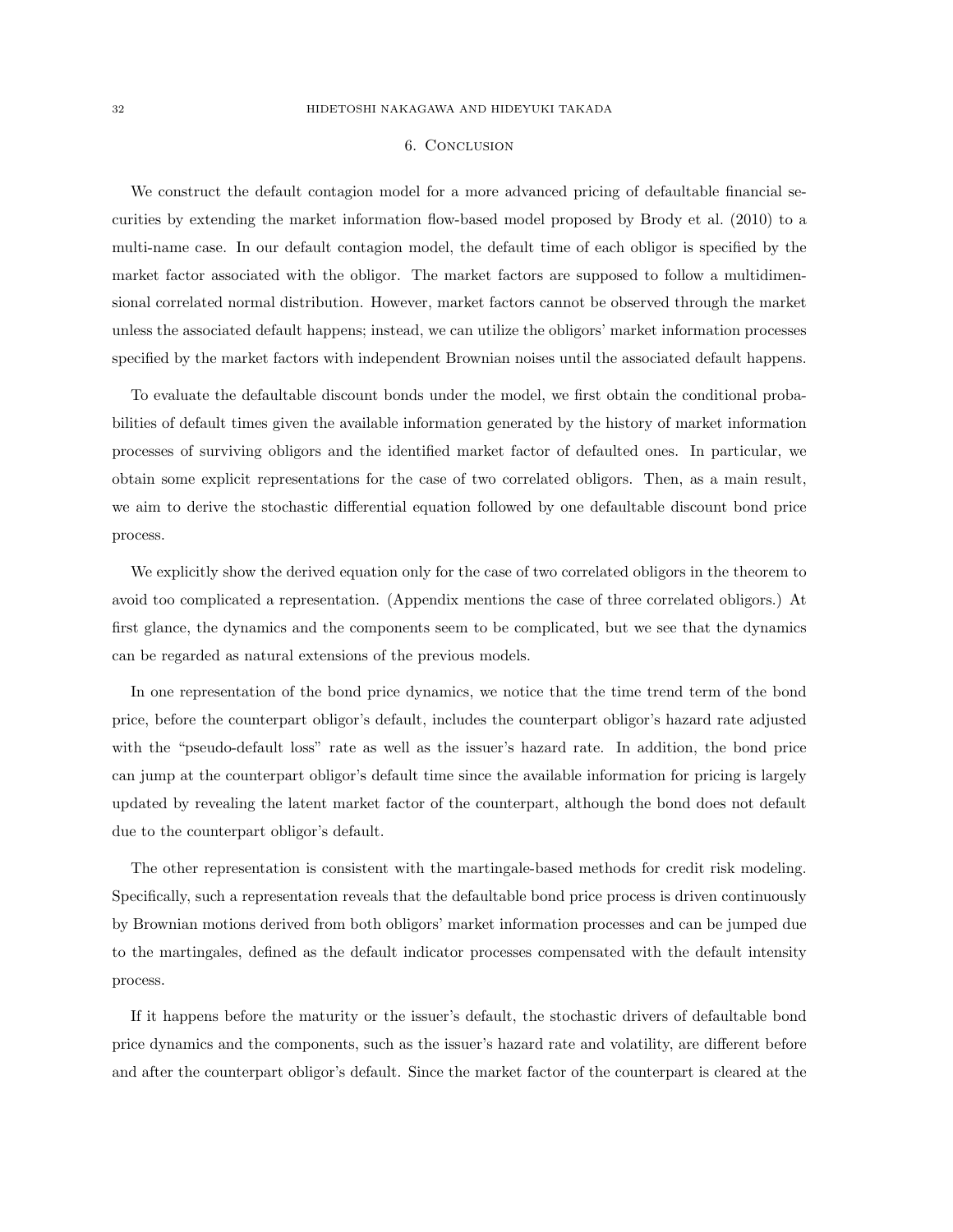very moment of the counterpart's default, what generates the available information is transferred and improved from the market information flows of both issuers to that of the surviving issuer and the true value of the market factor for the defaulted counterpart.

Finally, we conduct calculations because it is useful to visually determine the quantitative effects of counterpart obligors' default on the model components of the issuer. Indeed, we present some numerical illustrations for visualizing the theoretical consequence on the relation between the conditional default intensities and the market factor correlation parameter as well as the upward impact of counterpart obligors' default on the issuer's hazard rate. Concurrently, we can show that our model is tractable for numerical works. However, there are still issues for the practical use of our model, and we will make them assignments for future research.

#### **ACKNOWLEDGMENTS**

This study was supported by JSPS KAKENHI Grant Number JP20K04960. We are grateful to the participants of the JSIAM 2020 Conference (Online) and Osaka Webinar on Mathematical Finance (Oct. 2020) for valuable discussions, especially for Jun Sekine. Moreover, the author expresses his gratitude toward anonymous referees for their helpful suggestions. We would also like to thank Editage (www.editage.com) for English language editing.

### **APPENDIX**

In this appendix, we summarize some results for the  $n = 3$  case of Theorem 3.5. Using the generalized Dellacherie formula shown in Proposition 2.5, the defaultable discount bond price of obligor 1 is given by

$$
D_{t,T}^{(1)} = P_{t,T} \Biggl\{ \mathbf{1}_{\{\tau_1 > t, \tau_2 > t, \tau_3 > t\}} \frac{\mathbb{P}(\tau_1 > T, \tau_2 > t, \tau_3 > t \mid \xi_t^1, \xi_t^2, \xi_t^3)}{\mathbb{P}(\tau_1 > t, \tau_2 > t, \tau_3 > t \mid \xi_t^1, \xi_t^2, \xi_t^3)} + \mathbf{1}_{\{\tau_1 > t, \tau_2 \le t, \tau_3 > t\}} \frac{\mathbb{P}(\tau_1 > T, \tau_2 \le t, \tau_3 > t \mid \xi_t^1, Z_2, \xi_t^3)}{\mathbb{P}(\tau_1 > t, \tau_2 \le t, \tau_3 > t \mid \xi_t^1, Z_2, \xi_t^3)} + \mathbf{1}_{\{\tau_1 > t, \tau_2 > t, \tau_3 \le t\}} \frac{\mathbb{P}(\tau_1 > T, \tau_2 > t, \tau_3 \le t \mid \xi_t^1, \xi_t^2, Z_3)}{\mathbb{P}(\tau_1 > t, \tau_2 > t, \tau_3 \le t \mid \xi_t^1, \xi_t^2, Z_3)} + \mathbf{1}_{\{\tau_1 > t, \tau_2 \le t, \tau_3 \le t\}} \frac{\mathbb{P}(\tau_1 > T, \tau_2 \le t, \tau_3 \le t \mid \xi_t^1, Z_2, Z_3)}{\mathbb{P}(\tau_1 > t, \tau_2 \le t, \tau_3 \le t \mid \xi_t^1, Z_2, Z_3)} \Biggr\}.
$$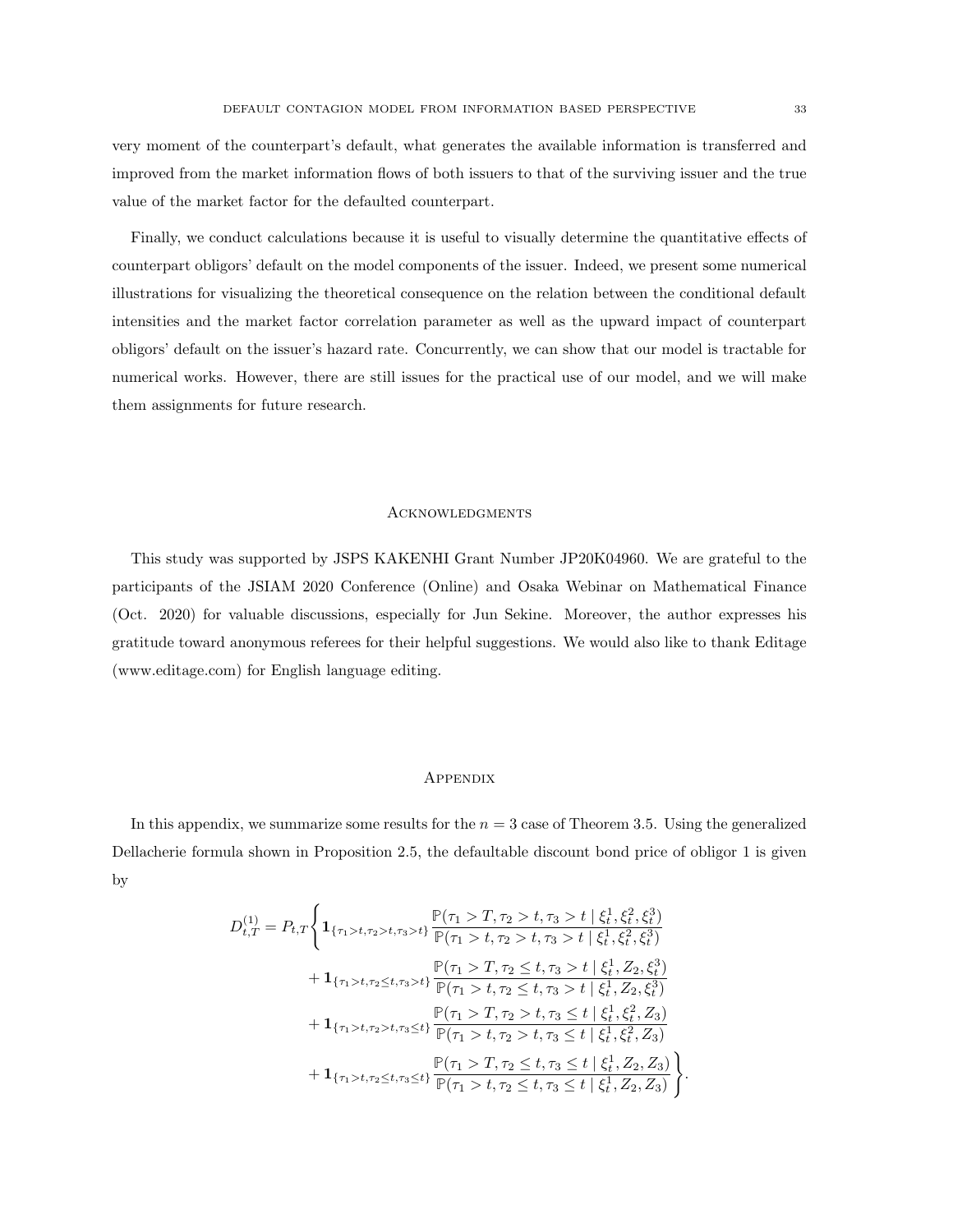From some calculations similar to those in Section 4, one sees that

$$
\begin{split} \mathbf{1}_{\{\tau_{1} > t\}} dD_{tT}^{(1)} &= d\Bigg(\mathbf{1}_{\{\tau_{1} > t, \tau_{2} > t, \tau_{3} > t\}} D_{tT}^{(1)} + \mathbf{1}_{\{\tau_{1} > t, \tau_{2} \leq t, \tau_{3} \leq t\}} D_{tT}^{(1)} + \mathbf{1}_{\{\tau_{1} > t, \tau_{2} \leq t, \tau_{3} \leq t\}} D_{tT}^{(1)}\Big) \\ &= D_{t-,\mathcal{T}}^{(1)} \Bigg\{ \mathbf{1}_{\{\tau_{1} > t, \tau_{2} > t, \tau_{3} > t\}} \Bigg[ \bigg( r_{t} + \lambda_{t}^{(1|0)} + \eta_{1:tT}^{(2|0)} + \eta_{1:tT}^{(3|0)} \bigg) dt \\ &+ \sigma_{1} \Sigma_{1:tT}^{(1|0)} dW_{t}^{(1|0)} + \sigma_{2} \Sigma_{1:tT}^{(2|0)} dW_{t}^{(2|0)} + \sigma_{3} \Sigma_{1:tT}^{(3|0)} dW_{t}^{(3|0)} - d\mathbf{1}_{\{\tau_{1} \leq t\}} \Bigg] \\ &+ \mathbf{1}_{\{\tau_{1} > t, \tau_{2} \leq t, \tau_{3} > t\}} \Bigg[ \bigg( r_{t} + \lambda_{t}^{(1|0)} + \eta_{1:tT}^{(3|0)} \bigg) dt + \sigma_{1} \Sigma_{1:tT}^{(1|0)} dW_{t}^{(1|0)} + \sigma_{3} \Sigma_{1:tT}^{(3|0)} dW_{t}^{(3|0)} - d\mathbf{1}_{\{\tau_{1} \leq t\}} \Bigg] \\ &+ \mathbf{1}_{\{\tau_{1} > t, \tau_{2} > t, \tau_{3} \leq t\}} \Bigg[ \bigg( r_{t} + \lambda_{t}^{(1|0)} + \eta_{1:tT}^{(2|0)} \bigg) dt + \sigma_{1} \Sigma_{1:tT}^{(1|0)} dW_{t}^{(1|0)} + \sigma_{2} \Sigma_{1:tT}^{(2|0)} dW_{t}^{(2|0)} - d\mathbf{1}_{\{\tau_{1} \leq t\}} \Bigg] \\ &+ \mathbf{1}_{\{\tau_{1} > t, \tau_{2} > t, \tau_{3} \leq t
$$

where

$$
\lambda^{(1|\mathbb{G})}_t:=\mathbf{1}_{\{\tau_2>t,\tau_3>t\}}\frac{\psi_{t,1,\{1,2,3\}}(h_1(t),h_2(t),h_3(t))}{\varphi_{t,\{1,2,3\}}(h_1(t),h_2(t),h_3(t);1)}+\mathbf{1}_{\{\tau_2\leq t,\tau_3>t\}}\frac{\psi_{t,1,\{1,3\}}(h_1(t),h_2(\tau_2),h_3(t))}{\varphi_{t,\{1,3\}}(h_1(t),h_2(\tau_2),h_3(t);1)}\\+\mathbf{1}_{\{\tau_2>t,\tau_3\leq t\}}\frac{\psi_{t,1,\{1,2\}}(h_1(t),h_2(t),h_3(\tau_3))}{\varphi_{t,\{1,1\}}(h_1(t),h_2(\tau_3),h_3(\tau_3))}+\mathbf{1}_{\{\tau_2\leq t,\tau_3\leq t\}}\frac{\psi_{t,1,\{1\}}(h_1(t),h_2(\tau_2),h_3(\tau_3))}{\varphi_{t,\{1\}}(h_1(t),h_2(\tau_2),h_3(\tau_3);1)},
$$

is the hazard rate of the issuer (obligor 1), which is dependent on the global filtration  $\mathbb{G} = (\mathcal{G}_t)_{t \geq 0}$ ,

$$
\eta_{1:tT}^{(i|0)} := \mathbf{1}_{\{\tau_2 > t, \tau_3 > t\}} \Big( \frac{\psi_{t,i,\{1,2,3\}}(h_1(t), h_2(t), h_3(t))}{\varphi_{t,\{1,2,3\}}(h_1(t), h_2(t), h_3(t); 1)} - \frac{\psi_{t,i,\{1,2,3\}}(h_1(T), h_2(t), h_3(t))}{\varphi_{t,\{1,2,3\}}(h_1(T), h_2(t), h_3(t); 1)} \Big)
$$
\n
$$
+ \mathbf{1}_{\{\tau_2 \le t, \tau_3 > t\}} \Big( \frac{\psi_{t,i,\{1,3\}}(h_1(t), h_2(\tau_2), h_3(t))}{\varphi_{t,\{1,3\}}(h_1(t), h_2(\tau_2), h_3(t); 1)} - \frac{\psi_{t,i,\{1,3\}}(h_1(T), h_2(\tau_2), h_3(t))}{\varphi_{t,\{1,3\}}(h_1(T), h_2(\tau_2), h_3(t); 1)} \Big) \cdot \mathbf{1}_{\{i \ne 2\}}
$$
\n
$$
+ \mathbf{1}_{\{\tau_2 > t, \tau_3 \le t\}} \Big( \frac{\psi_{t,i,\{1,2\}}(h_1(t), h_2(t), h_3(\tau_3))}{\varphi_{t,\{1,2\}}(h_1(t), h_2(t), h_3(\tau_3); 1)} - \frac{\psi_{t,i,\{1,2\}}(h_1(T), h_2(t), h_3(\tau_3))}{\varphi_{t,\{1,2\}}(h_1(T), h_2(t), h_3(\tau_3); 1)} \Big) \cdot \mathbf{1}_{\{i \ne 3\}},
$$

is the hazard rate adjusted with the pseudo-default loss for obligor *i* (*i* = 2 or 3), and the fucntions  $\varphi_{t,\mathcal{J}}$  and  $\psi_{t,i,\mathcal{J}}$  are given in (10) and (11), respectively.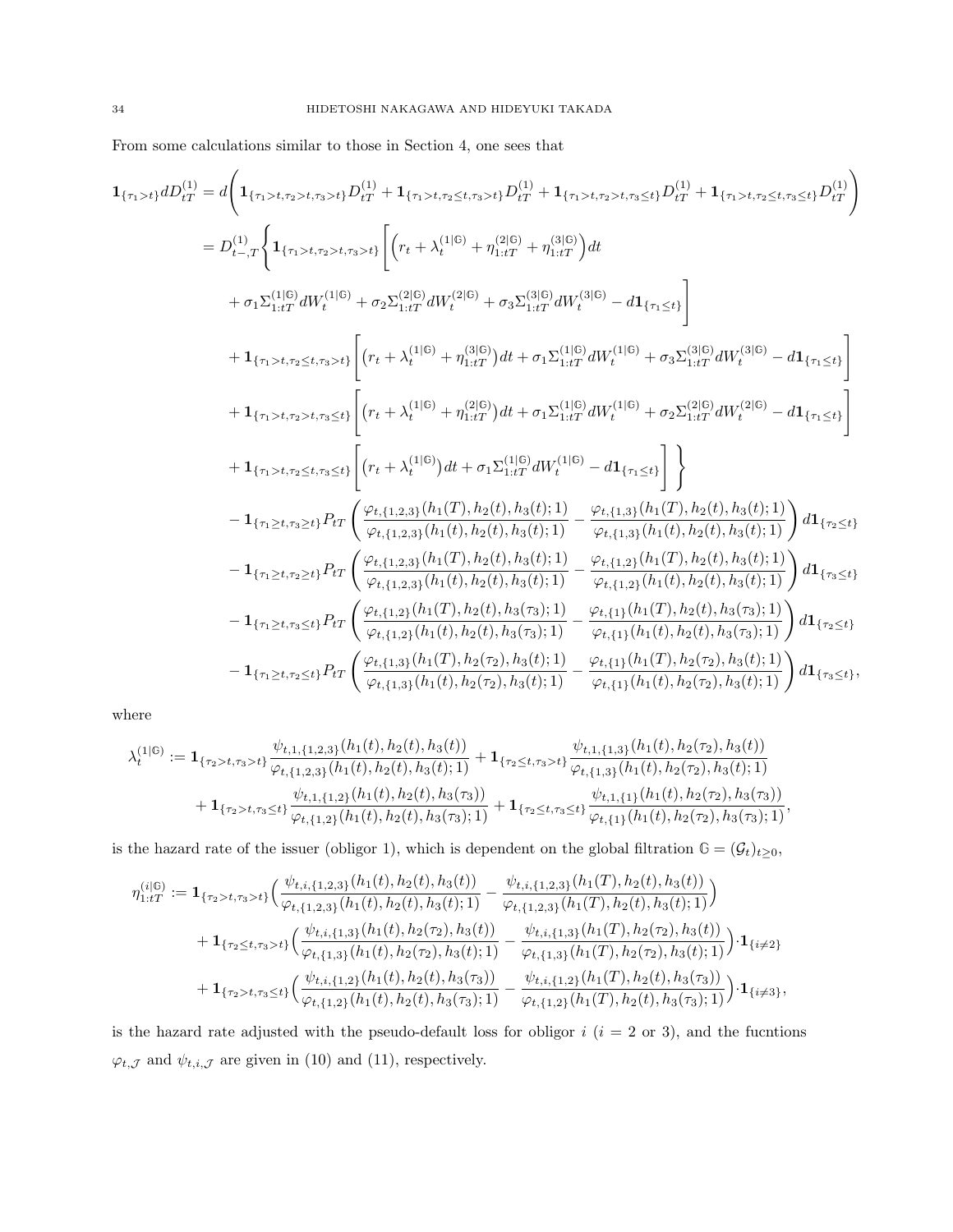Moreover, the volatility components  $\Sigma_{1:tT}^{(i|G)}$   $(i = 1, 2, 3)$ , which are also dependent on global filtration, are defined as

$$
\Sigma_{1:tT}^{(i|0)} := \mathbf{1}_{\{\tau_2 > t, \tau_3 > t\}} \left( \frac{\varphi_{t,\{1,2,3\}}(h_1(T), h_2(t), h_3(t); Z_i)}{\varphi_{t,\{1,2,3\}}(h_1(T), h_2(t), h_3(t); 1)} - \frac{\varphi_{t,\{1,2,3\}}(h_1(t), h_2(t), h_3(t); Z_i)}{\varphi_{t,\{1,2,3\}}(h_1(t), h_2(t), h_3(t); 1)} \right) \n+ \mathbf{1}_{\{\tau_2 \le t, \tau_3 > t\}} \left( \frac{\varphi_{t,\{1,3\}}(h_1(T), h_2(\tau_2), h_3(t); Z_i)}{\varphi_{t,\{1,3\}}(h_1(T), h_2(\tau_2), h_3(t); 1)} - \frac{\varphi_{t,\{1,3\}}(h_1(t), h_2(\tau_2), h_3(t); Z_i)}{\varphi_{t,\{1,3\}}(h_1(t), h_3(\tau_2), h_3(t); 1)} \right) \cdot \mathbf{1}_{\{i \neq 2\}} \n+ \mathbf{1}_{\{\tau_2 > t, \tau_3 \le t\}} \left( \frac{\varphi_{t,\{1,2\}}(h_1(T), h_2(t), h_3(\tau_3); Z_i)}{\varphi_{t,\{1,2\}}(h_1(T), h_2(t), h_3(\tau_3); 1)} - \frac{\varphi_{t,\{1,2\}}(h_1(t), h_2(t), h_3(\tau_3); Z_i)}{\varphi_{t,\{1,2\}}(h_1(t), h_2(t), h_3(\tau_3); 1)} \right) \cdot \mathbf{1}_{\{i \neq 3\}} \n+ \mathbf{1}_{\{\tau_2 \le t, \tau_3 \le t\}} \left( \frac{\varphi_{t,\{1\}}(h_1(T), h_2(\tau_2), h_3(\tau_3); Z_1)}{\varphi_{t,\{1\}}(h_1(T), h_2(\tau_2), h_3(\tau_3); 1)} - \frac{\varphi_{t,\{1,2\}}(h_1(t), h_2(t), h_3(\tau_3); Z_1)}{\varphi_{t,\{1\}}(h_1(t), h_2(\tau_2), h_3(\tau_3); 1)} \right) \cdot \mathbf{1}_{\{i = 1
$$

Thus, it follows from the second and the third line of the above that it does not necessarily satisfy  $\mathbf{1}_{\{\tau_2 \leq t < \tau_3\}} \Sigma_{1:tT}^{(1|0)} = \mathbf{1}_{\{\tau_3 \leq t < \tau_2\}} \Sigma_{1:tT}^{(1|0)}$  because the order of defaults is different, while the equality  $\mathbf{1}_{\{\tau_2 < \tau_3 \leq t < \tau_1\}} \sum_{1:t}^{(1|\mathbb{G})} = \mathbf{1}_{\{\tau_3 < \tau_2 \leq t < \tau_1\}} \sum_{1:t}^{(1|\mathbb{G})}$  holds true.

Finally we can wrap up the continuous part and then rewrite the jump part as follows:

$$
1_{\{\tau_{1}>t\}}dD_{tT}^{(1)} = D_{t-,T}^{(1)} \Biggl\{ \left( r_{t} + \lambda_{t}^{(1|6)} + 1_{\{\tau_{2}>t\}} \eta_{tT}^{(2|6)} + 1_{\{\tau_{3}>t\}} \eta_{tT}^{(3|6)} \right) dt + \sigma_{1} \Sigma_{1:tT}^{(1|6)} dW_{t}^{(1|6)} + 1_{\{\tau_{2}>t\}} \sigma_{2} \Sigma_{1:tT}^{(2|6)} dW_{t}^{(2|6)} + 1_{\{\tau_{3}>t\}} \sigma_{3} \Sigma_{1:tT}^{(3|6)} dW_{t}^{(3|6)} - d\mathbf{1}_{\{\tau_{1}\leq t\}} - \left( 1 - \frac{\varphi_{t,\{1,2,3\}}(h_{1}(t), h_{2}(t), h_{3}(t);1)}{\varphi_{t,\{1,3\}}(h_{1}(T), h_{2}(t), h_{3}(t);1)} \frac{\varphi_{t,\{1,3\}}(h_{1}(T), h_{2}(t), h_{3}(t);1)}{\varphi_{t,\{1,3\}}(h_{1}(t), h_{2}(t), h_{3}(t);1)} \right) d\mathbf{1}_{\{\tau_{2}\leq t\}} - \left( 1 - \frac{\varphi_{t,\{1,2,3\}}(h_{1}(t), h_{2}(t), h_{3}(t);1)}{\varphi_{t,\{1,3\}}(h_{1}(T), h_{2}(t), h_{3}(t);1)} \frac{\varphi_{t,\{1,2\}}(h_{1}(T), h_{2}(t), h_{3}(t);1)}{\varphi_{t,\{1,2\}}(h_{1}(t), h_{2}(t), h_{3}(t);1)} \right) d\mathbf{1}_{\{\tau_{3}\leq t\}} - \left( 1 - \frac{\varphi_{t,\{1,2,3\}}(h_{1}(t), h_{2}(t), h_{3}(\tau_{3});1)}{\varphi_{t,\{1,2\}}(h_{1}(T), h_{2}(t), h_{3}(\tau_{3});1)} \right) d\mathbf{1}_{\{\tau_{2}\leq t\}} - \left( 1 - \frac{\varphi_{t,\{1,2\}}(h_{1}(t), h_{2}(t), h_{3}(\tau_{3});1)}{\varphi_{t,\{1\}}(h_{1}(T), h_{2}(t), h
$$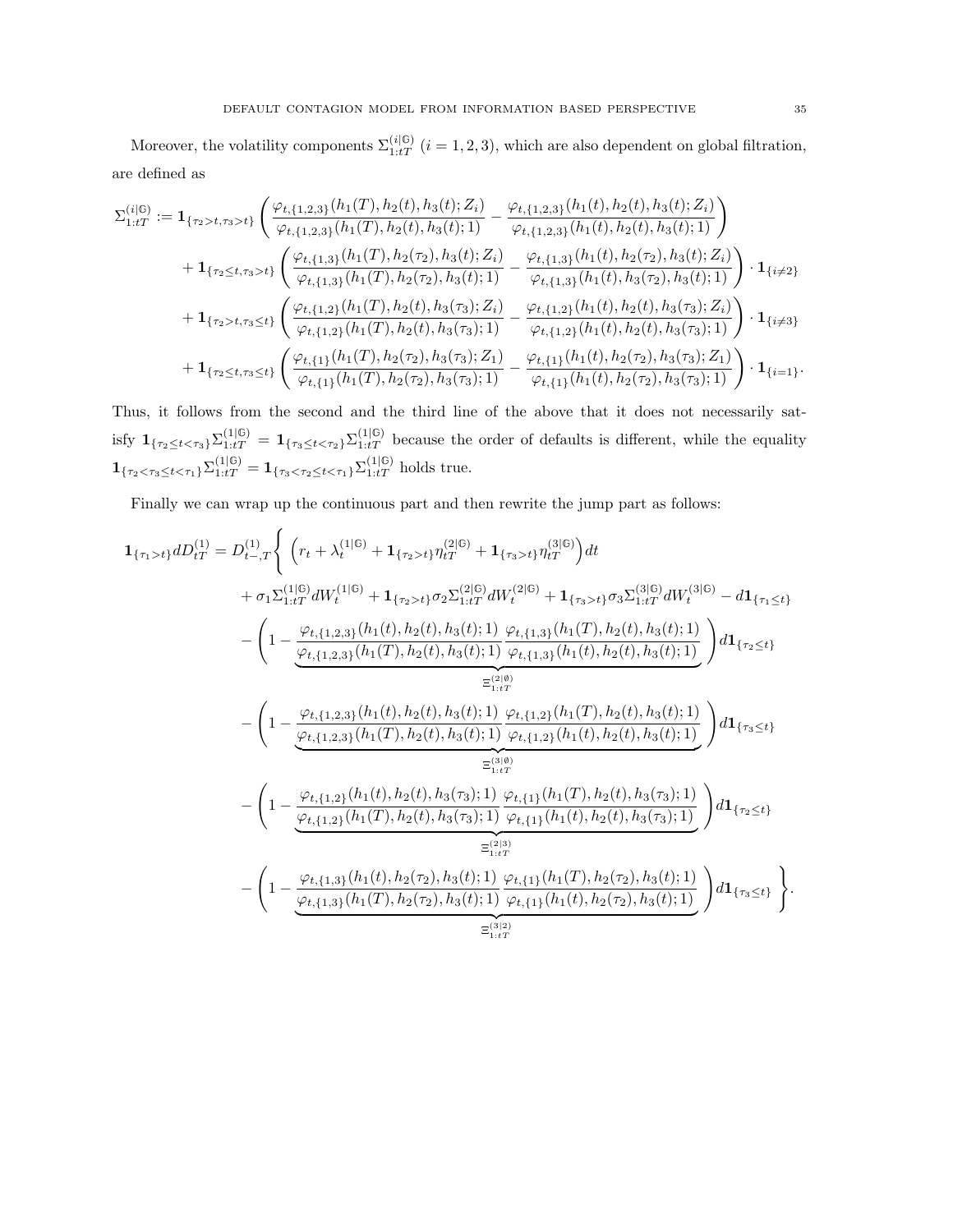Here, we set the pseudo-recovery rate of the pre-default market value as  $\Xi_{1:tT}^{(2|\emptyset)}, \Xi_{1:tT}^{(3|\emptyset)}, \Xi_{1:tT}^{(2|3)}$  and  $\Xi_{1:tT}^{(3|2)}$ depending on the default history. These are redefined with consistent notation  $\Xi_{1:tT}^{(i|0)}$  as follows:

$$
\begin{split} \Xi_{1:tT}^{(2|6)} &:= \mathbf{1}_{\{\tau_2 > t, \tau_3 > t\}} \frac{\varphi_{t,\{1,2,3\}}(h_1(t), h_2(t), h_3(t); 1)}{\varphi_{t,\{1,2,3\}}(h_1(T), h_2(t), h_3(t); 1)} \frac{\varphi_{t,\{1,3\}}(h_1(T), h_2(t), h_3(t); 1)}{\varphi_{t,\{1,3\}}(h_1(t), h_2(t), h_3(t); 1)} \\ &+ \mathbf{1}_{\{\tau_2 > t, \tau_3 \le t\}} \frac{\varphi_{t,\{1,2\}}(h_1(t), h_2(t), h_3(\tau_3); 1)}{\varphi_{t,\{1,2\}}(h_1(T), h_2(t), h_3(\tau_3); 1)} \frac{\varphi_{t,\{1\}}(h_1(T), h_2(t), h_3(\tau_3); 1)}{\varphi_{t,\{1\}}(h_1(t), h_2(t), h_3(\tau_3); 1)}, \end{split}
$$

$$
\Xi_{1:tT}^{(3|6)} := \mathbf{1}_{\{\tau_2 > t, \tau_3 > t\}} \frac{\varphi_{t,\{1,2,3\}}(h_1(t), h_2(t), h_3(t); 1)}{\varphi_{t,\{1,2,3\}}(h_1(T), h_2(t), h_3(t); 1)} \frac{\varphi_{t,\{1,2\}}(h_1(T), h_2(t), h_3(t); 1)}{\varphi_{t,\{1,2\}}(h_1(t), h_2(t), h_3(t); 1)} \n+ \mathbf{1}_{\{\tau_2 \le t, \tau_3 > t\}} \frac{\varphi_{t,\{1,3\}}(h_1(t), h_2(\tau_2), h_3(t); 1)}{\varphi_{t,\{1,3\}}(h_1(T), h_2(\tau_2), h_3(t); 1)} \frac{\varphi_{t,\{1\}}(h_1(T), h_2(\tau_2), h_3(t); 1)}{\varphi_{t,\{1\}}(h_1(t), h_2(\tau_2), h_3(t); 1)}.
$$

Consequently, we conclude that the stochastic differential equation of the defaultable zero-coupon discount bond issued by obligor 1 for  $n = 3$  case is given by

$$
dD_{tT}^{(1)} = D_{t-,T}^{(1)} \left\{ \left( r_t + \lambda_t^{(1|\mathbb{G})} + \mathbf{1}_{\{\tau_2 > t\}} \eta_{tT}^{(2|\mathbb{G})} + \mathbf{1}_{\{\tau_3 > t\}} \eta_{tT}^{(3|\mathbb{G})} \right) dt + \sigma_1 \Sigma_{1:tT}^{(1|\mathbb{G})} dW_t^{(1|\mathbb{G})} + \mathbf{1}_{\{\tau_2 > t\}} \sigma_2 \Sigma_{1:tT}^{(2|\mathbb{G})} dW_t^{(2|\mathbb{G})} + \mathbf{1}_{\{\tau_3 > t\}} \sigma_3 \Sigma_{1:tT}^{(3|\mathbb{G})} dW_t^{(3|\mathbb{G})} - d\mathbf{1}_{\{\tau_1 \le t\}} - \left( 1 - \Xi_{1:tT}^{(2|\mathbb{G})} \right) d\mathbf{1}_{\{\tau_2 \le t\}} - \left( 1 - \Xi_{1:tT}^{(3|\mathbb{G})} \right) d\mathbf{1}_{\{\tau_3 \le t\}} \right\},
$$

 $\text{with } D_{TT}^{(1)} = \mathbf{1}_{\{\tau_1 > T\}}.$ 

#### **REFERENCES**

- Azizpour, S., Giesecke, K., and Schwenkler, G. (2018). Exploring the sources of default clustering. *Journal of Financial Economics* 129, 154-183.
- Benzoni, L., Collin-Dufresne, P., Goldstein, R. S., and Helwege, J. (2015). Modeling credit contagion via the updating of fragile beliefs. Working paper available at https://ssrn.com/abstract=2016579.
- Bielecki, T. R., Crépey, S., and Herbertsson, A. (2009). Markov chain models of portfolio credit risk. *Oxford Handbook of Credit Derivatives*, Springer, Berlin, Heidelberg.
- Bielecki, T. R., and Rutkowski, M. (2002). *Credit Risk: Modeling, Valuation and Hedging*, Springer, Berlin, Heidelberg.
- Bielecki, T. Vidozzi, A., and Vidozzi, L. (2008). A Markov copulae approach to pricing and hedging of credit index derivatives and rating-triggered step-up bonds. *Journal of Credit Risk* 4(1), 47-76.
- Brody, D. C., Hughston, L. P., and Macrina, A. (2008). Information-based asset pricing. *International Journal of Theoretical and Applied Finance* 11, 107-142.
- Brody, D. C., Hughston, L. P., and Macrina, A. (2010). Credit risk, market sentiment and randomlytimed default. *Stochastic Analysis 2010*. Springer, Berlin, Heidelberg, 267-280.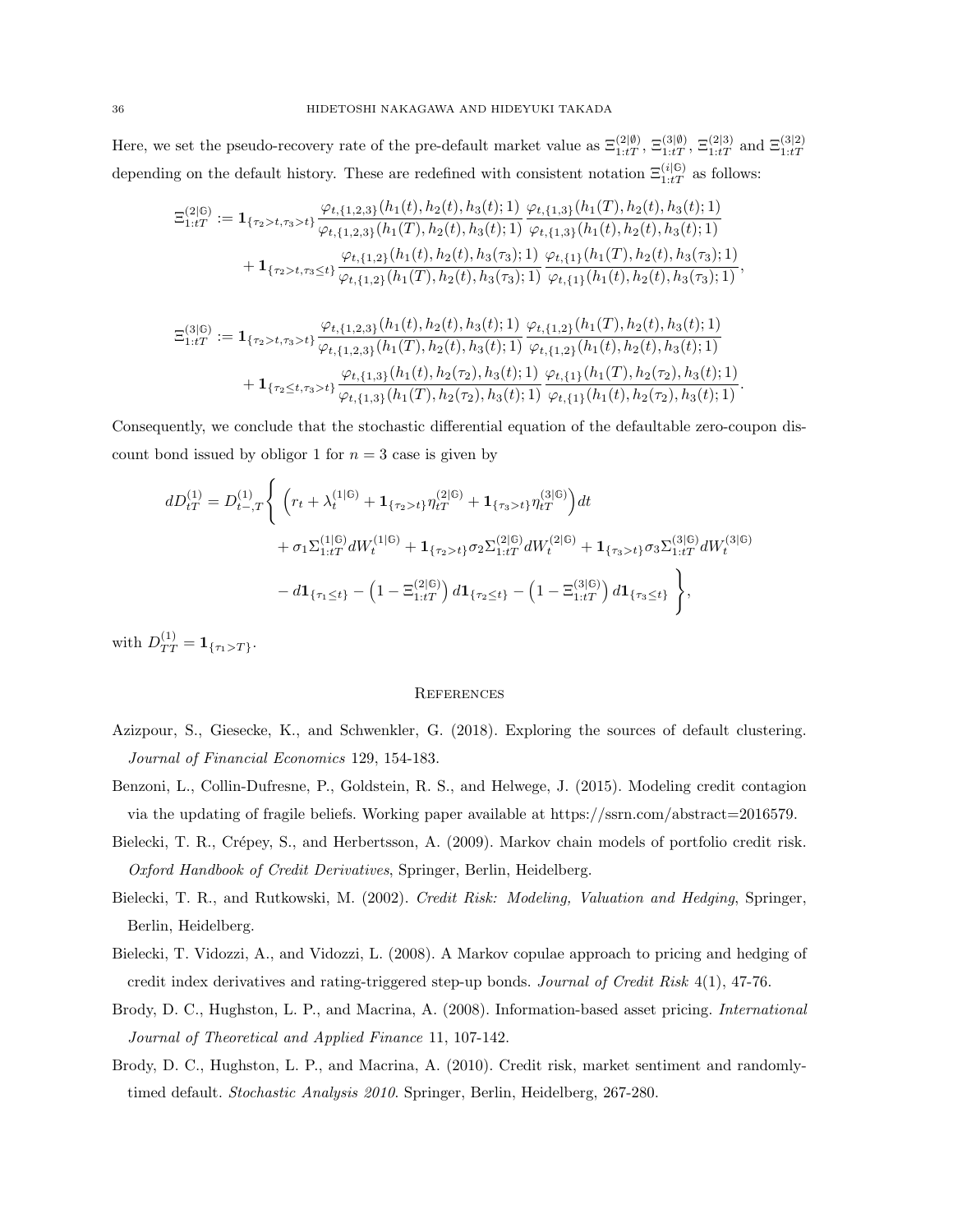- Brody, D. C., Hughston, L. P., and Macrina, A. (2011). Modelling information flows in financial markets. *Advanced Mathematical Methods for Finance*, Springer, Berlin, Heidelberg. 133-153.
- Çetin, U., Jarrow, R., Protter, P., and Yildirim, Y. (2004). Modeling credit risk with partial information. *Annals of Applied Probability*, 14, 1167-1178.
- Coculescu, D. (2017). A default system with overspiling contagion. Working paper available at https://ssrn.com/abstract=3041348.
- Crépey, S., Jeanblanc, M., and Wu, D. L. (2013). Informationally dynamized Gaussian copula. *International Journal of Theoretical and Applied Finance*, 16(2), 1-29.
- Crépey, S., and Song, S. (2017). Invariance properties in the dynamic Gaussian copula model. *ESAIM*: *Proceedings and Surveys*, 56, 22-41.
- Das, S., Duffie, D., Kapadia, N., and Saita, L, (2007). Common failings: how corporate defaults are correlated. *Journal of Finance* 62(1), 93-117.
- Davis, M., and Lo, V. (2001). Infectious defaults. *Quantitative Finance* 1, 382-387.
- Duffie, D., Eckner, A., Horel, G., and Saita, L. (2009). Frailty correlated default. *Journal of Finance* 64(5), 2089-2123.
- Duffie, D., and Lando, D. (2001). Term structures and credit spreads with incomplete accounting information. *Econometrica* 69, 633-664.
- Duffie, D. and Singleton, K. (1999). Modeling term structure of defaultable bonds. *Review of Financial Studies* 12, 687-720.
- Elliott, R., and Shen, J. (2015). Credit risk and contagion via self-exciting default intensity. *Annals of Finance* 11(3), 319-344.
- Elouerkhaoui, Y. (2017). *Credit Correlation: Theory and Practice*. Palgrave Macmillan, Springer Nature, Switzerland.
- Frey, R., and Backhaus, J. (2008). Pricing and hedging of portfolio credit derivatives with interacting default intensities. *International Journal of Theoretical and Applied Finance* 11(6), 611-634.
- Frey, R., and Schmidt, T. (2012). Pricing and hedging of credit derivatives via the innovations approach to nonlinear filtering. *Finance and Stochastics* 16, 105-133.
- Herbertsson, A. (2007). Pricing synthetic CDO tranches in a model with default contagion using the matrix-analytic approach. *Journal of Credit Risk* 4(4), 3-35.
- Jarrow, R., and Protter, P. (2004). Structural versus reduced-form models: A new information based perspective. *Journal of Investment Management* 2(2), 34-43.
- Jarrow, R., and Yu, F. (2001). Counterparty risk and the pricing of defaultable securities. *Journal of Finance* 56(5), 1765-1799.